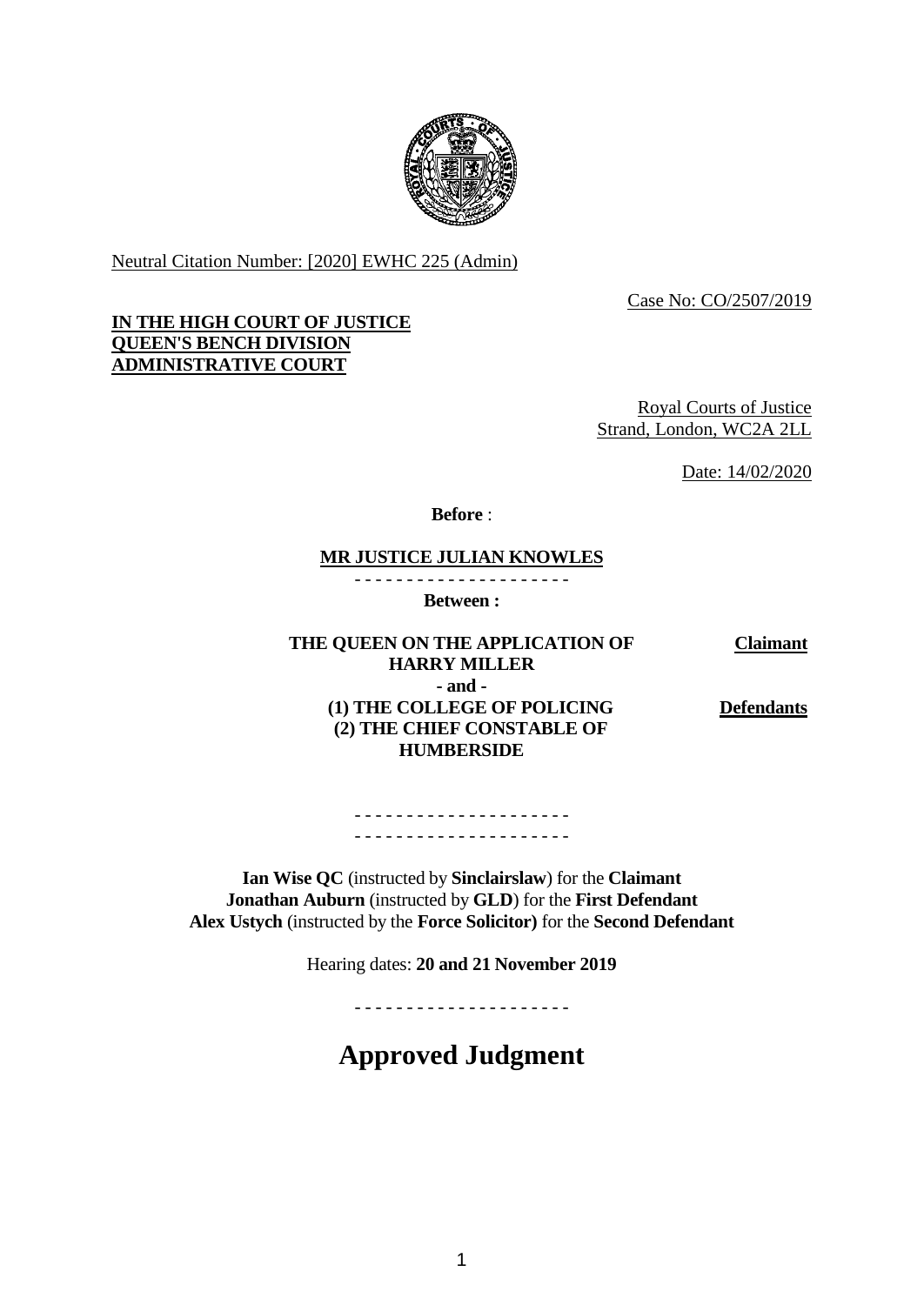# **The Honourable Mr Justice Julian Knowles:**

# **Introduction**

1. In his unpublished introduction to *Animal Farm* (1945) George Orwell wrote:

"If liberty means anything at all, it means the right to tell people what they do not want to hear."

2. In *R v Central Independent Television plc* [1994] Fam 192, 202-203, Hoffmann LJ said that:

> "… a freedom which is restricted to what judges think to be responsible or in the public interest is no freedom. Freedom means the right to publish things which government and judges, however well motivated, think should not be published. It means the right to say things which 'right-thinking people' regard as dangerous or irresponsible. This freedom is subject only to clearly defined exceptions laid down by common law or statute."

3. Also much quoted are the words of Sedley LJ in *Redmond-Bate v Director of Public Prosecutions* (1999) 7 BHRC 375, [20]:

> "Free speech includes not only the inoffensive but the irritating, the contentious, the eccentric, the heretical, the unwelcome and the provocative … Freedom only to speak inoffensively is not worth having ... "

4. In *R v Shayler* [2003] 1 AC 247, [21], Lord Bingham emphasised the connection between freedom of expression and democracy. He observed that 'the fundamental right of free expression has been recognised at common law for very many years' and explained:

> "The reasons why the right to free expression is regarded as fundamental are familiar, but merit brief restatement in the present context. Modern democratic government means government of the people by the people for the people. But there can be no government by the people if they are ignorant of the issues to be resolved, the arguments for and against different solutions and the facts underlying those arguments. The business of government is not an activity about which only those professionally engaged are entitled to receive information and express opinions. It is, or should be, a participatory process. But there can be no assurance that government is carried out for the people unless the facts are made known, the issues publicly ventilated …".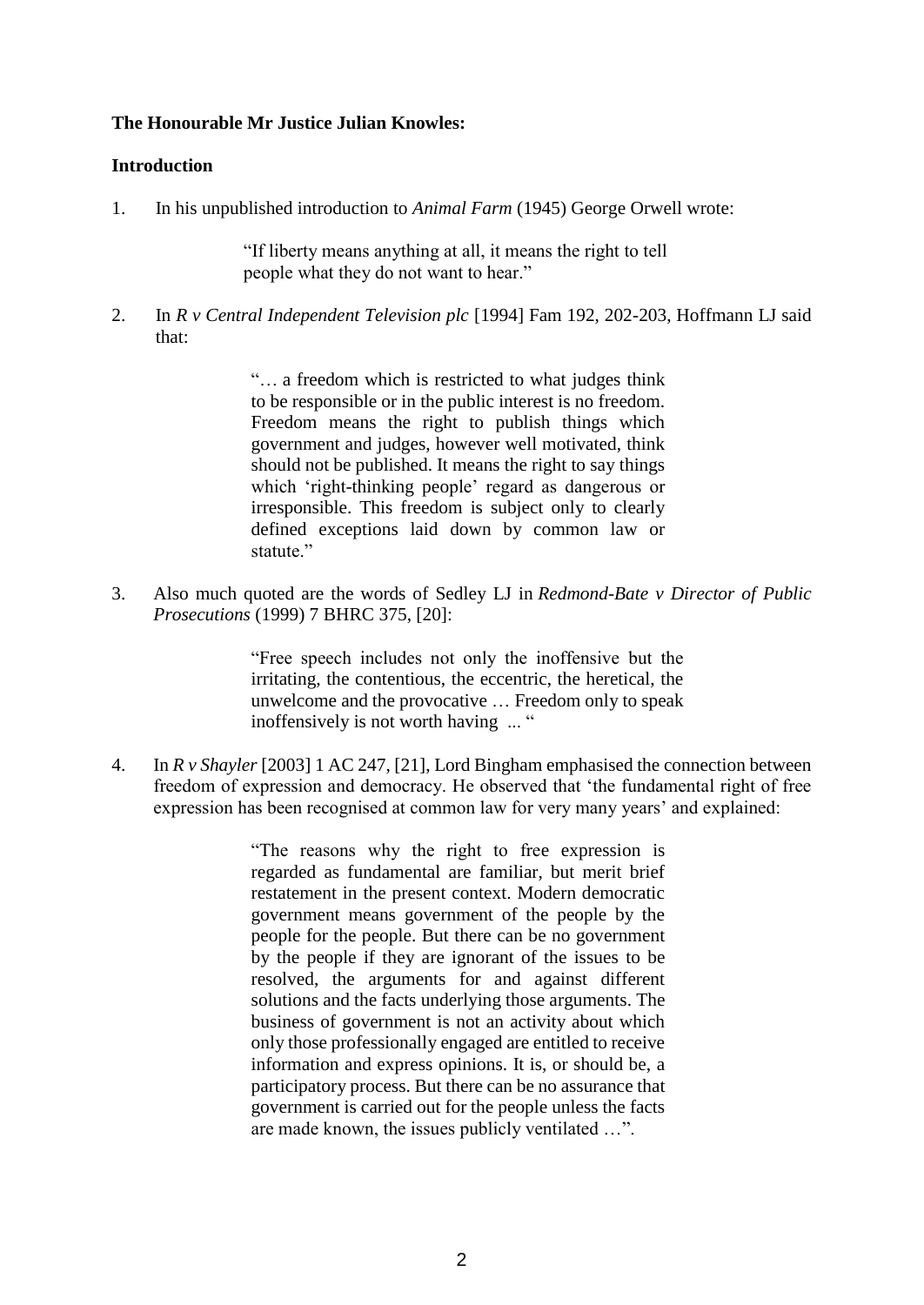5. Article 10 of the European Convention on Human Rights (the Convention) also protects freedom of expression. It provides:

> "1. Everyone has the right to freedom of expression. This right shall include freedom to hold opinions and to receive and impart information and ideas without interference by public authority and regardless of frontiers. This Article shall not prevent States from requiring the licensing of broadcasting, television or cinema enterprises.

> 2. The exercise of these freedoms, since it carries with it duties and responsibilities, may be subject to such formalities, conditions, restrictions or penalties as are prescribed by law and are necessary in a democratic society, in the interests of national security, territorial integrity or public safety, for the prevention of disorder or crime, for the protection of health or morals, for the protection of the reputation or rights of others, for preventing the disclosure of information received in confidence, or for maintaining the authority and impartiality of the judiciary."

6. In *Handyside v United Kingdom* (1979-80) 1 EHRR 737 the European Court of Human Rights (the Court) considered an Article 10 challenge by Mr Handyside following his conviction for obscenity. The Court said at [49]:

> "Freedom of expression constitutes one of the essential foundations of such a society, one of the basic conditions for its progress and for the development of every man. Subject to paragraph 2 of Article 10, it is applicable not only to 'information' or 'ideas' that are favourably received or regarded as inoffensive or as a matter of indifference, but also to those that offend, shock or disturb the State or any sector of the population. Such are the demands of that pluralism, tolerance and broadmindedness without which there is no 'democratic society'. This means, amongst other things, that every 'formality', 'condition', 'restriction' or 'penalty' imposed in this sphere must be proportionate to the legitimate aim pursued."

- 7. I turn to the case before me. It concerns freedom of speech. It involves the lawfulness of the First Defendant's operational guidance on non-criminal hate speech and, specifically, how Humberside Police dealt with a complaint by a woman called Mrs B about things the Claimant had written on Twitter about transgender issues that offended her.
- 8. I suspect that American constitutional scholars would find this case surprising. There, the speech at issue would not have raised a flicker with the authorities. In his State of the Union address in 1941 President Roosevelt proposed four fundamental freedoms that people 'everywhere in the world' ought to enjoy, the first of which was freedom of speech. In the United States that freedom is protected by the First Amendment. It is a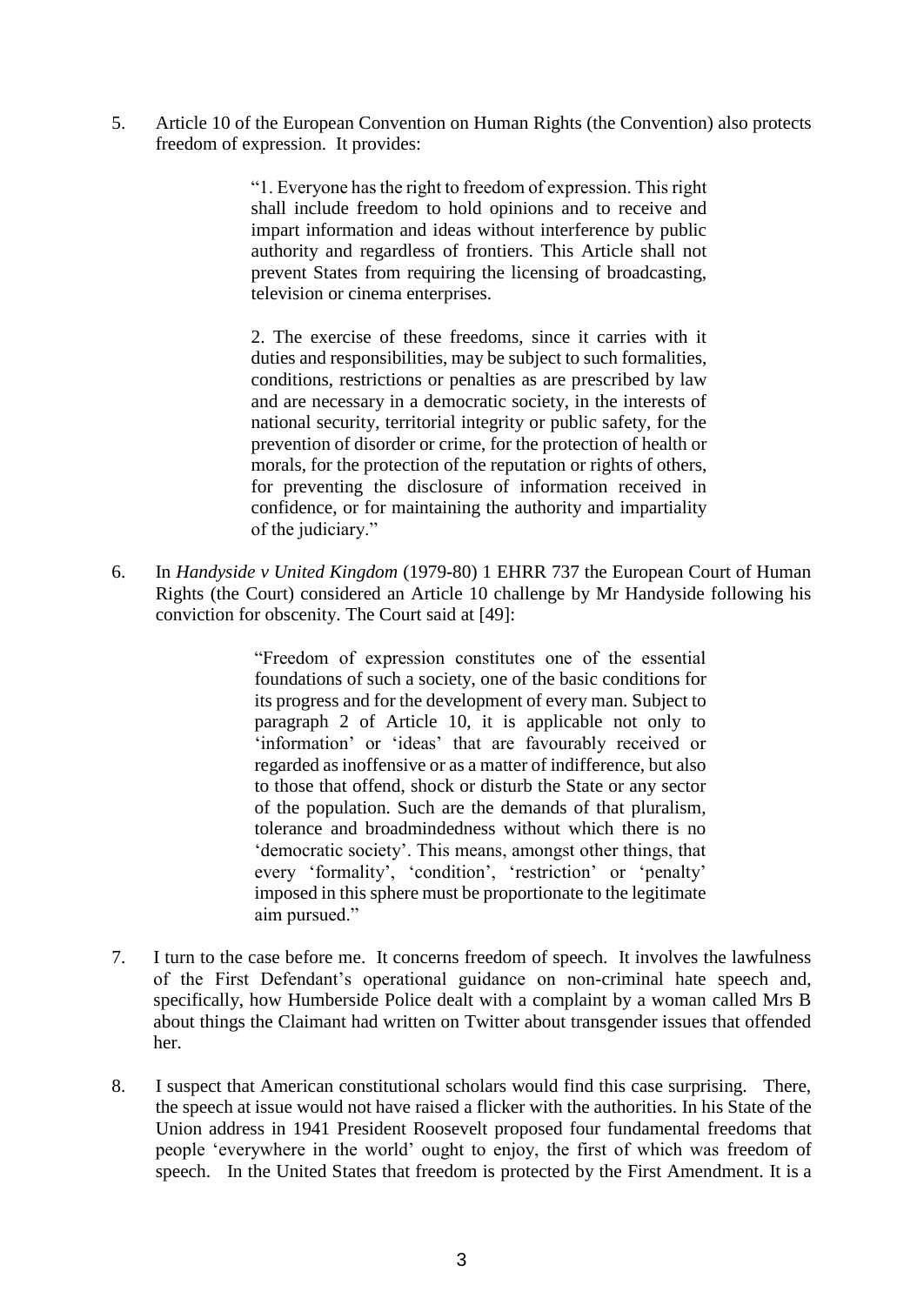bedrock constitutional principle that speech may not be legally restricted on the grounds that it expresses ideas that offend. The strength of that protection is illustrated by *Virginia v Black* 538 US 343 (2003), where the US Supreme Court held that a law which criminalized public cross-burning was unconstitutional as a violation of free speech – despite the offensive nature of that symbol which, the Court said, was 'inextricably intertwined with the history of the Ku Klux Klan'. Another example is *Snyder v Phelps* 562 US 443 (2011), where the Court upheld the right of members of an evangelical church to picket soldiers' funerals carrying signs celebrating their deaths and other messages which most people thought were grossly offensive.

- 9. The freedom of speech afforded by the common law and Article 10 does not go so far as the First Amendment. But it is worth keeping that constitutional provision in mind because it underscores the vital importance of freedom of speech to a thriving democracy – a principle which James Madison recognised as long ago as 1789 when he drafted the First Amendment, and which Lord Bingham reaffirmed in *Shayler*, supra.
- 10. Moving to the twenty-first century, I probably do not need to explain that Twitter is a popular microblogging and social networking service. In *Chambers v Director of Public Prosecutions* [2013] 1 WLR 1833, [7] – [10], Lord Judge CJ gave the following helpful description of how Twitter works:

"7. … Twitter was not invented until 2006 … but, as is the way with modern means of communication, its daily use by millions of people throughout the world has rocketed. 8. Each registered user adopts a unique user name or

'Twitter handle' …

9. In very brief terms Twitter enables its users to post messages (of no more than 140 characters) on the Twitter internet and other sites. Such messages are called tweets. Tweets include expressions of opinion, assertions of fact, gossip, jokes (bad ones as well as good ones), descriptions of what the user is or has been doing, or where he has been, or intends to go. Effectively it may communicate any information at all that the user wishes to send, and for some users, at any rate, it represents no more and no less than conversation without speech.

10. Those who use Twitter can be 'followed' by other users and Twitter users often enter into conversations or dialogues with other Twitter users. Depending on how a user posts his tweets, they can become available for others to read. A public time line of a user shows the most recent tweets. Unless they are addressed as a direct message to another Twitter user or users, in which case the message will only be seen by the user posting the tweet, and the specific user or users to whom it is addressed, the followers of a Twitter user are able to access his or her messages. Accordingly most tweets remain visible to the user and his/her followers for a short while, until they are replaced by more recently posted tweets. As every Twitter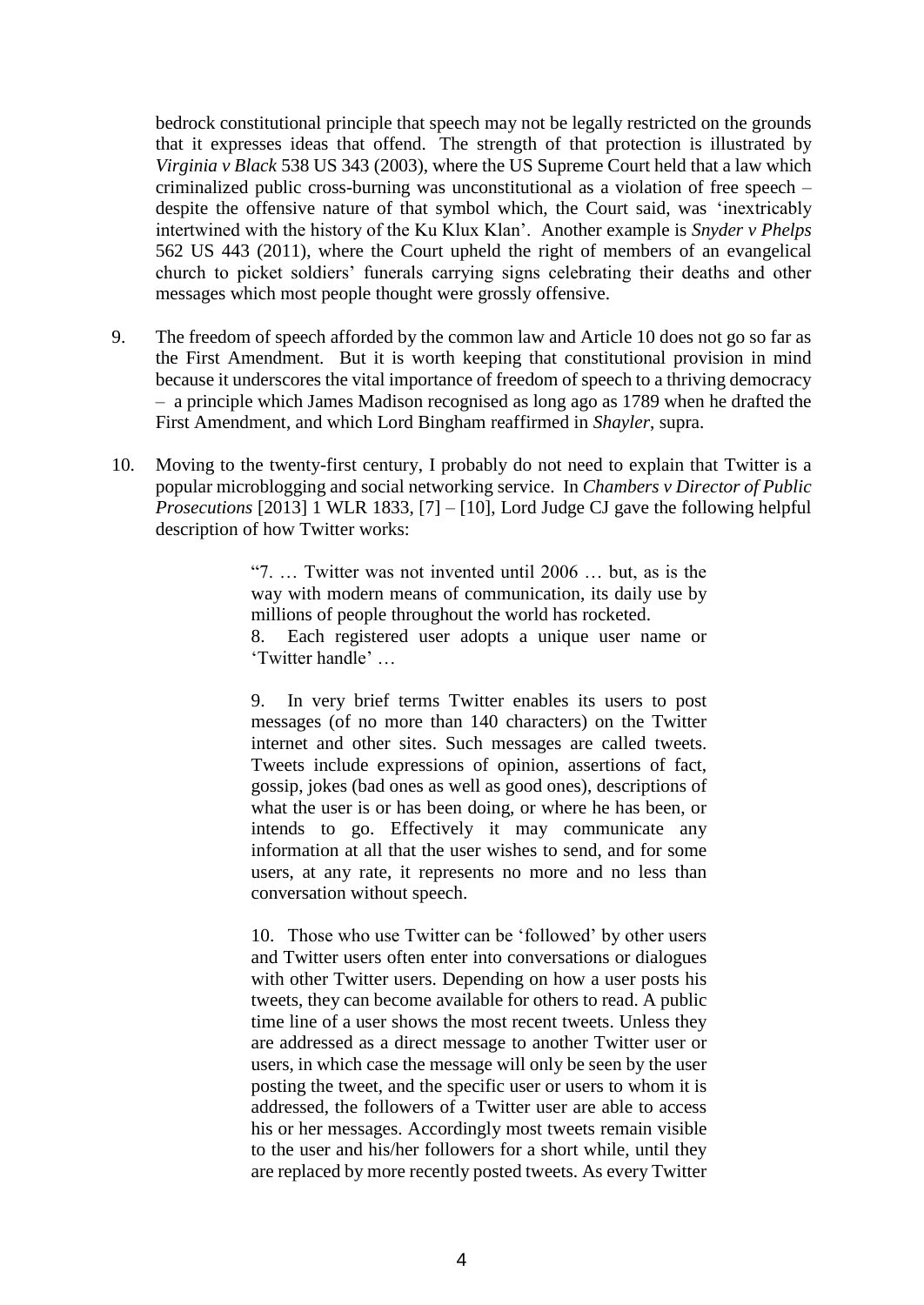user appreciates or should appreciate, it is possible for nonfollowers to access these public time lines and they, too, can then read the messages. It is also possible for non-users to use the Twitter search facility to find tweets of possible interest to them."

11. In that case the Divisional Court held that tweets are messages sent over a public electronic telecommunications network for the purposes of the Communications Act 2003. Section 127(1)(a) of that Act makes it an offence to send via such a network 'a message or other matter that is grossly offensive or of an indecent, obscene or menacing character'. At [28] the Lord Chief Justice said:

> "The 2003 Act did not create some newly minted interference with the first of President Roosevelt's essential freedoms – freedom of speech and expression. Satirical, or iconoclastic, or rude comment, the expression of unpopular or unfashionable opinion about serious or trivial matters, banter or humour, even if distasteful to some or painful to those subjected to it should and no doubt will continue at their customary level, quite undiminished by this legislation. Given the submissions by Mr Cooper, we should perhaps add that for those who have the inclination to use Twitter for the purpose, Shakespeare can be quoted unbowdlerised, and with Edgar, at the end of King Lear, they are free to speak not what they ought to say, but what they feel."

- 12. I understand that the Shakespeare quote which the Lord Chief Justice had in mind was, 'The first thing we do, let's kill all the lawyers' (*Henry VI, Part 2,* Act IV, scene 2). The King Lear quote is from Act V, scene 3, where Edgar, son of Gloucester, says that we should, 'Speak what we feel, not what we ought to say'.
- 13. As I have said, the Claimant's tweets related to transgender issues. This is a topic of current controversy. The Government's 2018 consultation on reforms to the Gender Recognition Act 2004 (the GRA 2004) (*Reform of the Gender Recognition Act – Government Consultation*, July 2018) proposed replacing the current requirements for obtaining a Gender Recognition Certificate with an approach that places a greater emphasis on the self-identification by a person of their gender. The Minister said this in her introduction to the consultation document:

"Trans people continue to face significant barriers to full participation in public life. Reported hate crime is rising. Reported self-harm and suicide rates, particularly amongst young trans people, are extremely concerning. Trans people continue to face discrimination and stigma, in employment and in the provision of public services.

One public service that we know trans people are concerned about is the legal process for changing gender as set out in the Gender Recognition Act 2004. This Act allows an individual to get their gender legally recognised, giving them access to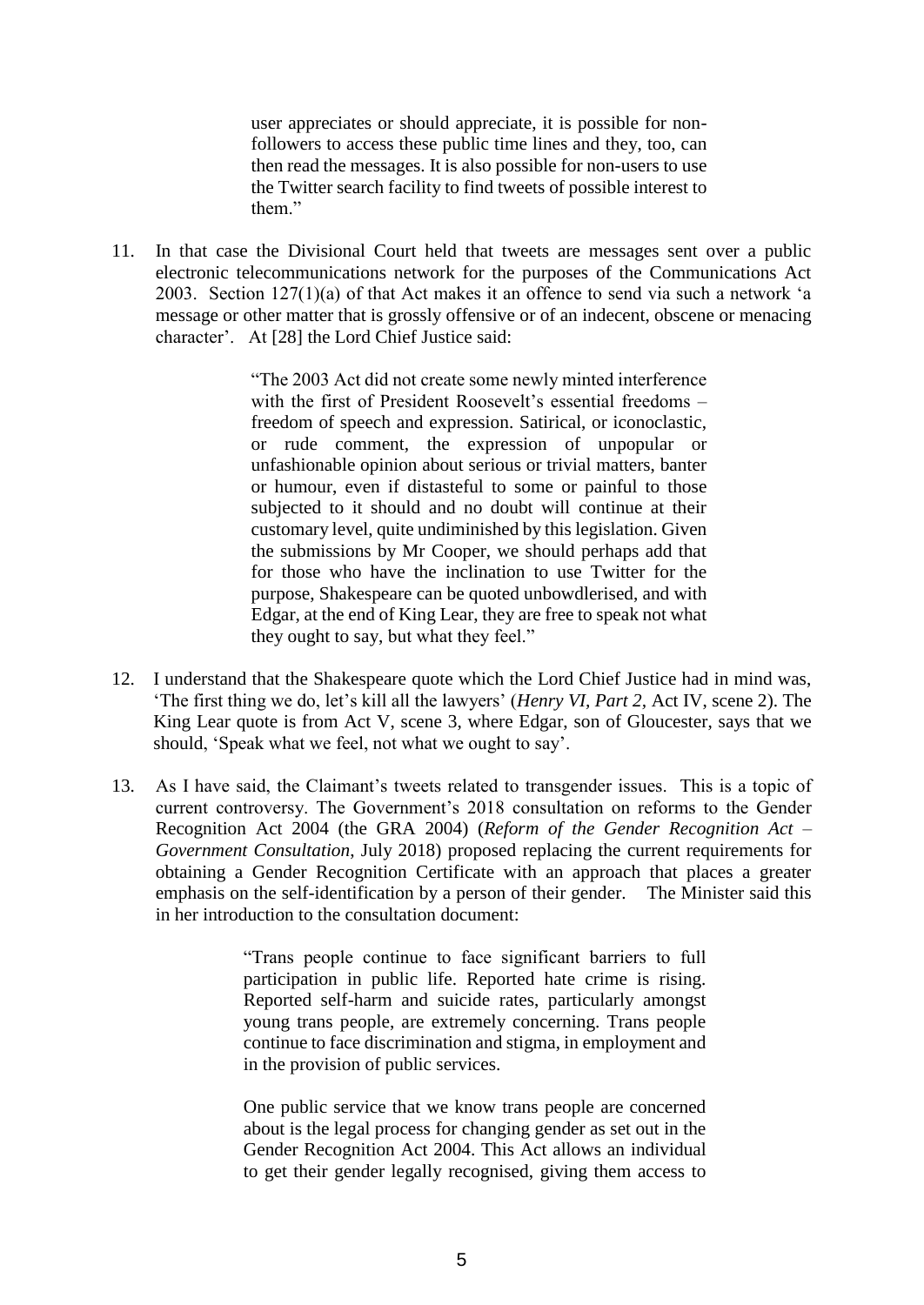the legal rights of the gender they identify with and a new birth certificate issued in that gender. Many of the trans respondents to our LGBT survey said they found the current system intrusive, costly, humiliating and administratively burdensome. Whilst many trans people want legal recognition, too few are able to get it. In too many cases the current system prevents them from acquiring legal recognition of who they are, denying them the dignity and respect that comes with it. It often leaves trans people in the difficult situation of living in one gender, and holding Government issued forms of identification, credit cards, driving licence and all other documents in that gender, but a birth certificate and legal status in another.

This consultation seeks views on how the Government might make it easier for trans people to achieve legal recognition. The way this has been achieved in some other countries around the world is to remove the requirement for a medical diagnosis and to streamline other parts of the process. This is one option that the Government wishes to ask for views on but no firm decisions on our eventual approach have been taken. The legal recognition process is separate from the pathway that trans people follow to obtain medical treatment that they may wish to have, such as hormones or surgery. The questions about any removal of a requirement for a medical diagnosis in the context of this consultation is only with regard to the legal recognition process.

We also want to be clear that this is an explorative consultation and we do not have all the answers. That is why, as we consult, we are mindful of the need to engage with all perspectives. We particularly want to hear from women's groups who we know have expressed some concerns about the implications of our proposals."

- 14. On one side of the debate there are those who are concerned that such an approach will carry risks for women because, for instance, it might make it easier for trans women (ie, those born biologically male but who identify as female) to use single-sex spaces such as women's prisons, women's changing rooms and women's refuges. On the other side, there are those who consider it of paramount importance for trans individuals to be able more easily to obtain formal legal recognition of the gender with which they identify.
- 15. Broadly speaking, the Claimant holds the first of these viewpoints. He posted a number of tweets which Mrs B reported to the police as 'transphobic'. Under the policy issued by the First Defendant, the Hate Crime Operational Guidance (HCOG), the messages were recorded by Humberside Police as a 'non-crime hate incident'. An officer went to the Claimant's place of work to speak to him about them. The Claimant was not present. He and the officer subsequently spoke on the phone. The details of what was said are disputed, and I will return to them later, however the Claimant subsequently complained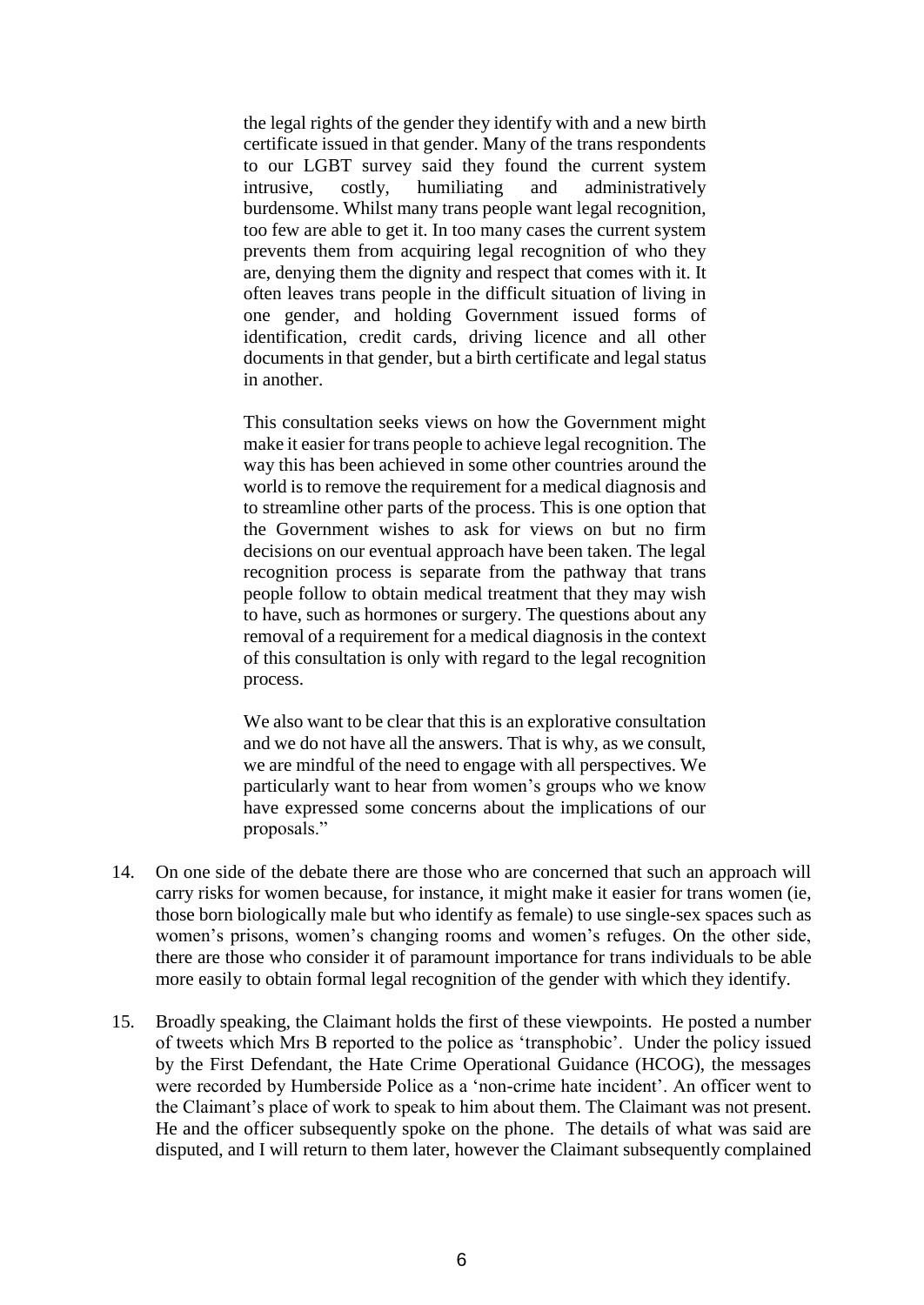about his treatment by the police. He claims that the police's actions interfered with his right under Article 10(1) to express himself on transgender issues.

- 16. This application for judicial review challenges: (a) the legality of HCOG; and (b) how the police dealt with the Claimant under that policy. The Claimant's case is that HCOG is unlawful on its face as being in violation of the common law and/or Article 10 of the Convention. Further or alternatively, he argues his treatment by the police violated his Article 10(1) rights. In other words, he says that even if the policy is lawful, his treatment by the police was unlawful.
- 17. I should make two things clear at the outset. Firstly, I am not concerned with the merits of the transgender debate. The issues are obviously complex. As I observed during the hearing, the legal status and rights of transgender people are a matter for Parliament and not the courts. Second, the nature of the debate is such that even the use of words such as 'men' and 'women' is difficult. Where those words, or related words, are used in this judgment, I am referring to individuals whose biological sex is as determined by their chromosomes, irrespective of the gender with which they identify. This use of language is not intended in any way to diminish the views and experience of those who identify as female notwithstanding that their biological sex is male (and *vice versa*), or to call their rights into question.

# **The factual background**

# *The Claimant*

- 18. The Claimant is a shareholder in a plant and machinery company in Lincolnshire. He happens to be a former police officer. He holds a number of degrees and formerly taught in higher education. He is intelligent and highly educated.
- 19. In his first witness statement the Claimant says that over the years he has worked alongside many members of the lesbian, gay, bisexual and transgender (LGBT) community, and that prior to this case he had never been the subject of any complaints about transphobia. In [12], [17] and [18] he writes:

"12. On Twitter, my account name (or handle) is @HarrytheOwl. For the past two years, I have tweeted extensively about proposed reforms to the Gender Recognition Act 2004 (GRA); the ontology of sex and gender; the potentially dangerous consequences of self-identification to existing sex based rights; the distortion of commonly understood biological concepts, such as male and female, via the introduction of enforced language, including pronouns; the apparent politicisation of the police in their open campaigning to support the proposed change of law to a policy of selfidentification; the weaponization of the police by pressure groups in favour of the proposed changes to the law to the detriment of contrary voices.

…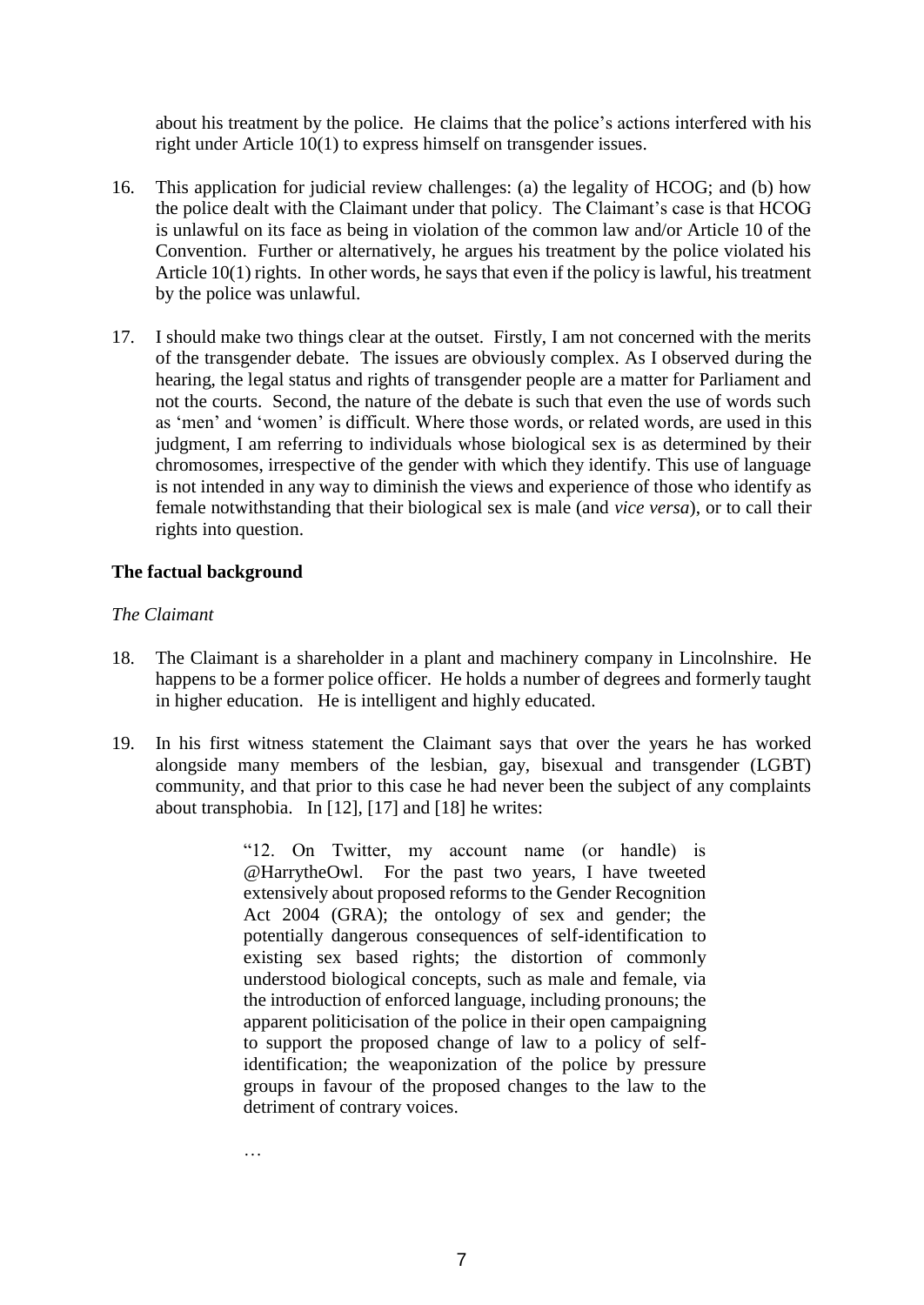17. I believe that trans women are men who have chosen to identify as women. I believe such persons have the right to present and perform in any way they choose, provided that such choices do not infringe upon the rights of women. I do not believe that presentation and performance equate to literally changing sex; I believe that conflating sex (a biological classification) with self-identified gender (a social construct) poses a risk to women's sex-based rights; I believe such concerns warrant vigorous discussion which is why I actively engage in the debate. The position I take is accurately described as gender critical.

18. In this context (political reform) I want to raise awareness by stating that which used to be instinctively obvious  $-$  a biological man is a man and a biological woman is a woman. To claim otherwise is extraordinary. Extraordinary claims require both extraordinary evidence and extraordinary scrutiny prior to becoming law."

- 20. The Claimant goes on to say that he does not have, and has never had, 'any hatred towards members of the LGBT community in general, nor the transgender community in particular'. Nor, he says, does he have any interest in challenging the protection currently afforded to transgender individuals under either the GRA 2004 or the Equality Act 2010. He asserts that when tweeting, he typically uses 'sarcasm, satire and simple questioning' to challenge the beliefs that underpin the proposed reforms to the GRA 2004.
- 21. According to her witness statement, the Claimant's wife has similar views and concerns.
- 22. I grant permission to all parties to rely on the additional evidence that has been filed.

#### *The Tweets*

- 23. I turn to the Claimant's tweets which give rise to this case. There were 31 tweets in total. They were posted between November 2018 and January 2019. I will not recite them all, but will set out a selection which I think fairly expresses their overall tone and impact. Some of them contained profanity and/or abuse. Mr Wise QC for the Claimant preferred to describe them as 'provocative'. The meaning of some of them is not immediately clear, and so the Claimant has helpfully provided an explanatory note. Apart from Mrs B and another unnamed person, there is no direct evidence that anyone ever read them. I assume some of his Twitter followers would have done, but there is no evidence what they thought of them.
- 24. I begin on 16 November 2018 when the Claimant tweeted:

"Just had son on from Oxford. The anti-Jenni Murray crowd were out baying, screaming and spitting at students who went to see Steve Bannon, and barricaded their way, not just to the meeting, but when they attempted to retreat to their rooms. Twats."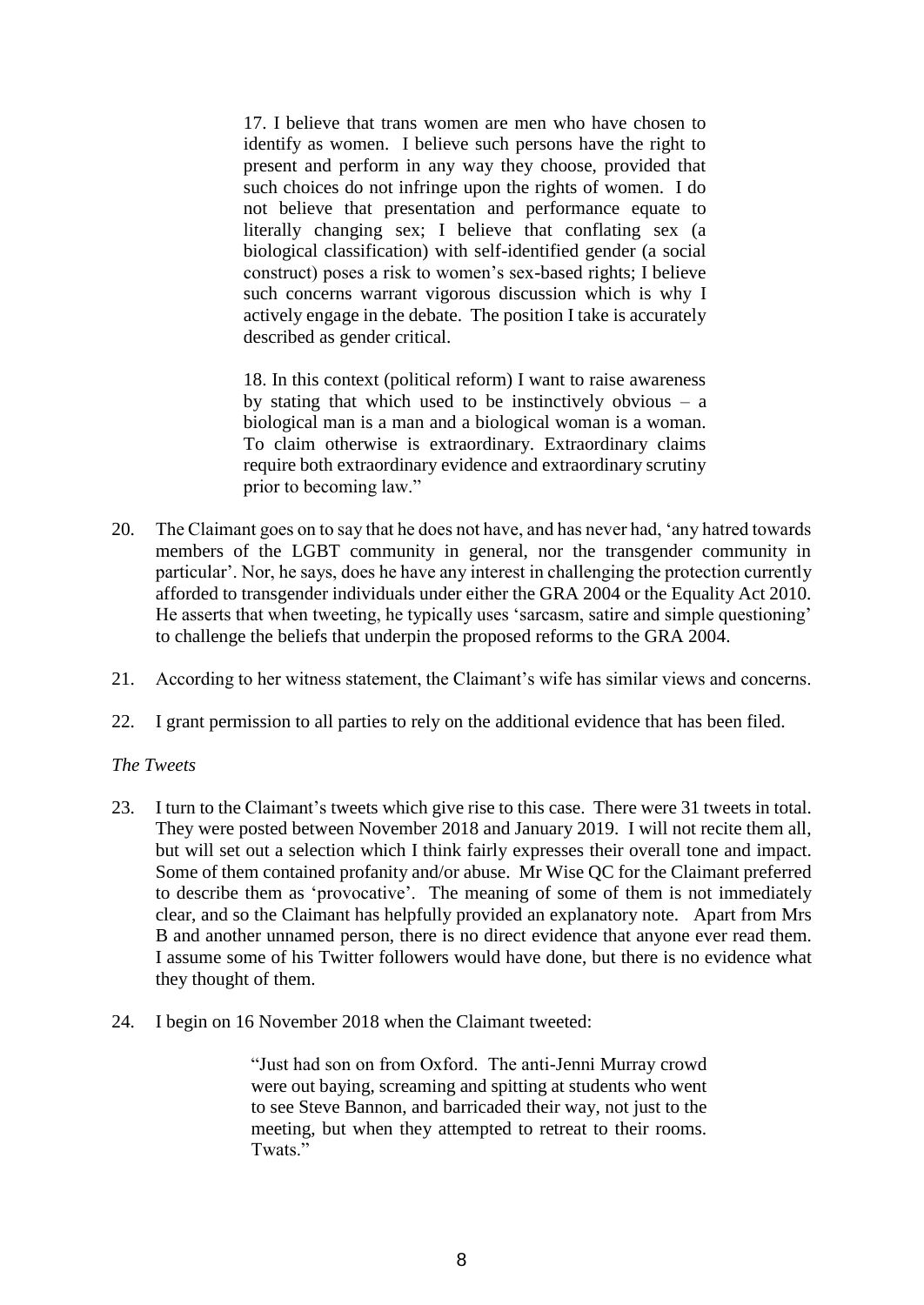25. In his note the Claimant explains what this tweet meant:

"This is an account, as relayed by my son, of what he witnessed at Oxford University. Dame Jenni Murray is Radio Four presenter of Woman's Hour. She wrote an article in March 2017 in the Sunday Times which headlined "Be trans be proud – but don't call yourself a 'real woman'". She was due to speak at Oxford University in November 2018 at an event called Powerful British women in History and Society, but cancelled after the Students' Union LGBTQ campaign objected to her Sunday Times comments which they said contributed to the 'harassment, marginalisation, discrimination and violence' faced by trans-people. The LGBTQ campaign had called on the History Society to either publicly condemn her views or cancel the event."

26. On 17 November 2018 he wrote in response to a tweet from someone called Dr Adrian Harrop which said, 'No idea what you're talking about':

"Gloating bastard Harrop doing what he does best"

27. The Claimant explains this as follows:

"This tweet identifies Trans Rights Activist, Dr Adrian Harrop, who appears to be taking delight at the permanent ban from Twitter by the Canadian feminist, Meghan Murphy. Harrop hints at being partially responsible for the ban.

Meghan Murphy founded the feminist blog and podcast 'Feminist Comment' in 2012, which won the best feminist blog awards in the Canadian blog awards of the same year. Her work has appeared in numerous publications including the New Statesman, Al Jazeera and the National Post in Canada. She is gender critical.

Harrop is currently the subject of a full GMC enquiry in relation to both online and off-line behaviour towards at least two women and towards me and my family."

28. On 20 November 2018 the Claimant tweeted:

"Is Trans Day of Remembrance a thing, then ? Like, an actual one ?"

29. The Claimant explains that this was a comment on a tweet by the TUC about something called the Transgender Day of Remembrance which involves remembering those murdered because of transphobia. He says that this was a genuine question because he had not heard of the event.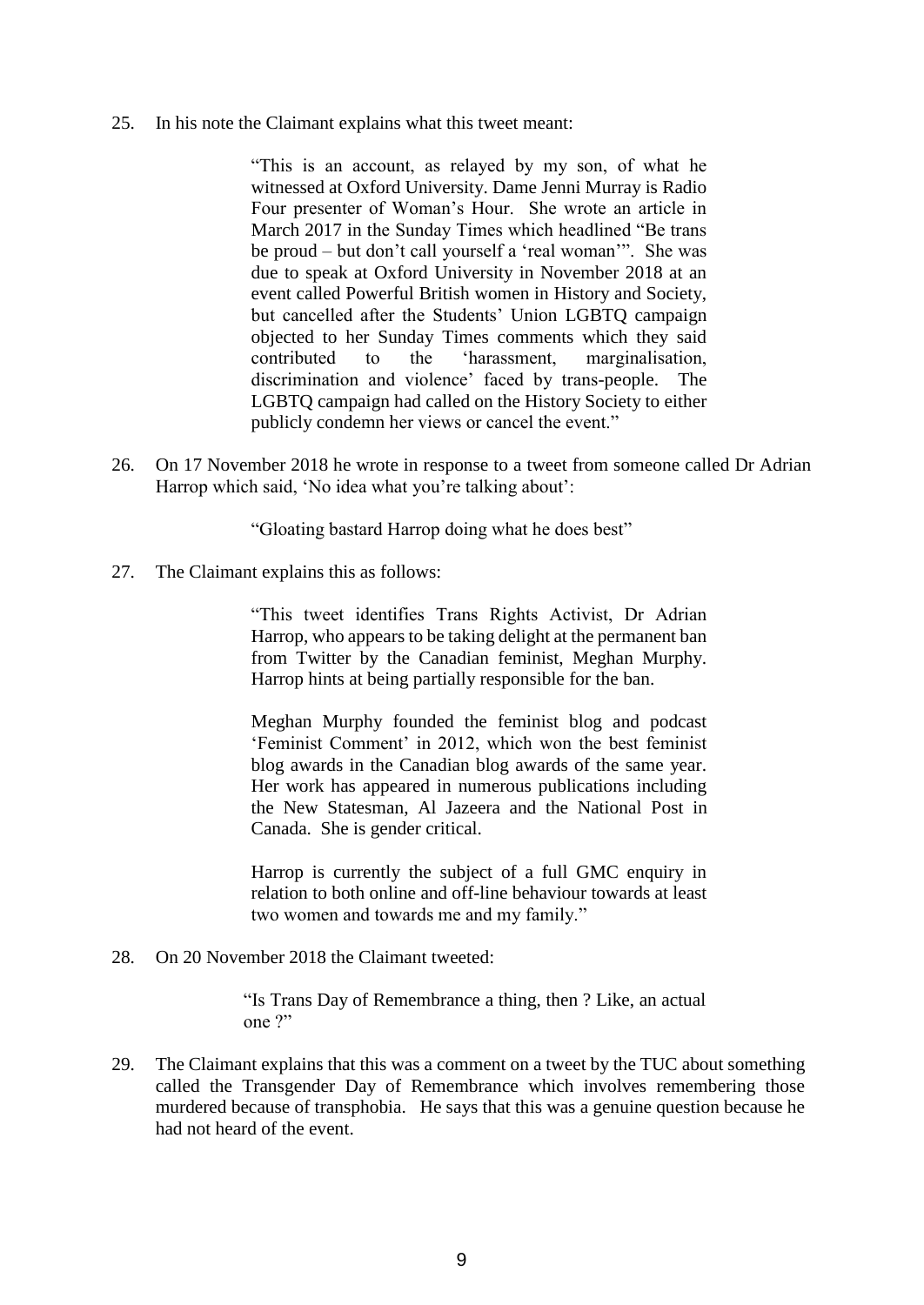30. On 25 November 2018 the journalist Andrew Gilligan tweeted that Brighton had a group for 'trans or gender-questioning 5 to 11-year-olds'. The same day the Claimant commented on this as follows:

> "'Give me the child and I'll give you the man.' The reason there's no critical assessment is this: They're building an army."

- 31. The Claimant explains that Andrew Gilligan had exposed 'the rapid rise of primary school children identifying as 'trans'' and was speculating as to the possible causes of this. The Claimant says that the lack of critical assessment had been recently documented by endocrinologists, psychologists, and 'senior whistle blowers' at the Tavistock Centre. He says that the quote was from St Ignatius Loyola (founder of the Jesuits) and he was speculating as to the possible reasons for a lack of critical assessment. He says, 'this is satire, but satire with a purpose', because he had been alarmed by the transitioning of children for a long time.
- 32. On 26 November 2018 the Claimant posted a picture of a male athlete called Bruce Jenner who won the men's decathlon at the 1976 Olympics and wrote:

"Dear @Twitter Given your rules on dead naming, could you please clarify who won gold at the 1976 Olympic men's decathlon, please ?"

- 33. The Claimant explains that 'dead naming' means using someone's name and identity prior to their gender transition. Twitter regards doing it as being a breach of its terms and conditions. The Claimant says that Bruce Jenner is now Caitlyn Jenner and that she 'not only claims to be a woman but to have always been a woman'. The Claimant says his question confronts the reconciliation of these apparently contradictory facts: 'If Jenner was always a woman, why was she competing in a men's event ?'
- 34. On 30 November 2018 he wrote:

"Ah yes; the troubled 40s when my rainbow wearing non binary 1920's gran was made to choose between having a lady vagina or a lady penis. It really was Sophie's Choice."

- 35. The Claimant explains this was a comment on someone else's tweet which claimed that trans identified persons have suffered more than any generation in history, 'a claim which I find unfounded and a biased reporting of history.'
- 36. On 11 December 2018 the Claimant tweeted:

"If we asked Holly and Jessica who murdered them, I imagine they wouldn't say 'A woman called Nicola'. #IanHuntleyIsAMan"

37. The Claimant explains that this was a comment on a report that Ian Huntley, the Soham murderer, was identifying as a woman called Nicola and that activists were supporting his right to do so. He says that 'this is not hate speech towards a community'. He said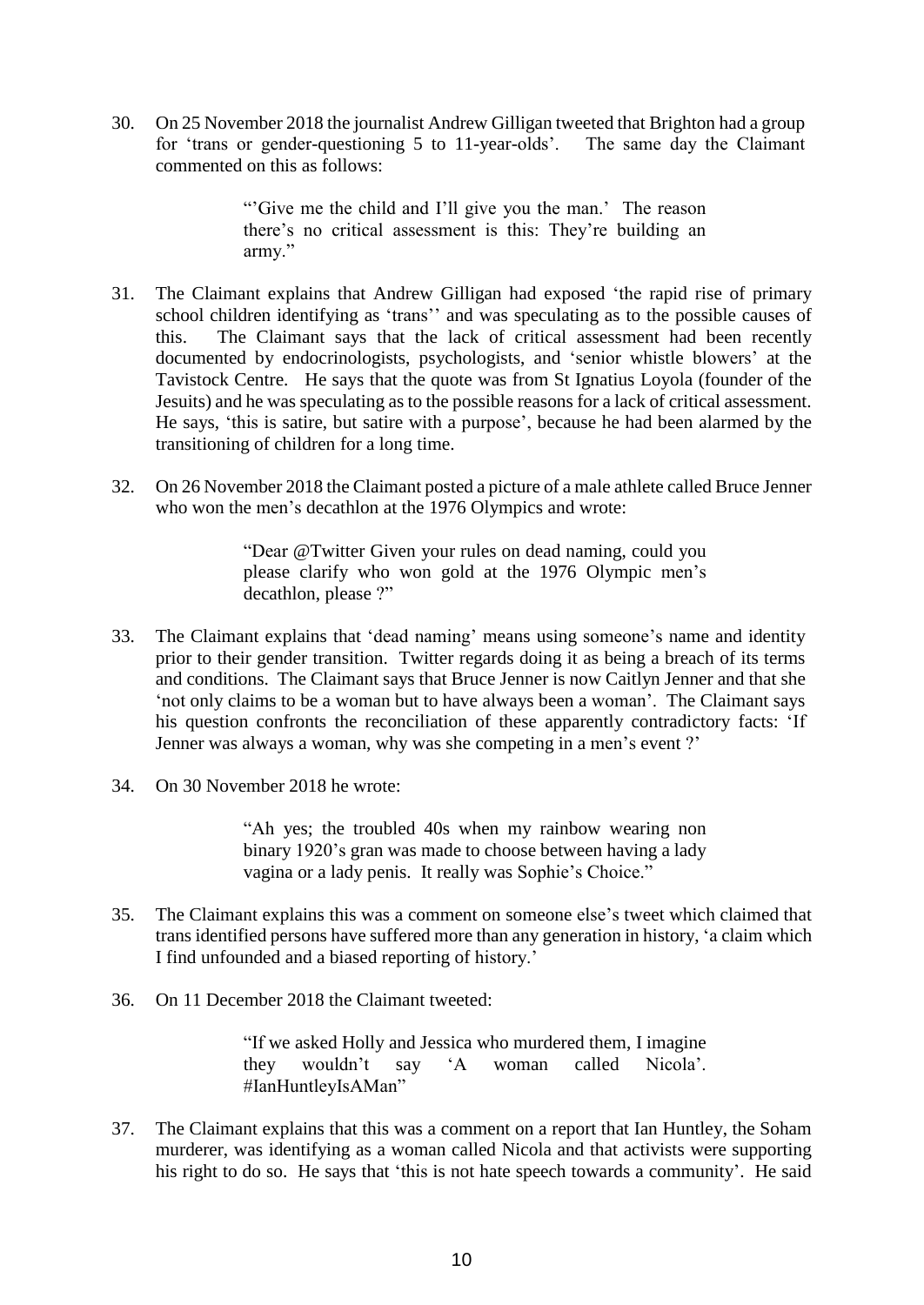he was expressing concern by sarcasm that the horrific murder of Holly and Jessica was somehow being overshadowed by support for the murderer's transgenderism.

38. On 16 December 2018 the Claimant commented on the following tweet:

"It's awful reading threads from parents who don't accept their kids are trans & are actively suppressing them. I just read one and I feel sick.

What they're doing is inhumane, unscientific, and extremely dangerous. As the parent of a happy trans teen, it breaks my heart."

39. To that, the Claimant replied:

"Had to read this crap pile twice to be sure it wasn't a parody account."

- 40. On 22<sup>nd</sup> December 2018 above a tweet about transgender participants in female sports, the Claimant commented 'proving once more that Sheffield women know the difference between lads n' lasses'.
- 41. The Claimant says that he cannot now recall the context of this tweet as the original tweet has been deleted.
- 42. The Claimant posted the following on 1 January 2019:

"I was assigned Mammal at Birth, but my orientation is Fish. Don't mis species me. fuckers."

- 43. The Claimant describes this as 'existential humour', and says the point he was making was that if a biological male can become a biological female, 'then what boundary exists to separate fish from mammals ?'
- 44. On 3 January 2019 the Claimant posted:

"You know the worst thing about cancer ? It's transphobic."

- 45. He explains this was a sarcastic tweet in response to a news report on medical evidence that a certain type of brain tumour is different in men than women. He says his comment was intended to demonstrate 'the obvious primacy of biology over gender.'
- 46. Also on 3 January, the Claimant posted a comment (above a picture of a transgender woman): 'Grow a beard, Hon … s'all the rage with the transwomen, appaz.'
- 47. The Claimant explains that the tweet he was responding to has been deleted, but he thinks this tweet was in response to a tweet from a trans activist who was arguing the NHS should provide more surgery for trans people.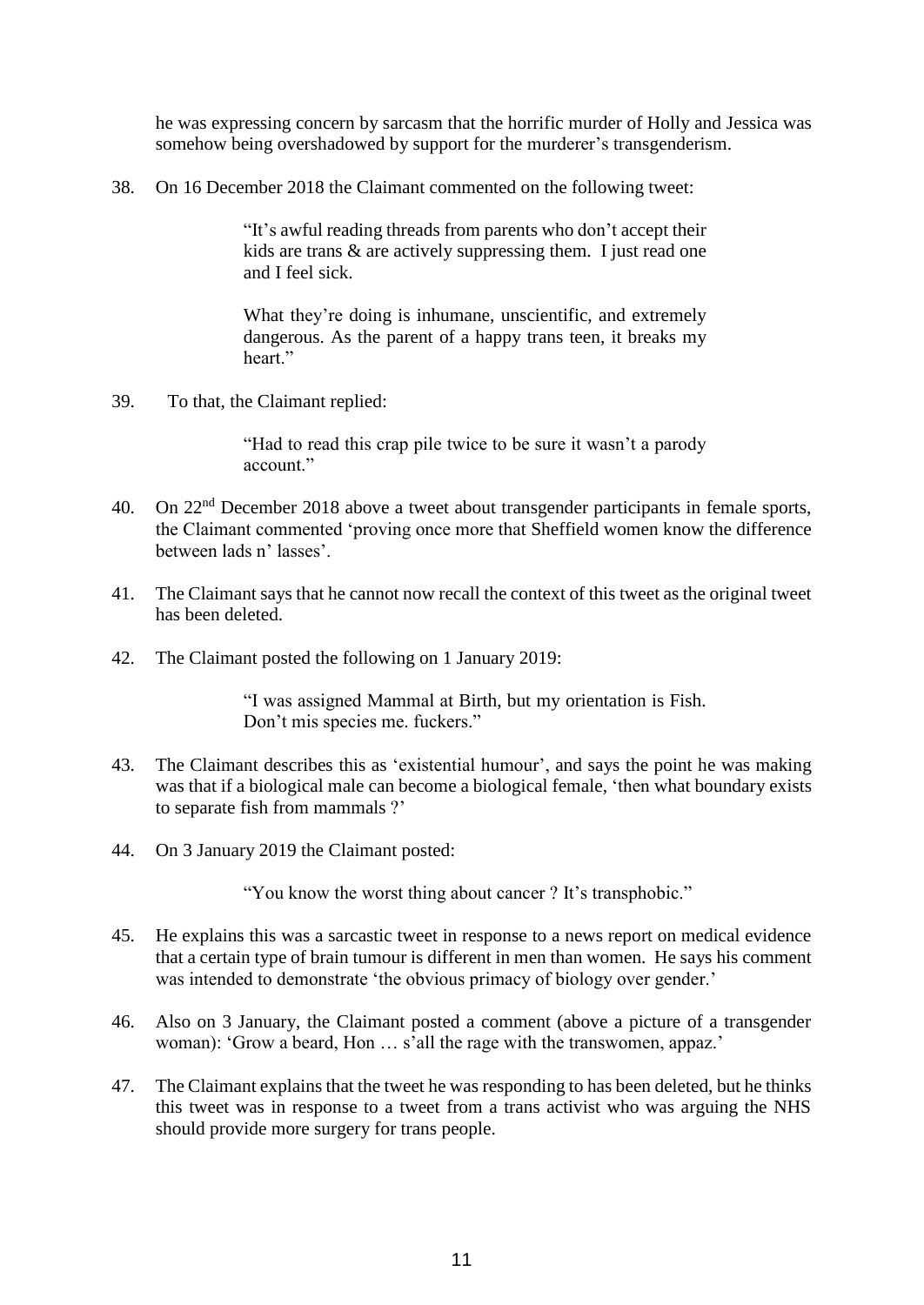- 48. On 6 January 2019 the Claimant tweeted to ask 'how do we categorise crime committed by 'women with penises'. Do they go in the M or the F column?'
- 49. He explains, 'This is a simple question exposing the absurdity of the assertion that women have penises'
- 50. On 11 January 2019 he wrote:

"Transwomen are women. Anyone know where this new biological classification was first proposed and adopted ?"

- 51. He explains this was an enquiry as to the historical origins of the statement 'Transwomen are women'.
- 52. Later that day he posted this:

"Seriously, do we know when this bollocks first appeared ?"

53. He explains that this tweet:

"… makes an enquiry regarding the historical origin of the phrase 'transwomen are women'. Inclusion of the word 'bollocks' indicates my opinion of that statement. My opinion is not based on unconsidered prejudice; indeed I have offered a cash reward to anyone who can justify the statement without reference to tautology, gendered essence, reliance of sexist stereotypes, or by citing generally accepted science. My understanding is that gender is a social construct, that sex is a biological classification, that conflation between sex and gender is dangerously wrong."

54. On 13 January 2019 the Claimant tweeted:

"Any idea why men aren't being more vocally GC ? I know there's a few of us, but I'd expect way more.

And, could I ask @Glinner why you think there are not more GC voices on the box ? You'd think it would be ripe for satire."

#### 55. The Claimant explains:

"In this tweet I ask a question. Why are men not being more gender critical ? I direct a question to the writer Graham Linehan (@Glinner) who writes TV situation comedy. I suggest that the subject is ripe for satire."

56. As I shall explain in a moment, the post which most concerned the police was this verse, which Mr Miller said was written by a feminist song-writer. He re-tweeted it on 22 November 2018: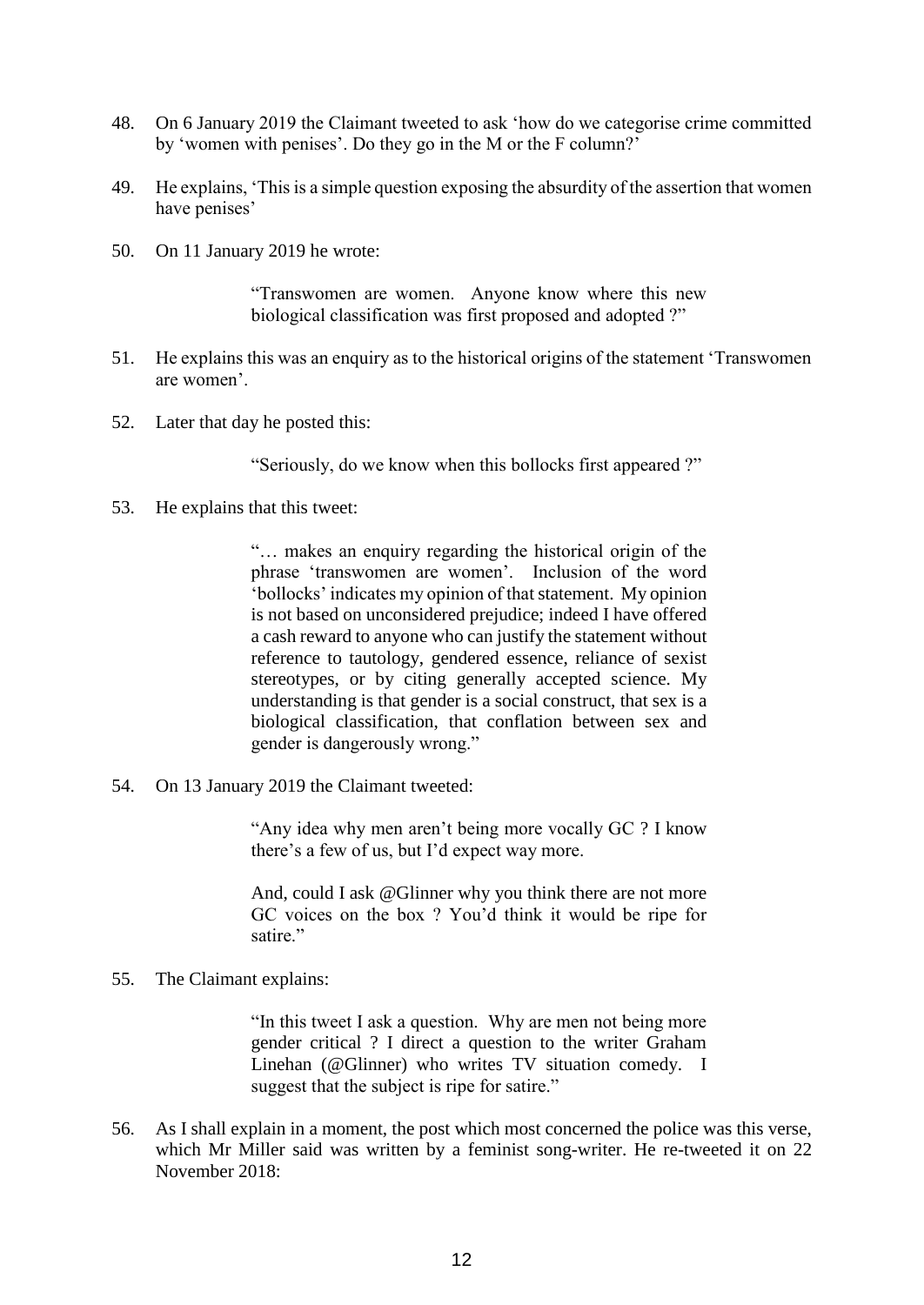"Your breasts are made of silicone/ your vagina goes nowhere/ And we can tell the difference/ Even when you are not there/ Your hormones are synthetic/And let's just cross this bridge/What you have, you stupid man/Is male privilege"

57. The Claimant says that he found this amusing and re-tweeted it and that 'it reveals the sentiment that many feminists feel – that male privilege is now encroaching on womanhood.'

# *Mrs B's complaint to the police*

- 58. In early January 2019 the Claimant's tweets came to the attention of Mrs B. She has made a witness statement. Without objection from the parties I made an order anonymising her identity under CPR r 39.2. She lives somewhere in the north-west of England, some distance from the Claimant. They do not know each other. She describes herself as a 'post-operative transgender lady'.
- 59. In her statement Mrs B says that she did not see the Claimant's tweets herself but had them drawn to her attention by a friend. From this I conclude that Mrs B made a voluntary choice to read the tweets. They were not directed at her. Indeed, the conclusion which I draw from the evidence is that they were not directed at anyone in particular but were simply posted on Twitter to be read by the Claimant's Twitter followers or anyone else who might come across them, if they could be bothered to read them. They were certainly not specifically targeted at the transgender community. There is no evidence what Mrs B's friend thought of them. Mrs B does not say that anyone else read them. There is certainly no evidence that before Mrs B became involved anyone found the tweets offensive or indecent or in any way remarkable. They were merely moments lost in the Twittersphere (as I believe it is known).
- 60. However, Mrs B was offended by them. She writes in her statement that:

"I was so alarmed and appalled by his brazen transphobic comments that I felt it necessary to pass it (*sic*) on to Humberside Police as he is the chairman of a company based in that force's area."

- 61. She goes on to describe the Claimant as a 'bigot' who 'eighty years ago … would have been making the same comments about Jewish people'. It is not clear what comments she is specifically referring to, but I understand she regards the Claimant as someone who eighty years ago would, by his writings, have contributed to the socio-political conditions in Germany which paved the way for the Holocaust and the murder of millions of Jews. She also says that over different decades he would have made offensive comments about gay people and black and Asian people.
- 62. She continues:

"I doubt very much that Mr Miller has met any transgender people. Never even come across them. Never even interviewed them for a position with his firm. Never employed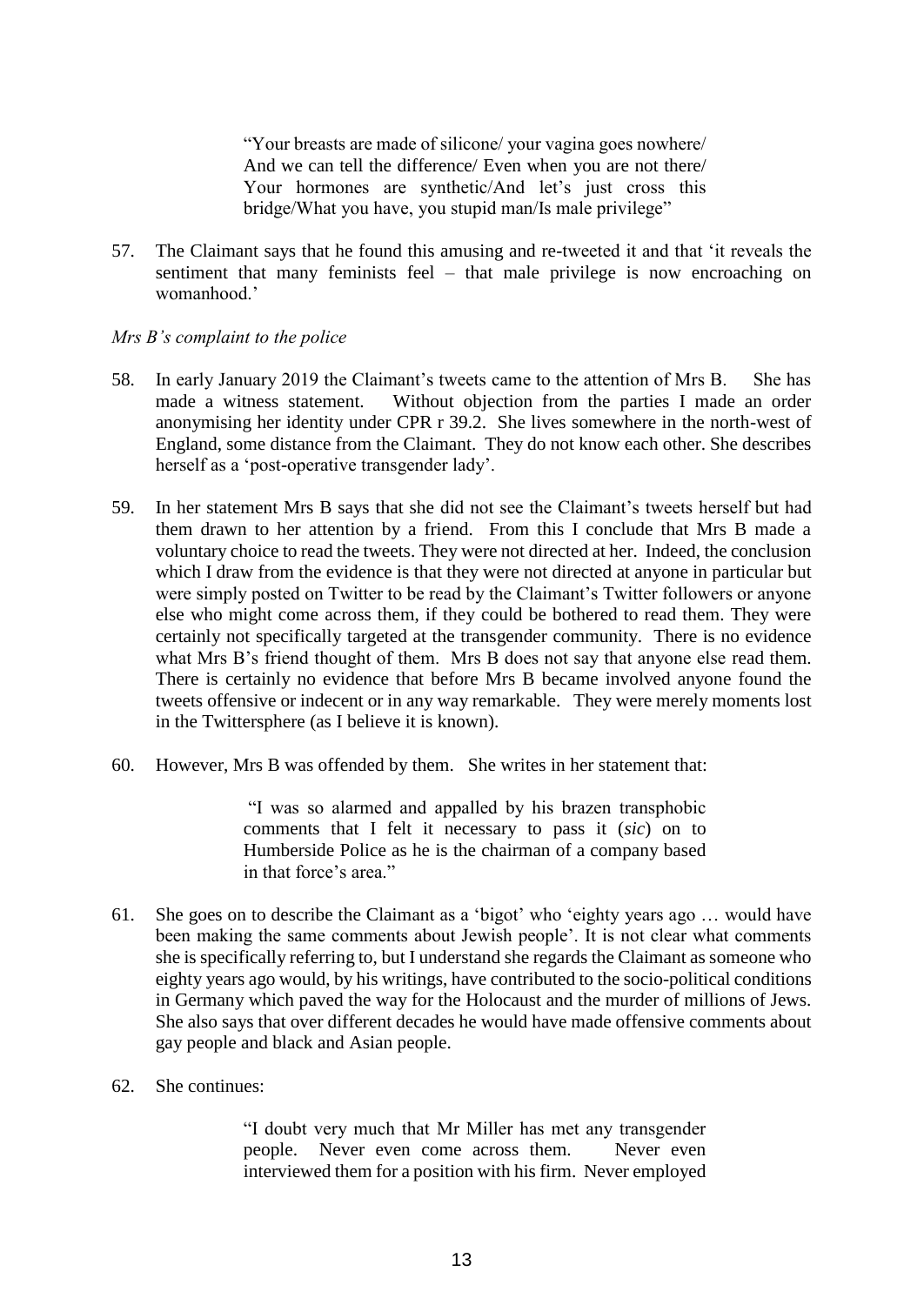them. Never even sat down for a cup of tea with them. So, what makes him an expert suddenly in transgender issues ? In his interview with *The Spectator*, he claims he is 'concerned' with the introduction of self-ID. Self-ID has nothing to do with him. Doesn't affect him at all. I doubt he has even read the proposals behind it. In his interview with the *The Telegraph*, there is a desire to protect the female members of his family. Laudable, of course. But protect them from WHAT ? Does he, in his feverish imagination, honestly believe that transgender people are a threat ? Seriously ? He claims to be a 'feminist'. I'd like to ask him how many females he actually employs at his firm, outside of his secretary. He is NO feminist."

- 63. It therefore appears that Mrs B was just as exercised about what the Claimant had said in these interviews as she was about his tweets. The Claimant gave the interviews after his case received publicity in the media.
- 64. She goes on (emphasis in original):

"He and his followers on Twitter honestly believe he has not done anything wrong. They say a crime has not been committed. (Clue: 'Hate CRIME'. Now maybe that might need to be reworded but it is clear he has still committed an offence).

…

All the transgender community want is to be LEFT IN PEACE. Transgender people ARE who they say they are. Trans women ARE women and Trans men ARE men. It NOT for the likes of Mr Miller to decide who is what, nor is it any of his God damn business.

All they wish is to be treated with full and unswerving respect from their peers – respect should be automatic and, contrary to popular opinion, not earned. To be treated equally and fairly before the law. That is it. No more, no less. They are not monsters. They are not predators. They are not weirdos. They are not freaks. They are, in nearly every single case, decent, law-abiding people who cause harm to no-one. The amount of vitriol, abuse or worse they have to take on a daily basis from people like Harry Miller is an absolute disgrace and an affront to any society that calls itself civilised."

- 65. I should make clear that in none of the tweets did the Claimant use any of the words 'monsters', 'predators', 'weirdos' or 'freaks'.
- 66. Mrs B concludes her statement as follows: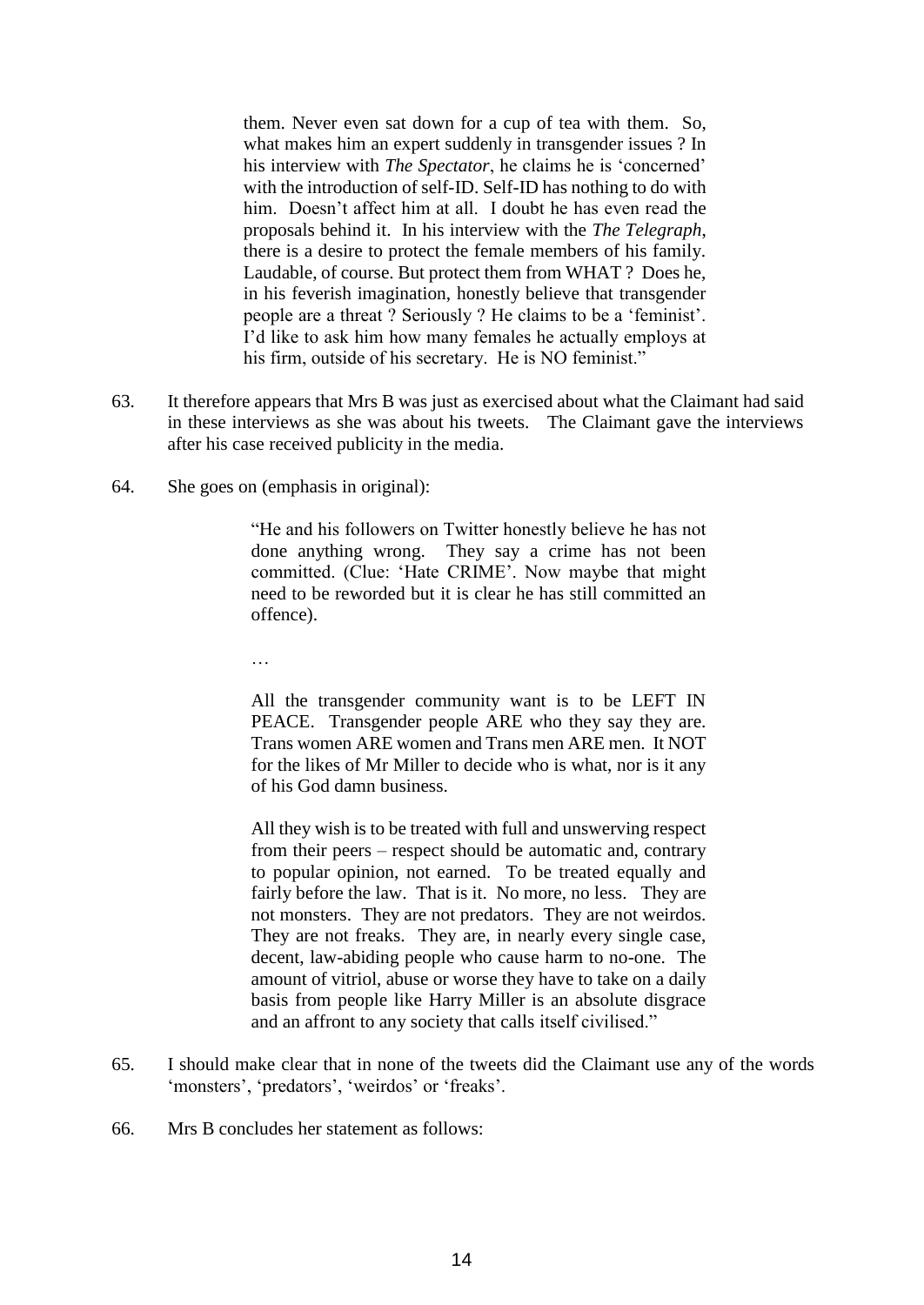"I'll finish by addressing Mr Miller directly: Mr Miller, whether you or your followers like it or not, you have been served notice that your disgusting, bigoted, bullying, utterly reprehensible behaviour is NOT going to be tolerated any longer. That is NOT a threat either."

67. In a separate email to the police Mrs B wrote:

"I do not think it is an exaggeration to state that, should this man and his organisation win this case, transgender people can kiss the few rights they have goodbye. It will be truly 'open season' on the transgender community, a community that has suffered more than enough from constant vile and unjustified attacks on them in real life, in the media and online. Do you know what it is like to be transgender in this country in 2019 ? To be denied your rights to be the person you want to be ? To be subject to disgusting and unwarranted attacks just for having the temerity to exist ? To be subject to the most awful discrimination ?"

68. The Claimant wrote a witness statement in response to Mrs B's evidence:

"6. I completely reject any suggestion that I am racist, homophobic or transphobic. The suggestion that I am serves to show how ignorant the writer is, and that the writer simply does not know me or anything about me.

…

8. The assertion that I would have been making 'the same comments' (clearly meaning bigoted comments) about Jewish people 80 years ago, about black and Asian people 40 years ago and gay people 30 years ago is simply gratuitously offensive."

# *Events following Mrs B's complaint*

69. Mrs B made her complaint via an online system called 'True Vision'. It was passed to Humberside Police's Crime Reporting Team (CRT). They decided to record it as a hate incident pursuant to HCOG. The evidence from Steven Williams, Humberside Police's Crime/Incident Registrar is that a staff member reviewed Mrs B's complaint and created a non-crime investigation on the relevant computer system. He says [11]:

> "In this case and generally, the CRT staff member's assessment is based upon the initial account from the person reporting. There may be instances, where it is not considered appropriate to record a 'hate indicent' on the facts of a particular case. Staff will use a common sense and a proportionate approach to recording in all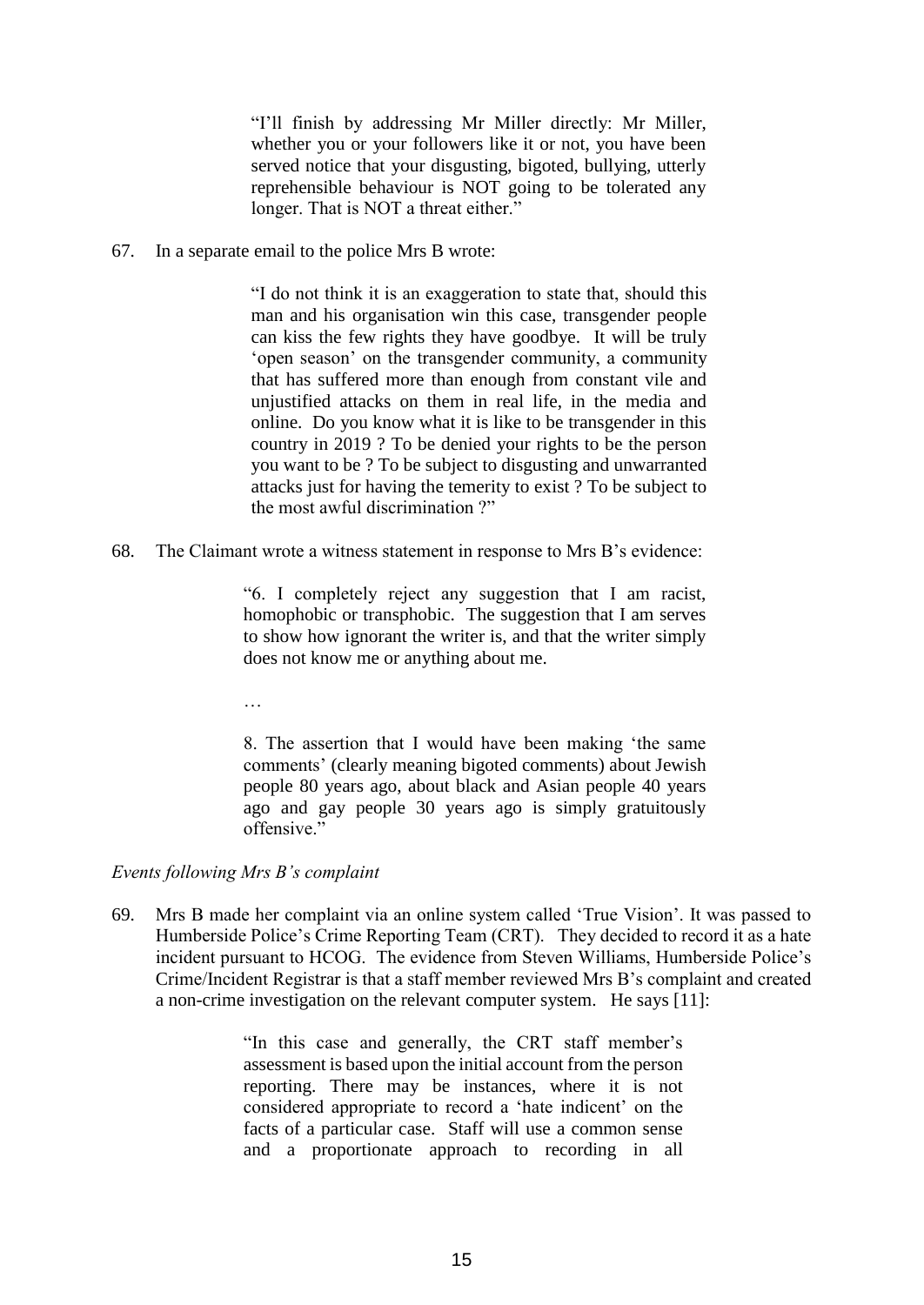circumstances. It is not the case that report of a hate incident will be recorded as such."

- 70. It would therefore appear that the matter was recorded as a non-crime hate incident simply on the say so of Mrs B and without any critical scrutiny of the tweets or any assessment of whether what she was saying was accurate. As I shall show in a moment, what she told the police was not accurate.
- 71. After Mrs B contacted the police, they created a document called a 'Crime Report Print'. Given the common ground that at no stage did anyone (apart from Mrs B) think that the Claimant had committed a crime, the title is striking. It is also striking that throughout Mrs B is referred to as 'the victim' and the Claimant as 'the suspect'. Whether or not Mrs B was properly to be regarded as a victim, it was certainly inaccurate to describe the Claimant as a suspect.
- 72. The first entry is from 4 January 2019 and reads as follows:

"Threat – low [REDACTED] Harm – emotional Risk – unlikely Investigation – named suspect, no factors for CSI, no known witnesses, no CCTV, twitter posts available Vulnerabilities – none known Engagement – passed to CMU"

73. Further on there is this:

"I would like to report an individual by the name of Harry Miller who works for […] Immingham, South Humberside. Miller has been making transphobic remarks on his Twitter account under the handle @HarryTheOwl. These comments are designed to cause deep offence and show his hatred for the transgender community."

- 74. In my judgment there was no evidence that the tweets were 'designed' to cause deep offence, even leaving aside the Claimant's evidence about his motives. Mrs B's report was inaccurate. The tweets were not directed at the transgender community. They were primarily directed at the Claimant's Twitter followers. In *Monroe v Hopkins* [2017] EWHC 433 (QB), [36], Warby J remarked that it could be assumed in that case that the parties' Twitter followers (and visitors to their homepages) were likely to be sympathetic to their contrasting political stances (left wing v right wing). I assume the same to be true here. It can be assumed that the Claimant's followers are broadly sympathetic to his gender critical views, as are those others who read his tweets.
- 75. The Crime Report has this entry for 5 January 2019:

"Victim states that she has not been contacted by the suspect. She was informed that the suspect had made comments about the transgender community by another person. Victim states they would like the suspect speaking to but on further research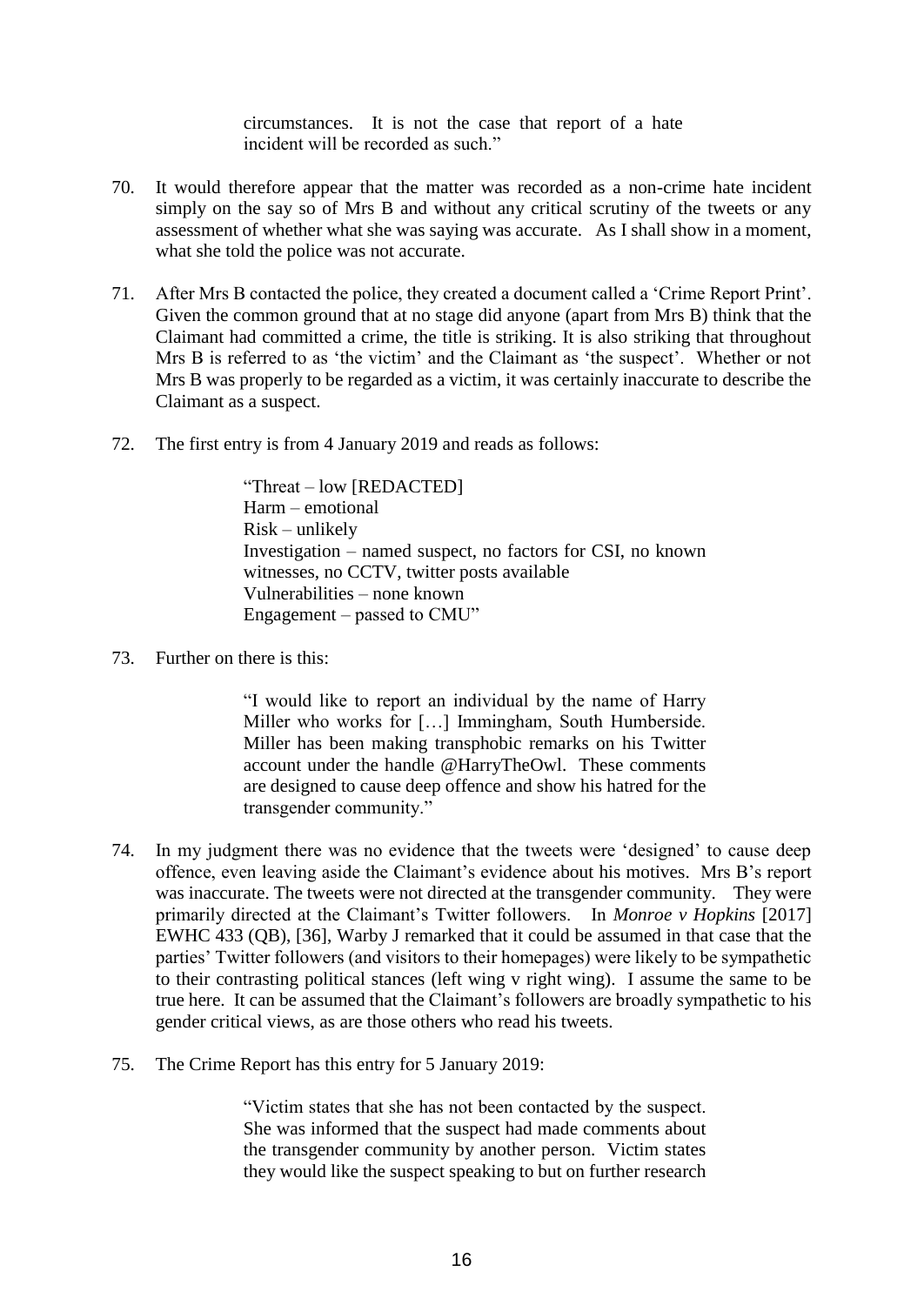the victim has herself been making derogatory comments on [REDACTED] about people who are making comments about transgender people."

76. The matter was then referred to PC Mansoor Gul, a Community Cohesion Officer, for investigation. In his witness statement PC Gul writes:

> "9. Where I am assigned a hate incident to investigate, I review the report and decide whether it has been correctly classified as a hate incident. If, having reviewed the evidence available and spoken to the victim, I consider it to be more serious than a hate incident, then I can recommend that it be re-classified as a hate crime. Likewise, if having reviewed the evidence, I am satisfied that no action is required then I can close the matter without speaking to the alleged offender. Where I am satisfied, that an incident has been correctly classified as a hate incident then, as a bare minimum, I would speak to people involved. I do this for a number of reasons but in the main, it is to ensure I have information available from all parties, to make people aware of the impact of their behaviour on others and to prevent matters from escalating into hate crimes being committed."

77. PC Gul says that he spoke to Mrs B on 15 January 2019 and asked her to send him screen shots of the tweets. She did so, and PC Gul viewed them. He formed the view that they were properly treated as a hate incident. He says in his statement [10)]:

> "I did not identify any criminal offence but I was satisfied that there was a perception by the victim that the tweets were motivated by a hostility or prejudice against transgender people."

- 78. There is no suggestion in PC Gul's statement that he considered whether Mrs B was in reality a 'victim', given the tweets were not directed at her or the transgender community but that she had chosen voluntarily to read them, having previously been unaware of them. Nor is there is any suggestion that PC Gul considered [1.2.4] of HCOG, which provides that it is not appropriate to record a crime or incident as a hate crime or hate incident if 'it was based on the perception of a person or group who had no knowledge of the victim, crime or the area, and who may be responding to media or internet stories or who are reporting for a political or similar motive.' I will return to this later.
- 79. PC Gul says he considered what course of action to take, and after considering various matters, he decided to speak to the Claimant. PC Gul's rationale for speaking to the Claimant is explained at [11] of his witness statement. It was 'to ensure that I had as much information as possible to hand so that I could make an informed decision as to what action to take in this particular matter'. He goes on:

"Having reviewed the nature of the tweets, the impact on the victim and the risk of matters escalating to criminal offences being committed, I took the decision to speak with Mr Miller."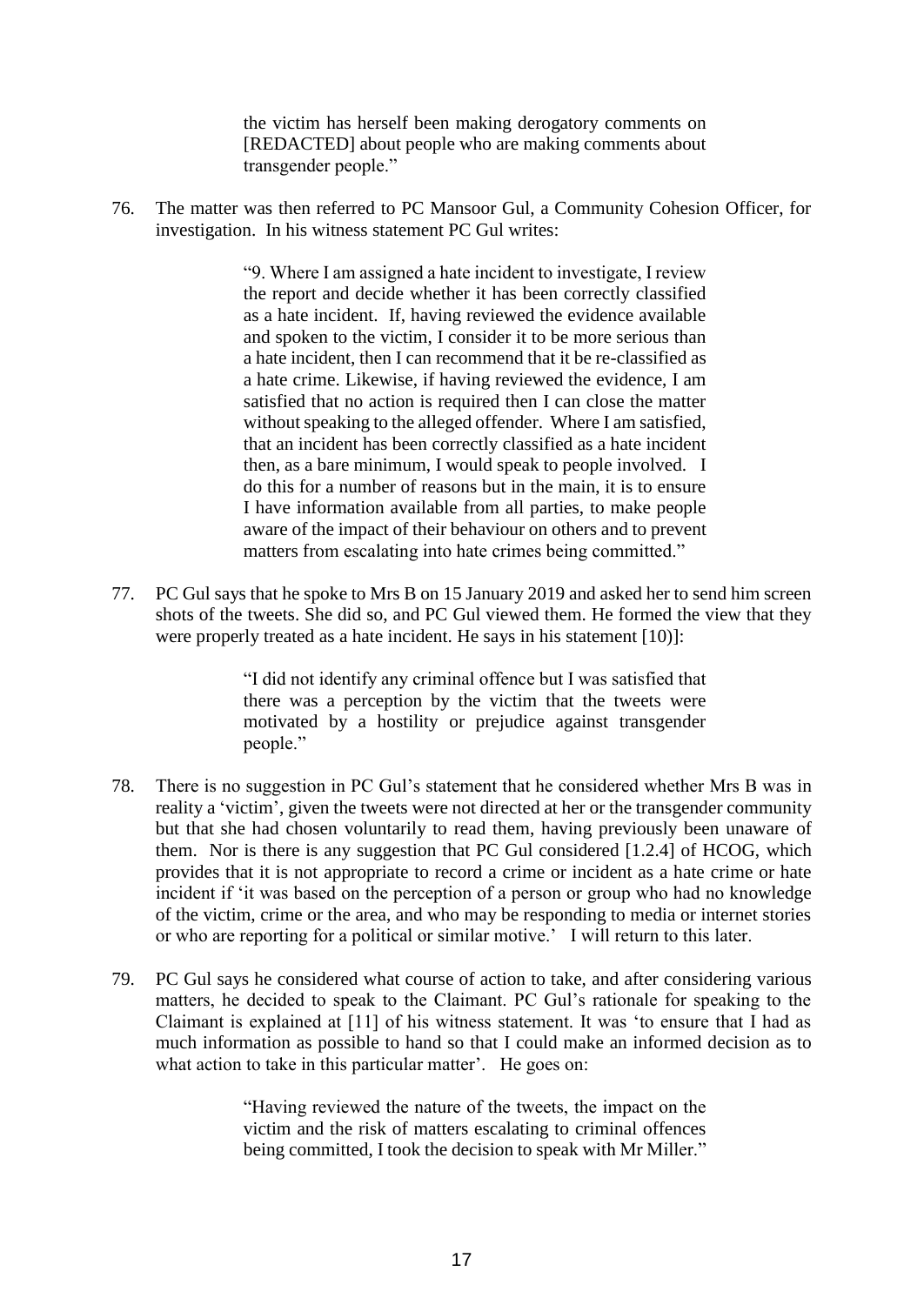- 80. PC Gul does not say what criminal offences he had in mind or why he thought there was a 'risk'.
- 81. On 23 January 2019 PC Gul attended the Claimant's workplace to speak to him. He says that he deliberately did not go in uniform so as not to attract wider attention and because 'the fact that the purpose of my visit was simply to speak with Mr Miller rather than the exercise of any police powers that were available to me.' ([12]).
- 82. The Claimant was not present, and so PC Gul left his card with a director of the company with the request that the Claimant call him. The Claimant called him back the same day.
- 83. It is at this point that the evidence of the Claimant and PC Gul diverges.
- 84. PC Gul's primary account is contained in the Crime Report that I have referred to. The relevant entry is as follows (emphasis as in original):

"Later on the same day PC GUL received a call from Mr Miller and discussion took place about the tweets. Mr Miller wasn't happy and asked if he had committed a crime, PC Gul clearly explained to him that although the tweets were not criminal, they were upsetting many members of the transgender community who were upset enough to report them to the police. PC GUL explained to Mr Miller that it had been recorded as a HATE INCIDENT and PC GUL wanted to let him know about it also get his side of the story. PC GUL's thought process was that all parties need to be spoken to make a fair and balanced assessment. This was done in line with national guide lines in terms of hate incidents. PC GUL further explained to MR MILLER that although his behaviour did not amount to criminal behaviour, if it escalated then it may become criminal and the police will need to deal with it appropriately. MR MILLER was not happy, conversation took place around human rights act and freedom of speech and opinion. PC GUL explained that he fully agree and understand (*sic*) that but if there is a criminal behaviour then it would be dealt with as such. MR MILLER was not happy and informed PC GUL that he would take this to the national media."

85. For reasons which I will explain later it is important to note that there is no evidence that the tweets 'were upsetting many members of the transgender community who were upset enough to report them to the police'. There had been one complaint from Mrs B. PC Gul's statement that the Claimant had offended a significant section of the transgender community, who had then complained to the police, was not true. I note that in [10] of his statement PC Gul says that Mrs B told him that she had been contacted by other individuals who felt the same as her. However, given there is nothing in Mrs B's statement to that effect, I can place no weight on that assertion. She is quite clear that it was a friend who told her about the Claimant's tweets. It is certainly not the case that there had been a number of complaints: there had been one, from Mrs B. It may be that PC Gul wrongly thought Mrs B had been speaking on behalf of a number of transgender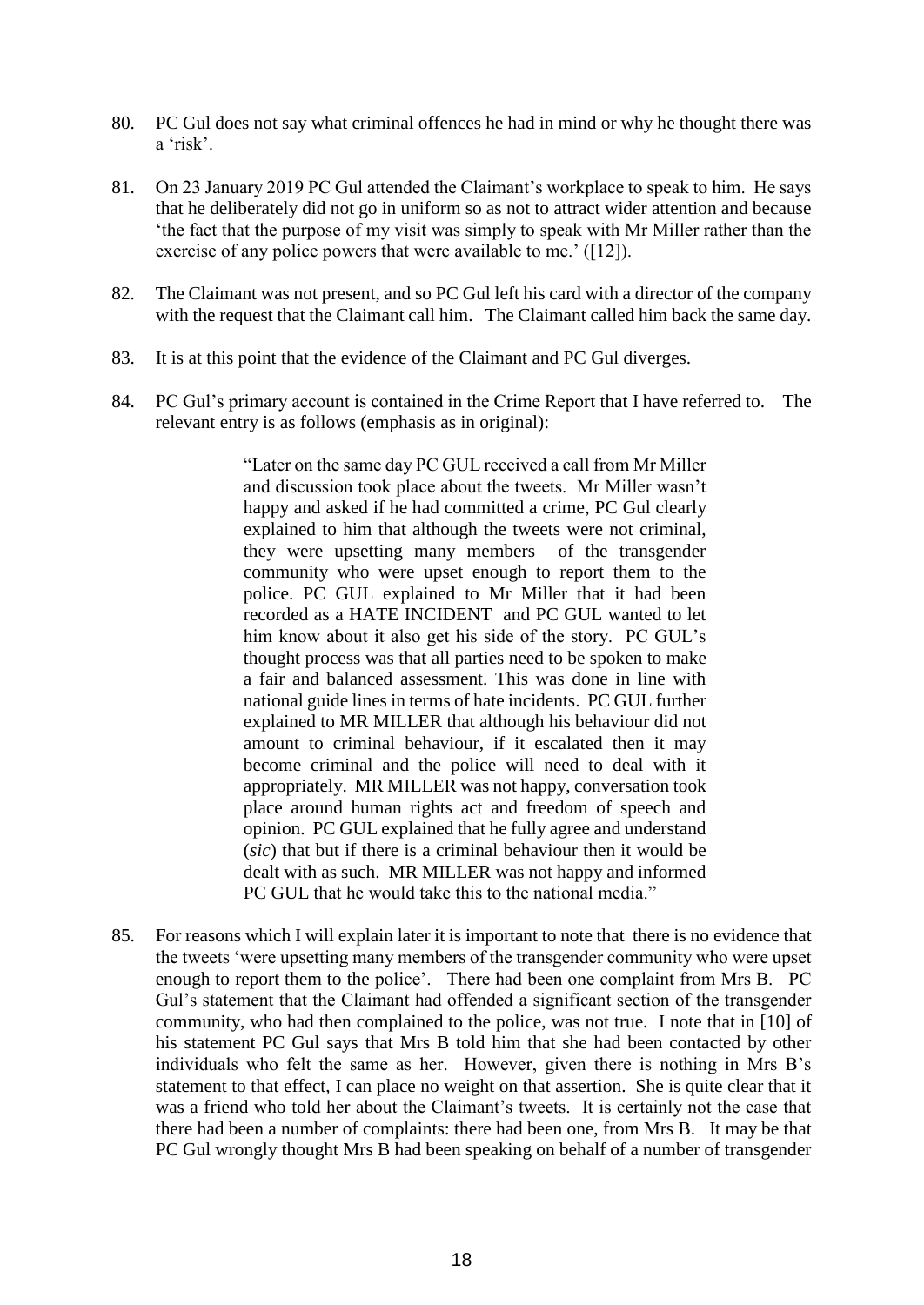people, and that he laboured under that misapprehension in his dealings with the Claimant. But, for whatever reason, he misrepresented the facts.

- 86. I have not overlooked the assertion by Mr Williams in [14] of his statement that 'the complainant reported other individuals had also told her that they had been affected by the Tweets …' I can place no weight on that assertion. There is no evidence that Mr Williams ever spoke to Mrs B and he provides no foundation for this statement. It might be he derived this from the Crime Report, which itself was not supported by any evidence. More significantly, in her statement Mrs B does not say that anyone else had seen the tweets. Her initial complaint to the police did not say that other people had seen them (besides the friend who told her about them). Given the strong terms in which she expresses herself in her statement, I would have expected her to say so if that had been the case.
- 87. The Claimant's account of the phone call is at [30] onwards of his first witness statement. He says that PC Gul told him that he had been contacted by a person from 'down south'. He called the tweets 'transphobic' and referred to 'the victim'. He says PC Gul said that the 'victim' had called to express concern for employees at the Claimant's place of work and was concerned it was dangerous for trans people. PC Gul explained that the Claimant had not committed a crime, but that his tweets had been 'upsetting to many members of the transgender community'. PC Gul told the Claimant that the lyric about silicone breasts had come closest to being a crime.
- 88. According to the Claimant in [34] of his witness statement, there was then this exchange:

"I informed PC Gul that I was not the author of the verse and that it was simply expressing in verse the sense of imbalance of power between the sexes in the context of transgenderism. He said by Liking and Retweeting it on Twitter, I was promoting Hate.

I again asked for, and received, confirmation that neither the verse, nor any of the other alleged 30 tweets, were criminal. I then asked PC Gul why he was wasting my time.

PC Gul said 'I need to check your thinking'.

I replied: 'So, let me get this straight, I've committed no crime. You're a police officer. And you need to check my thinking  $\gamma$ 

PC Gul answered: 'Yes'.

I said, 'Have you any idea what that makes you ? 'Nineteen Eighty-Four' is a dystopian novel, not a police training manual."

89. 'Nineteen Eighty-Four' is, of course, the 1949 novel by George Orwell which coined the term 'thoughtcrime' to describe a person's politically unorthodox or unacceptable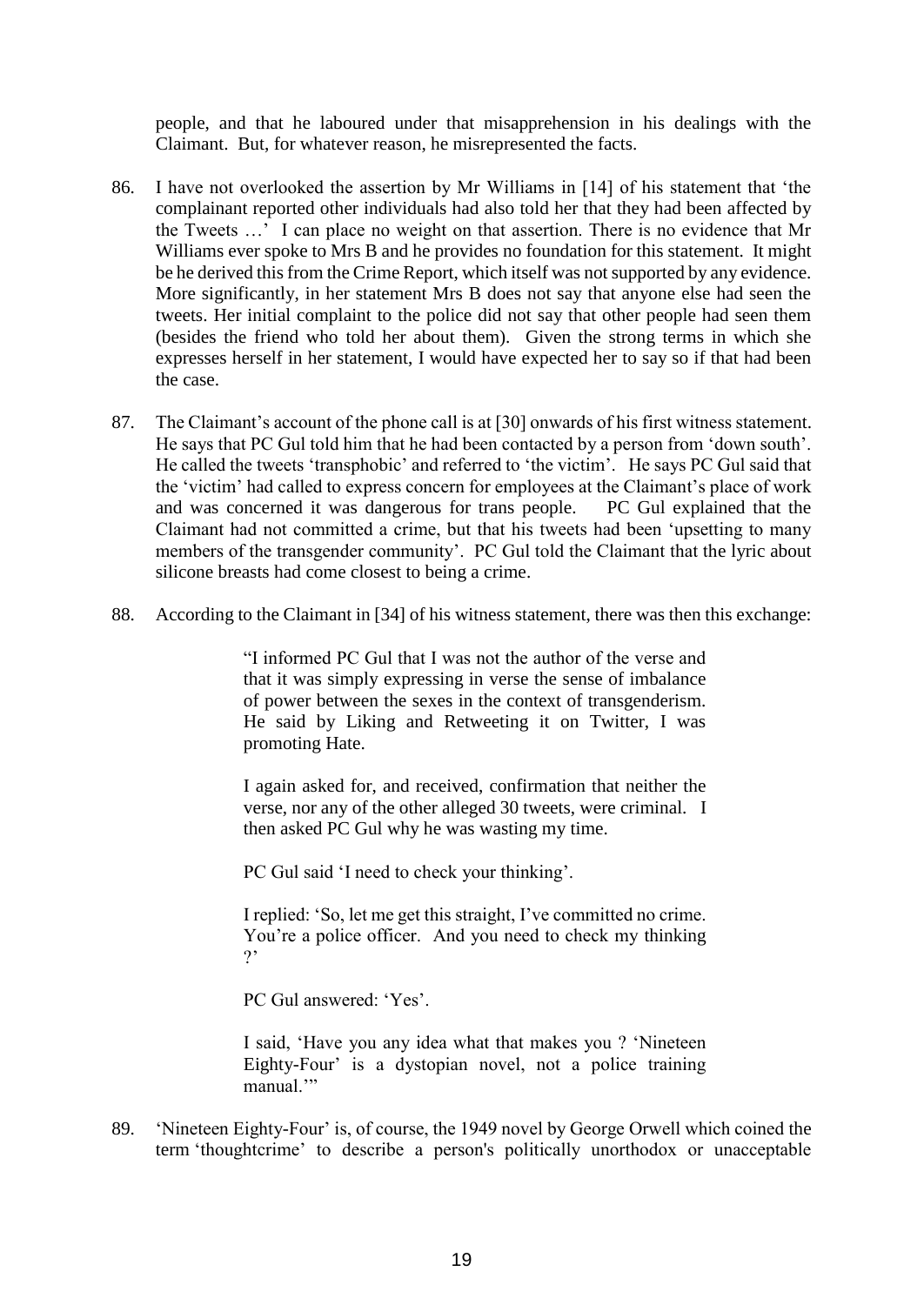thoughts. The Thought Police are the secret police of the superstate Oceania, who discover and punish thoughtcrime.

### 90. At [35] and [38] the Claimant says:

"35. PC Gul explained that, on the basis of the third party complaint, a Hate Incident Record would be generated, regardless of there being no crime nor any evidence of hate. He warned me that continuing to tweet Gender critical content could count as an escalation from non crime to crime, thus prompting further police intervention. PC Gul did not elaborate on how such escalation might occur. However, the clear implication was that, in order to avoid such escalation into criminality, I would be strongly advised to cease tweeting gender critical content. At the time, I instinctively felt that the intervention by PC Gul was wrong, coercive and oppressive although I was not yet sufficiently cognisant in the European Convention on Human Rights to quote Article 10 at him.

…

[38] Finally, PC Gul offered his final words of advice, words that I will never forget as I was so stunned by them. He said, 'You have to understand, sometimes in the womb, a female brain gets confused and pushes out the wrong body parts, and that is what transgender is.

I replied, 'You've got to be kidding me. Wrong body parts ? You have to know that is absolute bullshit. Is this really the official police line ?'

PC Gul said, 'Yes, I have been on a course.'

I ended the call shortly after this. The call lasted 34 minutes."

- 91. In the Crime Report under the heading '*Modus Operandi* Summary', PC Gul states that the 'suspect' was 'posting transphobic comments on Twitter causing offence and showing hatred for transgender community'.
- 92. PC Gul does not accept parts of the Claimant's account of their conversation. He denies telling the Claimant that he wanted to 'check his thinking' and denies the comment about 'pushing out' the wrong body parts. He also denies telling the Claimant not to tweet further on transgender issues. The Claimant is adamant that these things were said.

# *Subsequent events*

93. The Claimant's evidence is that he experienced a deep sense of personal humiliation, shame and embarrassment on both his own behalf and for his family and employees, on learning about the recording of a hate incident in relation to his tweets. He says that as a consequence of the police's actions, he has withdrawn from all involvement with his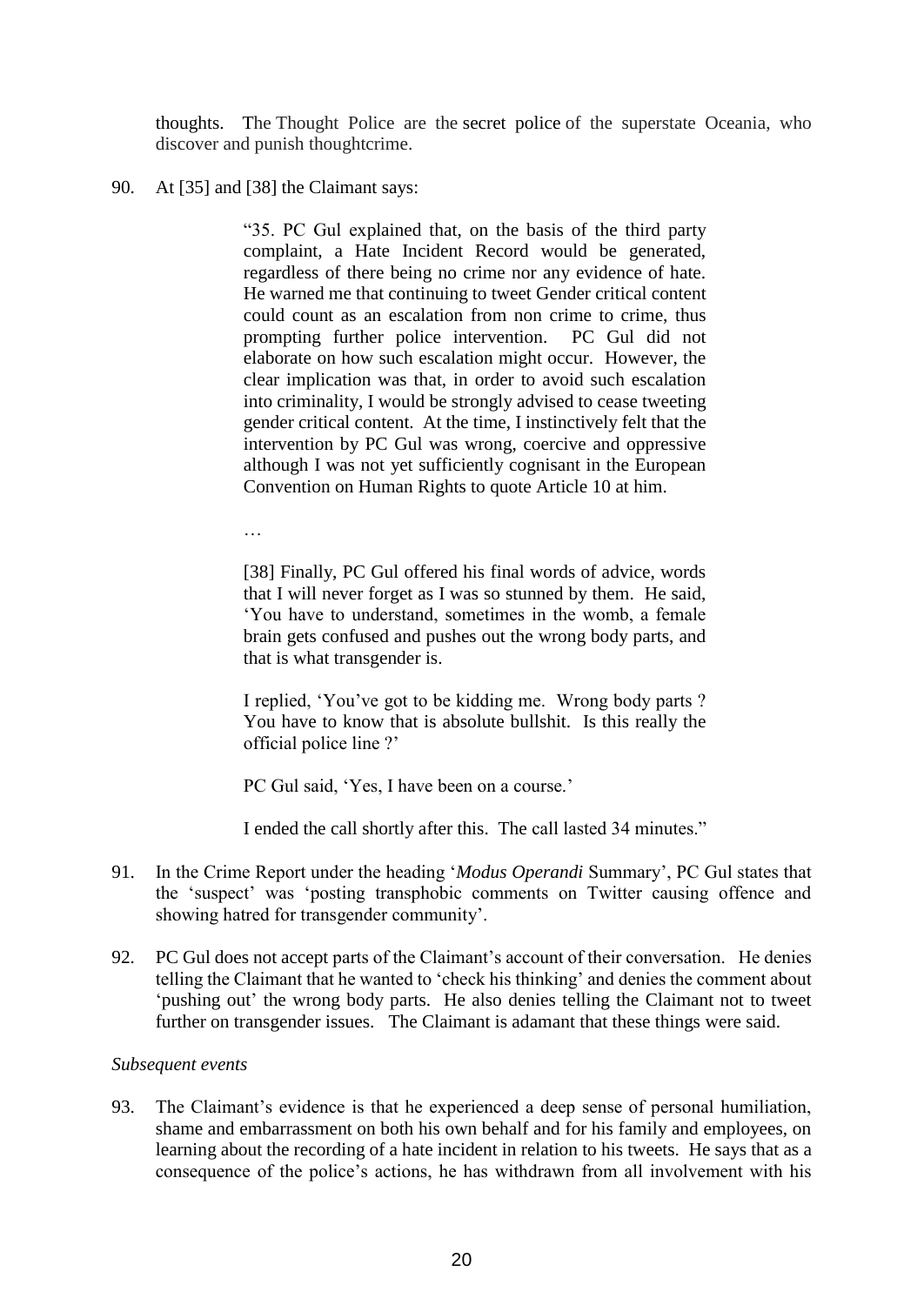company and has not returned to the office since the day he was first contacted by PC Gul. He says that he and his family have been the subject of threats and intimidation from a number of individuals, which caused the Claimant and his wife briefly to leave the family home. Nevertheless, after much deliberation and against the wishes of his wife, the Claimant has decided to continue tweeting about transgender issues. Indeed, he did so fairly promptly after speaking with PC Gul.

94. The press quickly picked up the story. This prompted a statement from Assistant Chief Constable (ACC) Young on 28 January 2019 which described the Claimant's tweets as 'transphobic', referred to the possibility of such incidents 'escalat[ing]', and stated that a 'correct decision was made to record the report as a hate incident'*.* Mr Young's statement included the following:

> "The actions taken by the individual and his comments around transgender caused someone distress. We take all reports of hate related incidents seriously and aim to ensure they do not escalate into anything further. The correct decision was made to record the report as a hate incident … and to proportionately progress (sic) by making contact with the individual concerned to discuss the actions on social media."

- 95. This statement therefore made clear that there had only been one complaint to the police and it therefore shows, as I have said, that PC Gul had been wrong to suggest the Claimant had upset 'many members' of the transgender community.
- 96. The Claimant lodged a complaint with the police about his treatment. He was subsequently contacted by Acting Inspector Wilson by telephone, and on 28 March 2019 he received a letter from him rejecting his complaint. The letter stated that the Claimant had been spoken to in order to help him:

"… understand the impact [his] comments could have on others and to prevent any possible escalation into a crime'

and noted that

'[w]hile it is your right to express your opinion, if future reports are received it is our duty to consider our role and proportionately look into them, to prevent any potential offences occurring'".

97. The Claimant appealed this decision to Humberside Police's Appeals Body. His appeal was rejected on 18 June 2019.

# *Facts: conclusions*

98. No party invited me to hear oral evidence, and so I am unable to determine the disputes of fact between the Claimant and PC Gul as to what exactly was said during their conversation. However, the following facts are not in dispute, or I can conclude as follows on the evidence: (a) PC Gul visited the Claimant's place of work in his capacity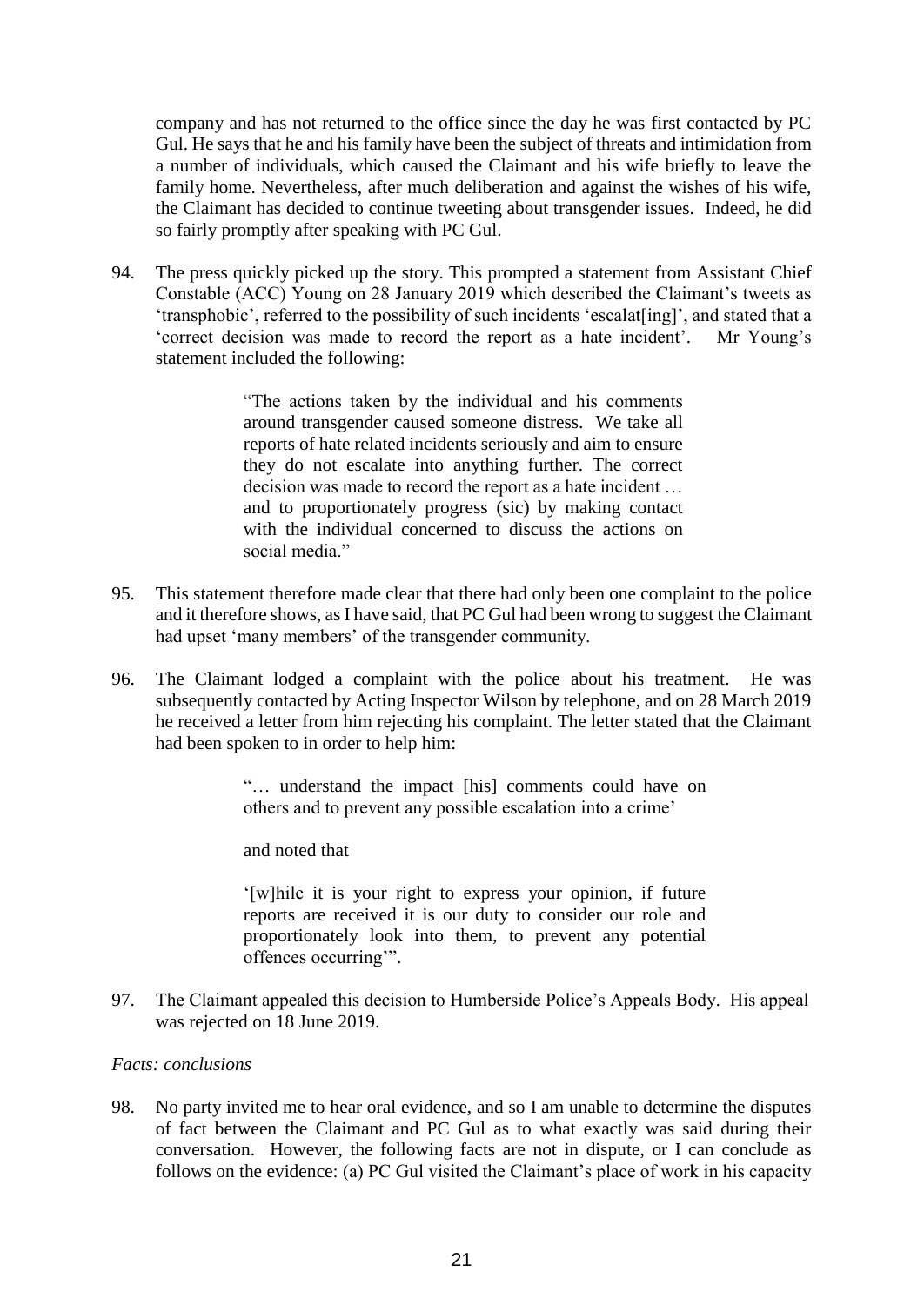as a police officer, albeit he did not think he was exercising any powers of a police officer; (b) he left a message requesting that the Claimant contact him; (c) they subsequently spoke on the telephone; (d) during that call PC Gul misrepresented and/or exaggerated the effect of the Claimant's tweets had had and the number of complaints the police had received; (e) PC Gul warned the Claimant that if he 'escalated' matters then the police might take criminal action; (f) he did not explain what escalation meant; (g) ACC Young also publicly referred to escalation; (h) when the Claimant complained, the police responded by again referring to escalation and criminal proceedings.

- 99. Specifically, I find that the only people who definitely read the tweets were Mrs B and the friend who told her about them, and that the only person who complained to the police was Mrs B.
- 100. On these facts I conclude that the police left the Claimant with the clear belief that he was being warned by them to desist from posting further tweets on transgender matters even if they did not directly warn him in terms. In other words, I conclude that the police's actions led him, reasonably, to believe that he was being warned not to exercise his right to freedom of expression about transgender issues on pain of potential criminal prosecution. At no stage did the police explain on what basis they thought that the Claimant's tweets could 'escalate' to a criminal offence. They did not indicate on what evidence they thought there was a risk of escalation. They did not indicate which offence they thought the Claimant's tweets might escalate into. I accept what the Claimant said in [52] of his first witness statement:

"The initial intervention by PC Gul and the subsequent statements of ACC Young and A/Inspector Wilson cannot be interpreted as anything other than attempts to discourage me, and other interested parties from making such statements and to withdraw from national, political conversation."

# **The Hate Crime Operational Guidance 2014 (HCOG)**

- 101. With that lengthy but necessary factual introduction, I now turn to the policy at issue in this case.
- 102. The College of Policing is the professional body whose purpose is to provide those working in policing with the skills and knowledge necessary for effective policing. The College's role is described in the witness statement of David Tucker, its Faculty Lead for Crime and Criminal Justice. He says that the College is a company limited by guarantee that is owned by the Secretary of State for the Home Department but which operates at arms-length from the Home Office. The College's work is limited to policy. It has no operational role.
- 103. Mr Tucker says that the College's purpose is to support the fight against crime and to protect the public by ensuring professionalism in policing. It has five principal responsibilities: (a) setting standards and developing guidance and policy for policing; (b) building and developing the research evidence base for policing; (c) supporting the professional development of police officers and staff; (d) supporting the police, other law enforcement agencies and those involved in crime reduction; and (e) identifying the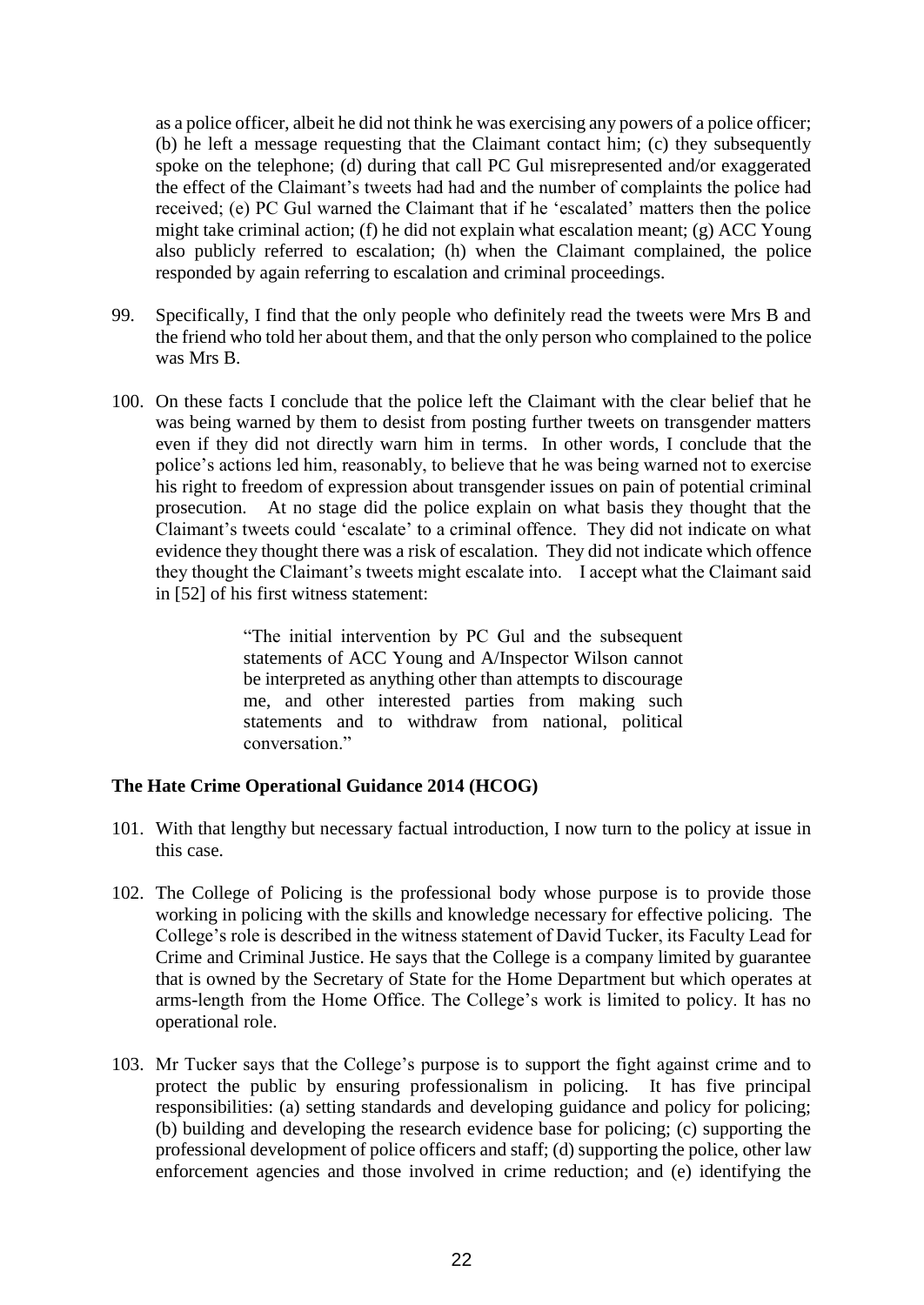ethics and values of the police. He explains that ss  $123 - 124$  of the Anti-social Behaviour, Crime and Policing Act 2014 give powers to the College to issue regulations and codes of practice. Additionally, the College issues manuals of guidance and advice called Authorised Professional Practice (APP). He says that APP is the type of document that the College uses to set out standards that police forces and individuals should apply when discharging their responsibilities. At [15] he says that HCOG was developed by the Association of Chief Police Officers (ACPO) and adopted by the College, although it has not yet been adopted as APP.

104. The evidence of Paul Giannasi, the Hate Crime Adviser to the National Police Chief's Council is that for a long time the police have recorded and responded to non-crime incidents. In his statement he says:

> "26. Throughout my career police have recorded all calls for service or deployments, not only to account for officer activity, but also due to the recognition of the need to play a role in solving societal problems rather than just responding to bring offenders to justice when they escalate to criminality

…

70. It is often unclear from the initial contact whether a crime has been committed. A core purpose of policing is to prevent crime and protect citizens. Recording incidents allows the police to monitor and measure police deployments. As an operational police officer, I spent a considerable amount of time responding to non-crime incidents ranging from parking disputes, anti-social behaviour and community tensions … the policing role would include trying to mitigate risk, advise on and/or assess risk of escalation into more serious harm."

- 105. In 2014 the College published HCOG. The background is set out in Mr Giannasi's witness statement. I summarise it as follows. HCOG is the result of twenty to thirty years of policy development concerning police responses to hate crime and non-crime hate incidents. Following the racist murder of Stephen Lawrence in April 1993, the Macpherson Report was produced in 1999. Many of the key features in contemporary hate incident policy (as set out in the HCOG) originate from the recommendations in the Macpherson Report, including perception-based recording, ie, that the basis for determining whether an incident was a 'racist incident' should be whether it was perceived as racist by the victim or another person (Recommendation 12) and encouragement of the reporting of non-criminal incidents as well as crimes (Recommendation 16).
- 106. The relevant parts of HCOG to this claim are [1.2], [1.2.4], [1.2.5], [6.1], [6.3] and [6.4].
- 107. A hate incident in relation to transgender people is defined in [1.2] as:

"Any non-crime incident which is perceived, by the victim or any other person, to be motivated by a hostility or prejudice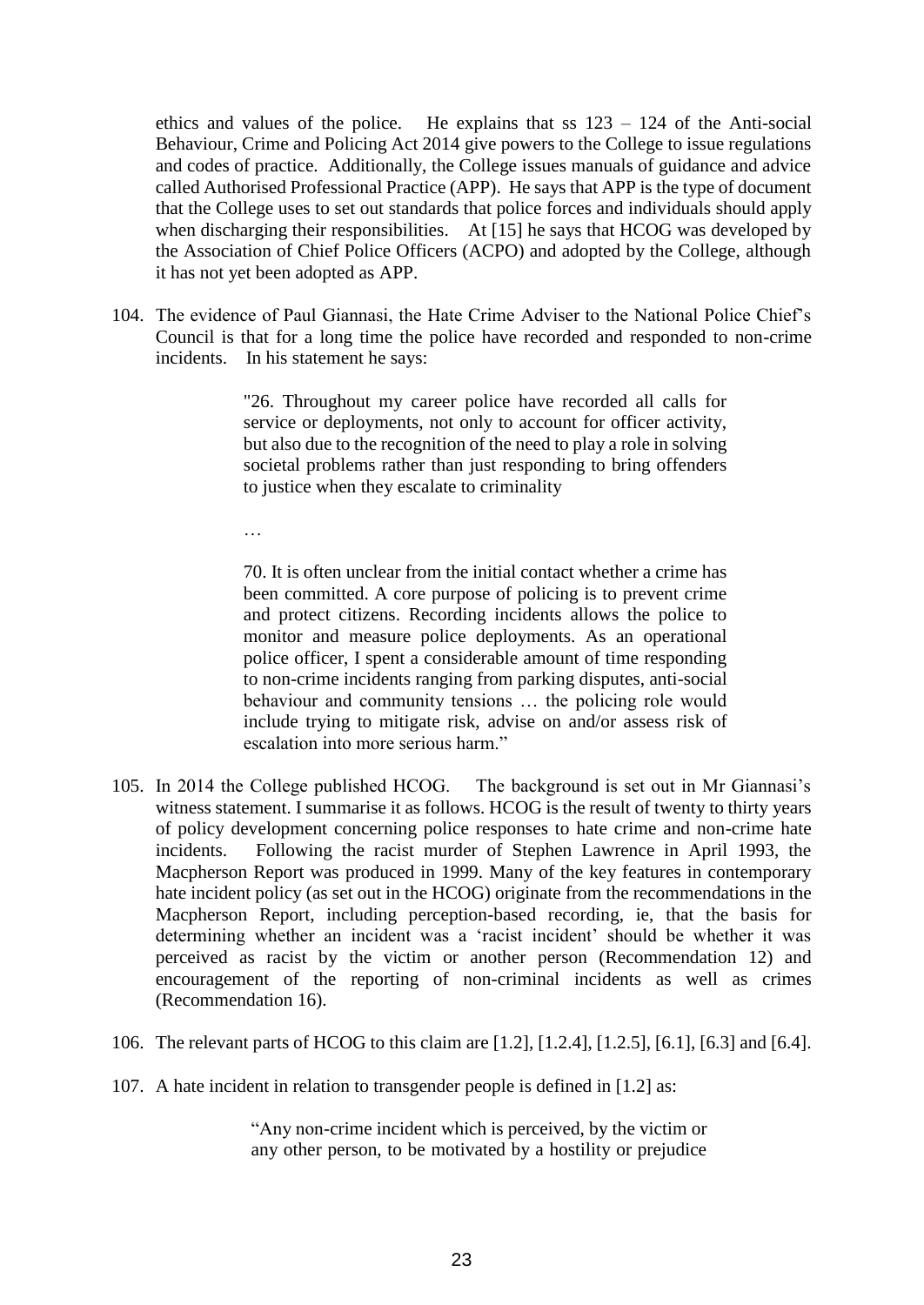against a person who is transgender or perceived to be transgender."

108. As I shall explain later, [1.2.4] ('Other person') is important in this case. It provides:

"Perception-based recording refers to the perception of the victim, or any other person.

It would not be appropriate to record a crime or incident as a hate crime or hate incident if it was based on the perception of a person or group who had no knowledge of the victim, crime or the area, and who may be responding to media or internet stories or who are reporting for a political or similar motive.

The other person could, however, be one of a number of people, including:

- police officers or staff
- witnesses
- family members

• civil society organisations who know details of the victim, the crime or hate crimes in the locality, such as a third-party reporting charity

• a carer or other professional who supports the victim

• someone who has knowledge of hate crime in the area – this could include many professionals and experts such as the manager of an education centre used by people with learning disabilities who regularly receives reports of abuse from students

• a person from within the group targeted with the hostility, eg, a Traveller who witnessed racist damage in a local park.

A victim of a hate crime or incident does not have to be a member of a minority group or someone who is generally considered to be vulnerable. For example, a heterosexual man who is verbally abused leaving a gay bar may well perceive that the abuse is motivated by hostility based on sexual orientation, although he himself is not gay. Anyone can be the victim of a hate incident or crime, including people working inside the police service."

#### 109. Paragraph 1.2.5 (Malicious Complaints) provides:

"Some people, particularly celebrities and political figures, have been subjected to malicious complaints from hostile individuals, often with a grudge against the person, their politics or their lifestyle. This, on occasions, can even be part of a stalking process. Sometimes these complainants will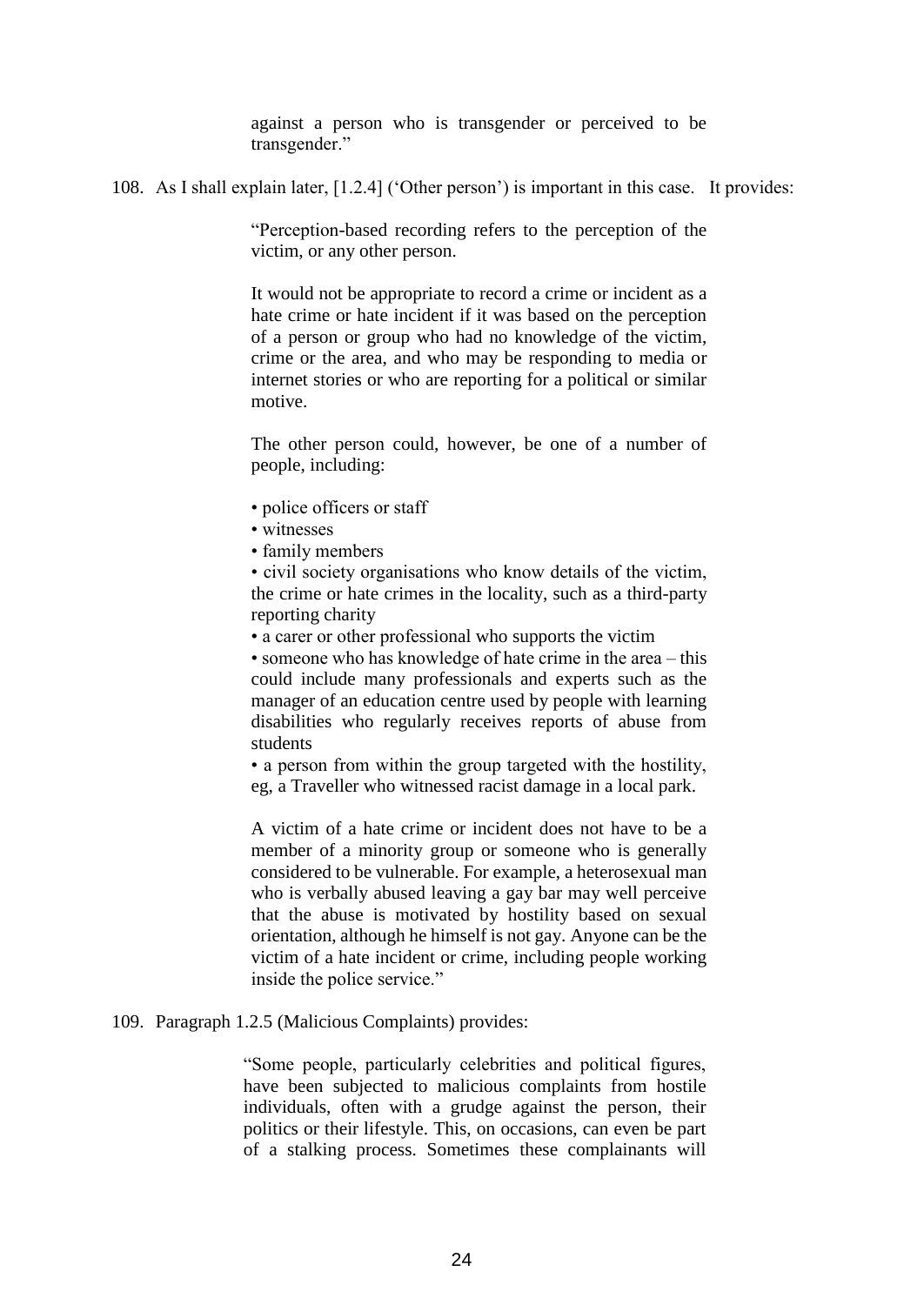allege that the activity was based on hostility towards them because of their protected characteristics.

Police officers should not exacerbate the harm caused to a genuine victim when dealing with such incidents. It is also important not to falsely accuse an innocent person and harm their reputation, particularly where the allegation is made against a public figure.

In order not to harm an innocent party, the matter should be dealt with as swiftly and sensitively as is possible. In such circumstances investigating officers should seek support from senior colleagues and the CPS hate crime coordinator."

110. A non-crime hate incident is defined in [6.1] as:

"… any non-crime incident which is perceived by the victim, or any other person, to be motivated (wholly or partially) by a hostility or prejudice."

111. Paragraph 6.3 provides:

"6.3 Recording non-crime hate incidents

Where any person, including police personnel, reports a hate incident which would not be the primary responsibility of another agency, it must be recorded regardless of whether or not they are the victim, and irrespective of whether there is any evidence to identify the hate element.

The mechanism for local recording of non-crime hate incidents varies. Many forces record them on their crime recording system for ease of collection but assign them a code to separate them out from recordable crimes. Whichever system is used to record hate incidents, managers should have confidence that responses are appropriate and that crimes are not being recorded incorrectly as non-crime incidents. Records must be factually accurate and easy to understand. At an early stage any risks to the victim, their family or the community as a whole must be assessed and identified. The number of non-crime hate incidents is not collated or published nationally, but forces should be able to analyse this locally and be in a position to share the data with partners and communities. Police officers may identify a hate incident, even when the victim or others do not. Where this occurs, the incident should be recorded in the appropriate manner. Victims may be reluctant to reveal that they think they are being targeted because of their ethnicity, religion or other protected characteristic (especially in the case of someone from the LGBT community) or they may not be aware that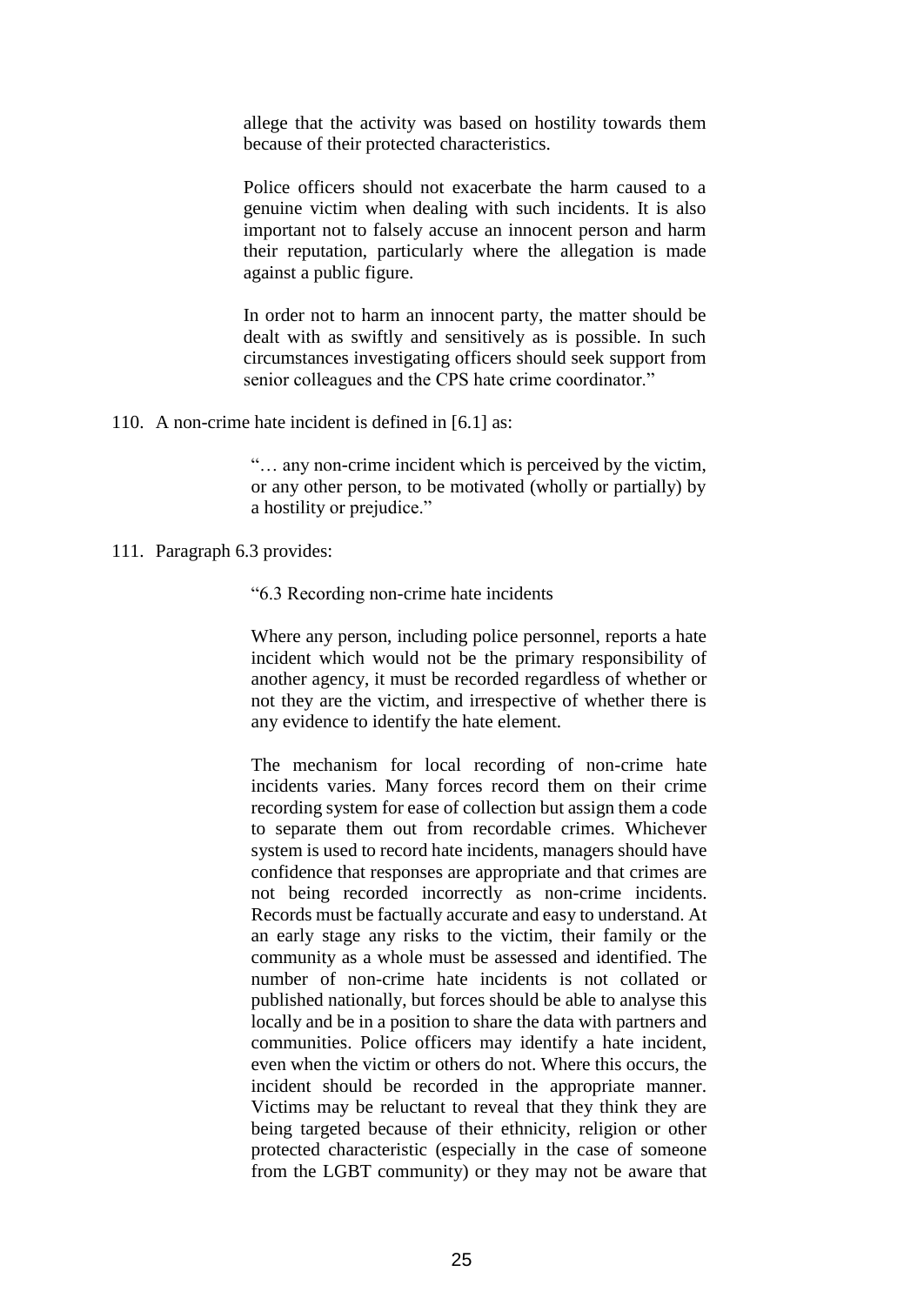they are a victim of a hate incident, even though this is clear to others."

112. Paragraph 6.4 (Opposition to Police Policy) provides:

"The recording of, and response to, non-crime hate incidents does not have universal support in society. Some people use this as evidence to accuse the police of becoming 'the thought police', trying to control what citizens think or believe, rather than what they do. While the police reject this view, it is important that officers do not overreact to non-crime incidents. To do so would leave the police service vulnerable to civil legal action or criticism in the media and this could undermine community confidence in policing.

The circumstances of any incident dictate the correct response, but it must be compatible with section 6(1) of the Human Rights Act 1998. The Act states that it is unlawful for a public authority to act in a way which is incompatible with a right conferred by the European Convention on Human Rights. Some of these rights are absolute and can never be interfered with by the state, eg, the freedom from torture, inhuman or degrading treatment or punishment. Some, such as the right to liberty, are classed as limited rights and can be restricted in specific and finite circumstances. Others, such as the right to respect for private and family life, the right to manifest one's religion or beliefs, freedom of expression, and freedom of assembly and association are qualified and require a balance to be struck between the rights of the individual and those of the wider community.

Qualified rights are usually set out in two parts, the first part sets out the right or freedom, and the second part sets out the circumstances under which the right can be restricted. Generally, interference with a qualified right is not permitted unless it is:

- prescribed by or in accordance with the law
- necessary in a democratic society
- in pursuit of one or more legitimate aims specified in the relevant Article
- proportionate."
- 113. The key points I draw from these provisions are :
	- a. Paragraph 1.2.4 and 1.2.5: there may be circumstances which make it inappropriate to record an incident, for example, a complaint by someone with no proper connection to the incident in question, or a maliciously motivated complaint.
	- b. Paragraph 6.1: (i) it is important to record non-crime incidents so that police understand tensions in communities and prevent these escalating into crimes; (ii)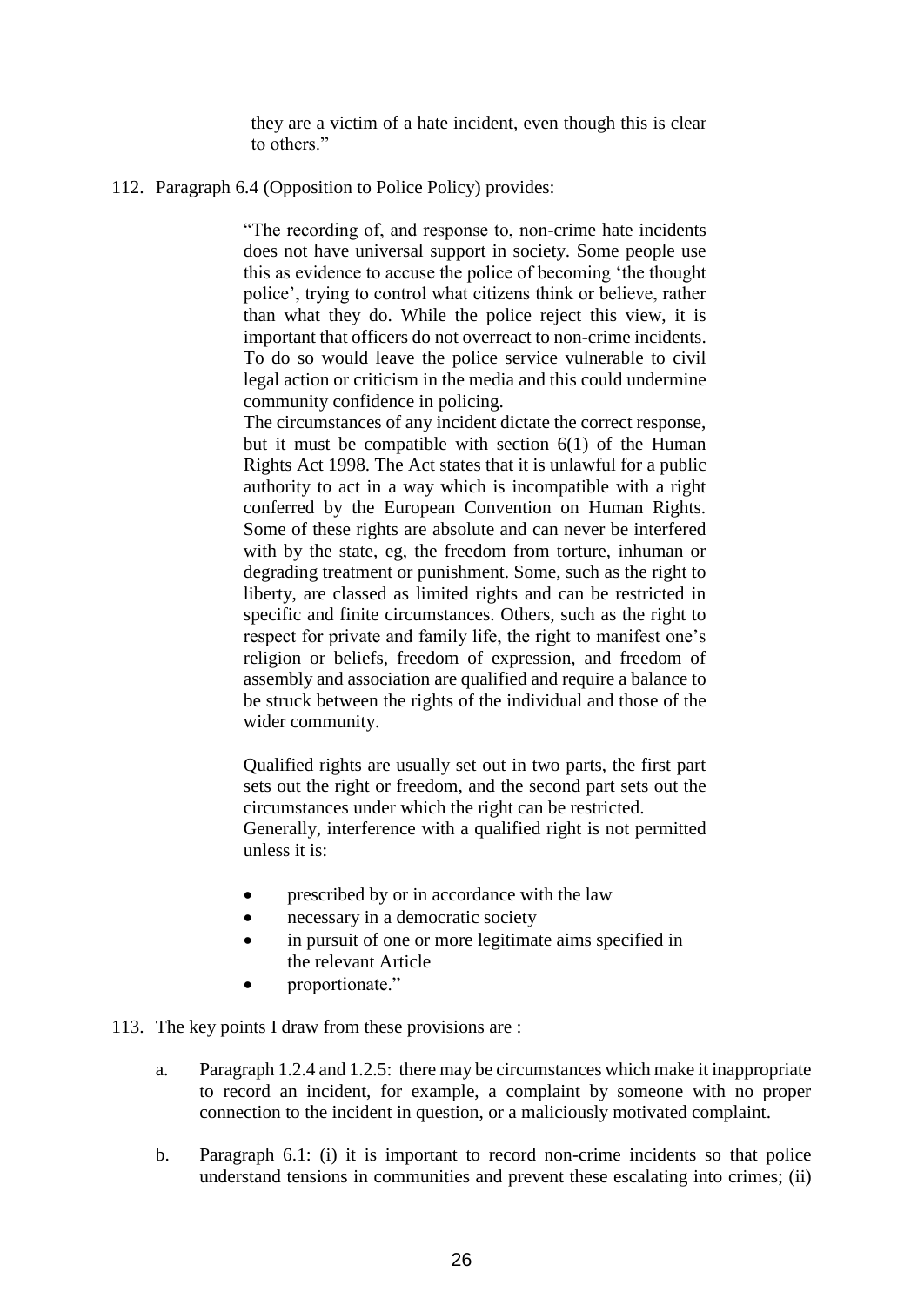the police have limited enforcement powers to deal with non-crime incidents; (iii) most forces have separate systems for recording crimes and incidents.

- c. Paragraph 6.3: (i) non-crime hate incidents should be recorded by police unless doing so is the responsibility of another organisation; (ii) early assessment of risk of harm to the person/communities reporting is required; (iii) police officers can identify hate motivation or hostility even if the target does not.
- d. Paragraph 6.4: the general duty in [6.3] is subject to the following principles (i) the police should not over-react to reports of non-crime hate incidents; (ii) police must take account of s 6(1) of the Human Rights Act 1998 and the responsibility not to act in way that contravenes the Convention.
- 114. The College is currently in the process of revising HCOG. This includes revision of the sections the Claimant is most concerned about in this case. The College issued a draft of the proposed new HCOG and held a consultation period between 8 October 2019 and 5 November 2019. The revisions include detailed guidance on malicious complaints and when not to record an incident; two entirely new sections titled 'Management of police information' and 'Disclosure and Barring Service checks'; further detail on responding to non-crime hate incidents; further guidance on ensuring responses are proportionate, as well as further separate guidance on contacting people alleged to have committed such incidents, and further guidance on recording non-crime hate incidents.

# **The parties' submissions**

# *The Claimant's submissions*

- 115. On behalf of the Claimant Mr Wise submitted that (a) HCOG is unlawful as contrary to the Claimant's right to freedom of expression under the common law and/or Article 10; (b) the actions taken by the police in recording the incident, and their subsequent dealings with the Claimant, amounted to an unlawful interference with his rights under Article 10.
- 116. Mr Wise began by emphasising the importance of the freedom of expression at common law: see eg *Shayler*, supra, [21]; *R v Secretary of State for the Home Department, ex parte Simms* [2000] 2 AC 115, p125; *Central Television Plc*, supra, pp202-203
- 117. He submitted that the HCOG offends against the principle that the right to freedom of expression may not be curtailed except where the curtailment is authorised by statute, which is an aspect of the principle of legality, and that, secondly, even where a curtailment of the right is authorised in principle, the curtailment must go no further than is reasonably necessary to meet the ends which justify the curtailment.
- 118. In relation to Article 10, he said that consistently with the approach taken under English common law, the Court has often emphasised that the right to freedom of expression is 'one of the essential foundations of a democratic society and one of the basic conditions for its progress and each individual's self-fulfilment': see, eg, *Vogt v Germany*, supra, [52].
- 119. In the Article 10 context, he said that special protection is afforded to political speech and debate on questions of public interest: *Vajnai v Hungary* (No. 33629/06, judgment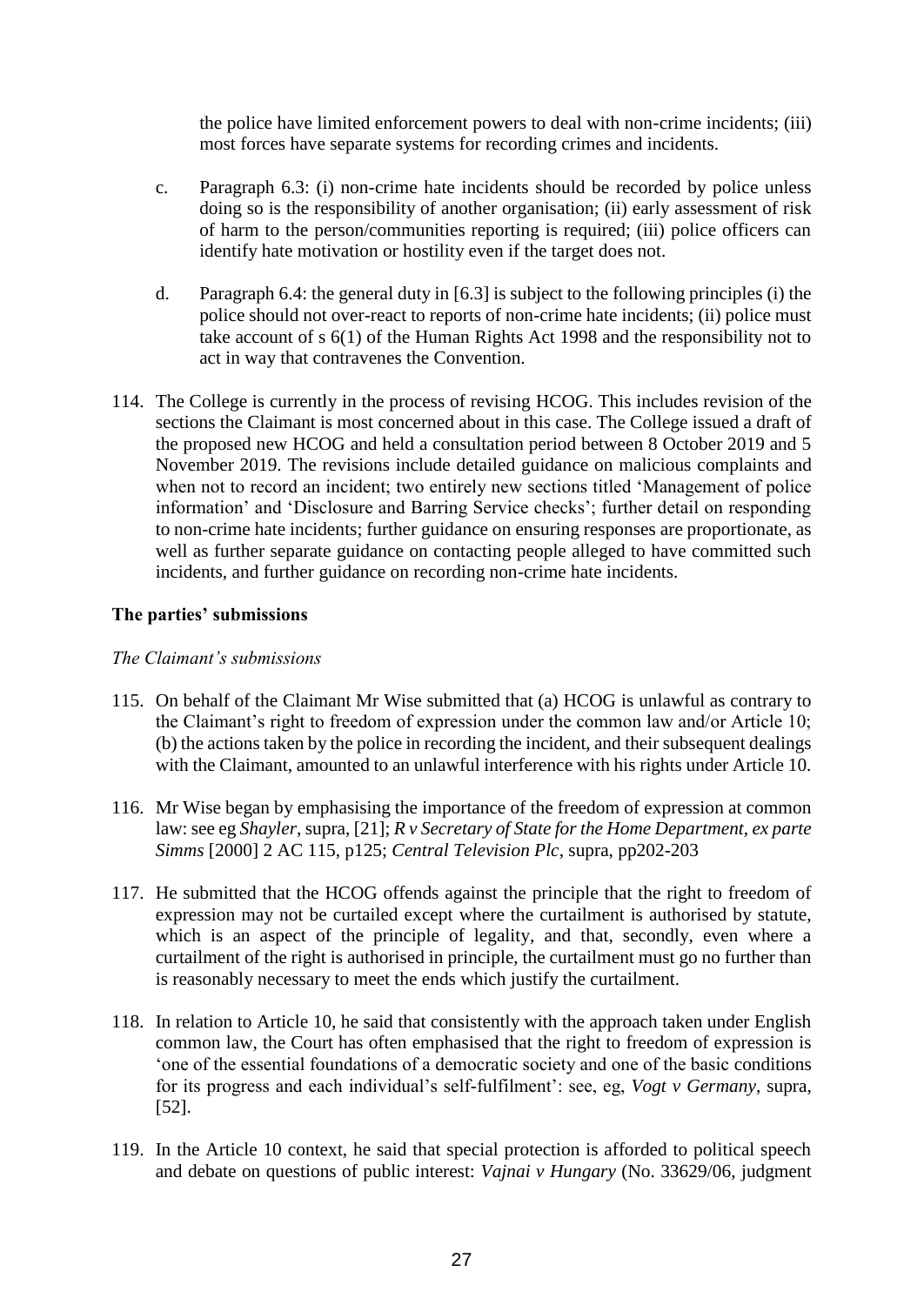of 8 July 2008), [47]. He also said that domestic courts have similarly attached special importance to political speech and public debate in the Article 10 context: see eg *R (ProLife Alliance) v British Broadcasting Corporation* [2004] 1 AC 185, [6].

120. Mr Wise accepted that the protection afforded by Article 10 does not apply to cases of hate speech. Article 17 excludes the protection of Article 10 to speech which negates the fundamental values of the Convention. In *Erbakan v Turkey*, judgment of 6 July 2006, the Court said at [56]:

> "… [T]olerance and respect for the equal dignity of all human beings constitute the foundations of a democratic, pluralistic society. That being so, as a matter of principle it may be considered necessary in certain democratic societies to sanction or even prevent all forms of expression which spread, incite, promote or justify hatred based on intolerance …, provided that any 'formalities', 'conditions', 'restrictions' or 'penalties' imposed are proportionate to the legitimate aim pursued."

- 121. However, Mr Wise said that it is critical to distinguish in this context between forms of expression which incite, promote or justify hatred based on intolerance and forms of expression which may be insulting or offensive to some sections of society but which nevertheless do not incite hatred and which form part of debate on issues of public interest.
- 122. No party suggested that Article 17 applies to the Claimant's tweets and that Article 10 was not in principle applicable to the Claimant's tweets, although the level of protection to be afforded them was in dispute.
- 123. In light of these principles, Mr Wise submitted that the HCOG is unlawful on any or all of the following bases:
	- a. Firstly, it violates the common law principle of legality, in that there is no statutory authorisation for the interferences with the fundamental right to freedom of expression to which the Guidance gives rise. Further or alternatively, the approach taken in the Guidance to the mandatory recording of 'non-crime hate incidents' in the absence of any evidence of hate is disproportionate and hence unreasonable as a matter of common law, in that it goes further than is reasonably necessary to achieve the aims pursued.
	- b. Second, it interferes with Article 10 a manner that is not 'prescribed by law' for Convention purposes;
	- c. Third, and in any event, it is not 'necessary in a democratic society' within the meaning of Article 10(2), in that it is disproportionate and fails to strike a fair balance between the Article 10 rights of individuals and the interests of the community in relation to the recording of non-crime hate incidents.
- 124. Turning to the Second Defendant's specific actions in this case vis-à-vis the Claimant, Mr Wise said that for essentially the same reasons, the police's actions, in recording a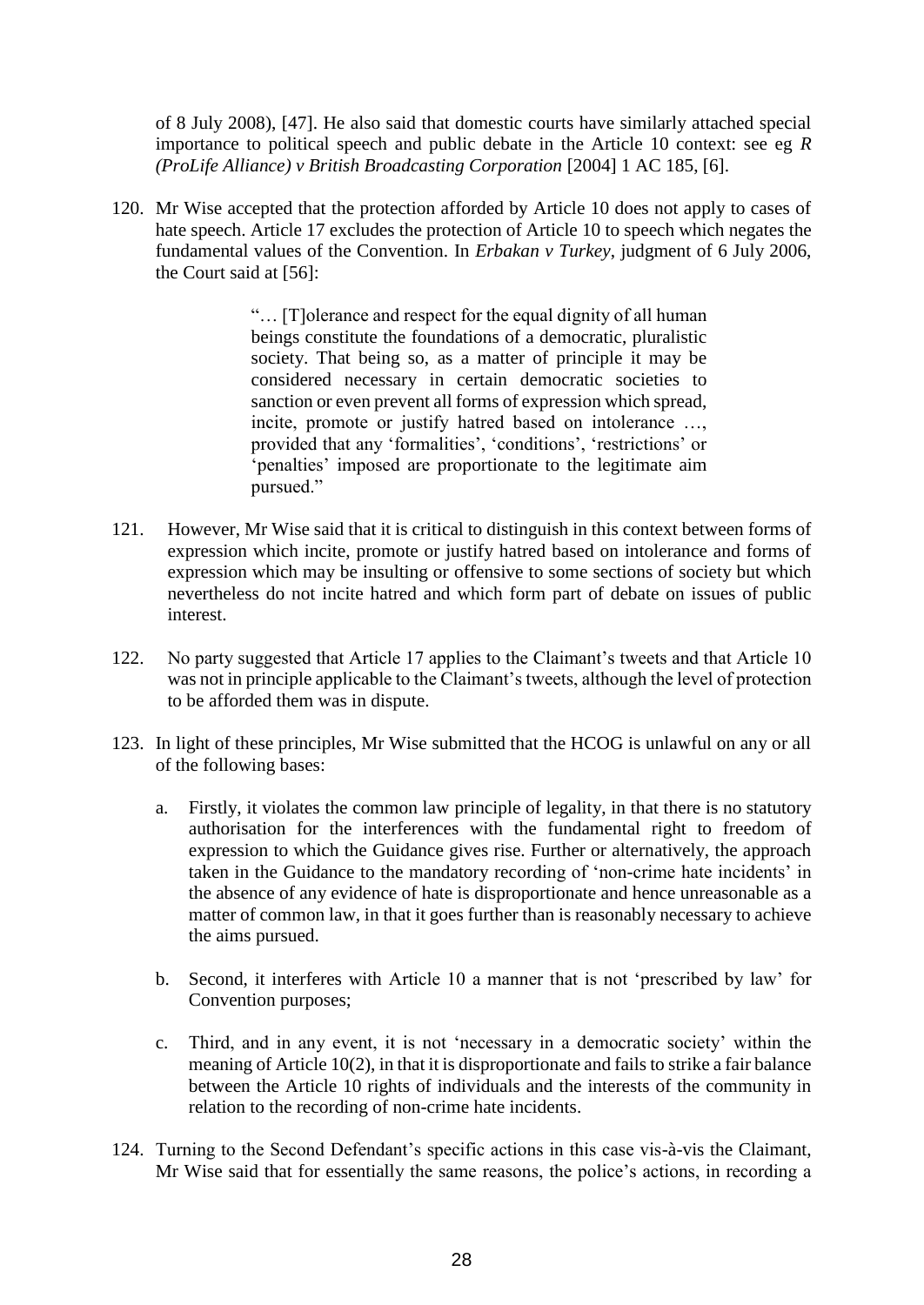non-crime hate incident in relation to the Claimant under HCOG and thereafter seeking to dissuade the Claimant from making similar online statements in the future, were also unlawful.

- 125. Developing these submissions, Mr Wise said the HCOG plainly interferes with the exercise of the common law right to freedom of expression because it is a hindrance or impediment to that right. He said that any utterances that are subjectively *perceived* as being motivated by hostility or prejudice towards transgender individuals, is plainly apt to hinder or impede free expression in relation to transgender issues, especially where such incidents may (subject to the discretion of the relevant local police force) be included on Enhanced Criminal Record Certificates (ECRCs), with potential consequences for employment in particular professions.
- 126. Likewise, a police force's decision to record a hate incident pursuant to the HCOG in relation to a particular expression of opinion, along with subsequent police action in relation to the incident concerned (in this case, interventions by police officers and express attempts to dissuade the Claimant from expressing similar views), self-evidently hinders/impedes the exercise of the right to freedom of expression.
- 127. If the HCOG contravenes the principle of legality, he said that followed inexorably that it was unlawful for the police to rely on it in recording the Claimant's tweets as as a hate incidents, and thereafter seeking to dissuade him from expressing similar views in the future.
- 128. Further or alternatively, Mr Wise submitted that HCOG, and consequently the police reliance upon it, constitute interferences with the Claimant's Article 10(1) rights that are not prescribed by law within the meaning of Article 10(2). He said that although the Guidance is publicly available, it is opaque and ambiguous in a number of crucial respects including about what incidents will be reported. He emphasised that a 'non-crime hate incident' is defined in the Guidance entirely by reference to the subjective perception of the person reporting the incident. Consequently, a reasonable reader of the Guidance would not be able to foresee, with any reasonable degree of certainty, the consequences of making a given statement.
- 129. In relation to the interference not being necessary in a democratic society under Article 10(2) and/or not reasonably necessary as a matter of common law, Mr Wise said the Claimant accepted that the HCOG pursues a number of legitimate objectives. However, he submitted that the interference with the right of the Claimant and others to freedom of expression in relation to statements such as those made by the Claimant in this case is clearly disproportionate, failing to strike a fair balance between individuals' Article 10 rights and the interests pursued by the policy of recording non-crime hate incidents. He stressed the importance of the topic in question and that it was a hotly-contested public debate. Second, he accepted that some of the tweets were provocative but he denied they were hate speech The lyric which PC Gul was most concerned about had as its purpose the imbalance of power between the sexes in the context of transgenderism. He said the evidence shows that the HCOG has had a real and substantial chilling effect in relation to the expression of such views by the Claimant and others.

*The First Defendant's submissions*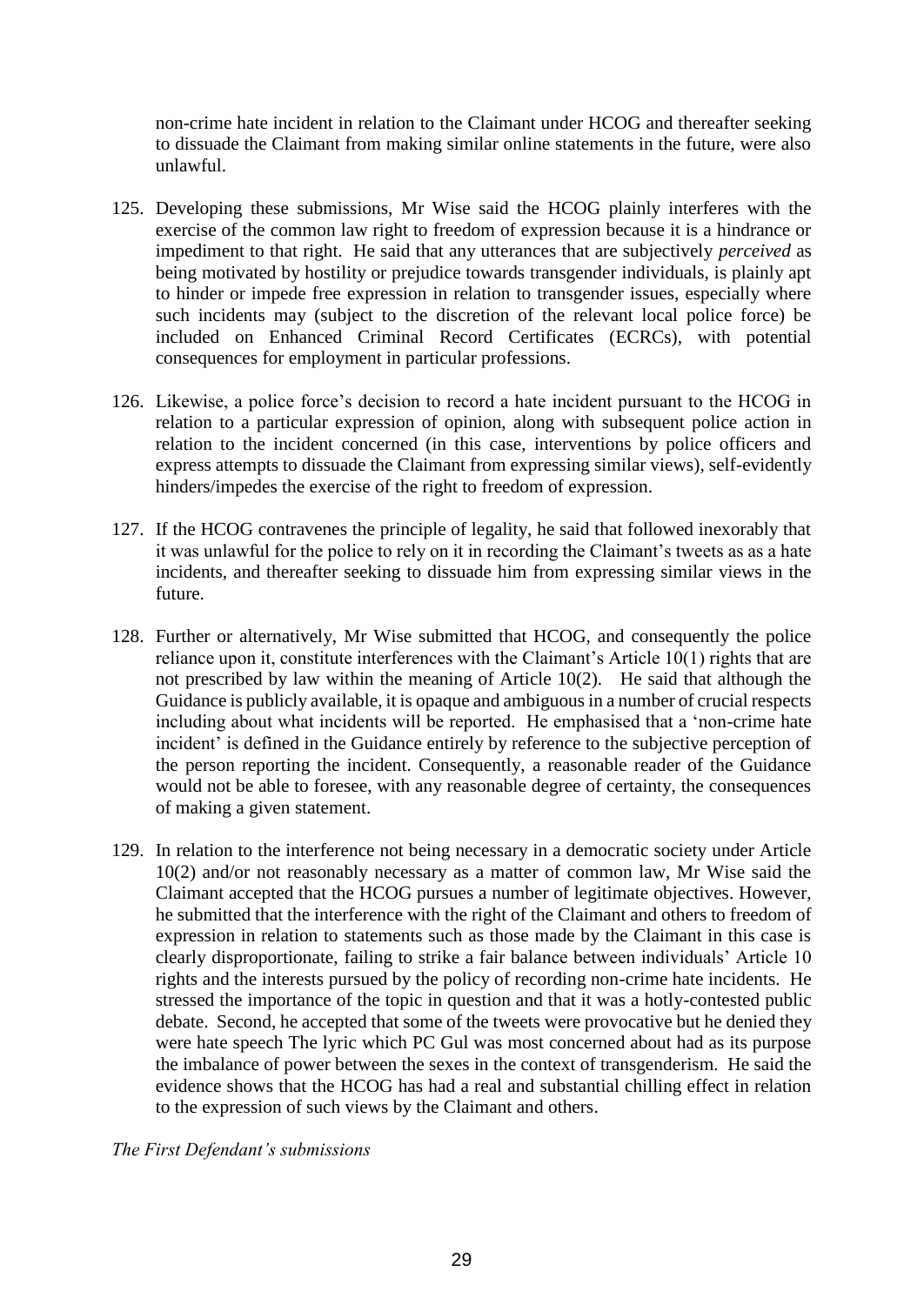- 130. On behalf of the First Defendant, the College of Policing, Mr Auburn submitted as follows.
- 131. The Claimant's first ground, concerning the common law principle of legality, is misconceived. This is a principle of statutory construction, applicable only to the exercise of statutory powers. It has no application in this case. The HCOG is not a statute, and nor is it statutory guidance. In any event this ground adds nothing to the Article 10 challenge.
- 132. The Article 10 challenge should also be dismissed. There is no interference with the Claimant's Article 10 rights. The records created have no real consequence for him. Recording is primarily an administrative process to build an intelligence picture based on statistics. It is not a sanction. Whilst a record exists of this incident within the records of the Humberside Police, no sanction has been imposed or threatened to be imposed on the Claimant. Nor would it be under the HCOG.
- 133. The record has not been disclosed by the Second Defendant, nor is there any realistic possibility that it could be disclosed. The assertions by the Claimant and his witnesses as to possible consequences (eg that it might be disclosed in criminal records check) are not borne out. There have been no such consequences, and no real likelihood of the consequences claimed.
- 134. The HCOG meets the Convention's requirement of being prescribed by law. The fact that non-crime hate incidents are defined by reference to complainant perception does not contravene the foreseeability requirement. There is a discretion to not record noncrime hate incidents. The discretion is sufficiently clear in scope. There are a significant number of safeguards in place to ensure both (a) that the consequences of a non-crime hate incident being recorded are foreseeable, and (b) to protect against arbitrary interference.
- 135. If there has been any interference with the Claimant's Article 10 rights by the police, that does not call the HCOG itself into question. In any event the recording of a hate incident was proportionate. The aims pursued are extremely important in nature. Great weight should be attributed to them. They are very important to police protection of minorities and marginalised groups. Recording and the key features of the HCOG are effective and necessary to achieve the legitimate aims pursued. There is a good evidence basis for this. That may be set against the very low level of interference, if any, on the Claimant's rights; and the safeguards on recording, retention and disclosure of such information. The fact that this speech may occur in a political context does not lead to a different result.
- 136. Developing these submissions, in relation to the Claimant's common law claim and the suggestion that the HCOG breaches the principle of legality, Mr Auburn submitted that the principle of legality is a principle of statutory construction, and so was not in play here because the HCOG is non-statutory. It is not a free-standing ground of control of all types of action by public bodies, particularly the exercise of non-statutory power: *R (Youseff) v Secretary of State for the Foreign and Commonwealth Office* [2013] QB 906, [53]-[54]; *R (El Gizouli) v Secretary of State for the Home Department* [2019] [2019] 1 WLR 3463, [54]-[57]. Mr Auburn submitted that the College had the power at common law to issue HCOG and there was no infringement of the principle of legality. He said measures which violate rights such as privacy or free speech which have been held not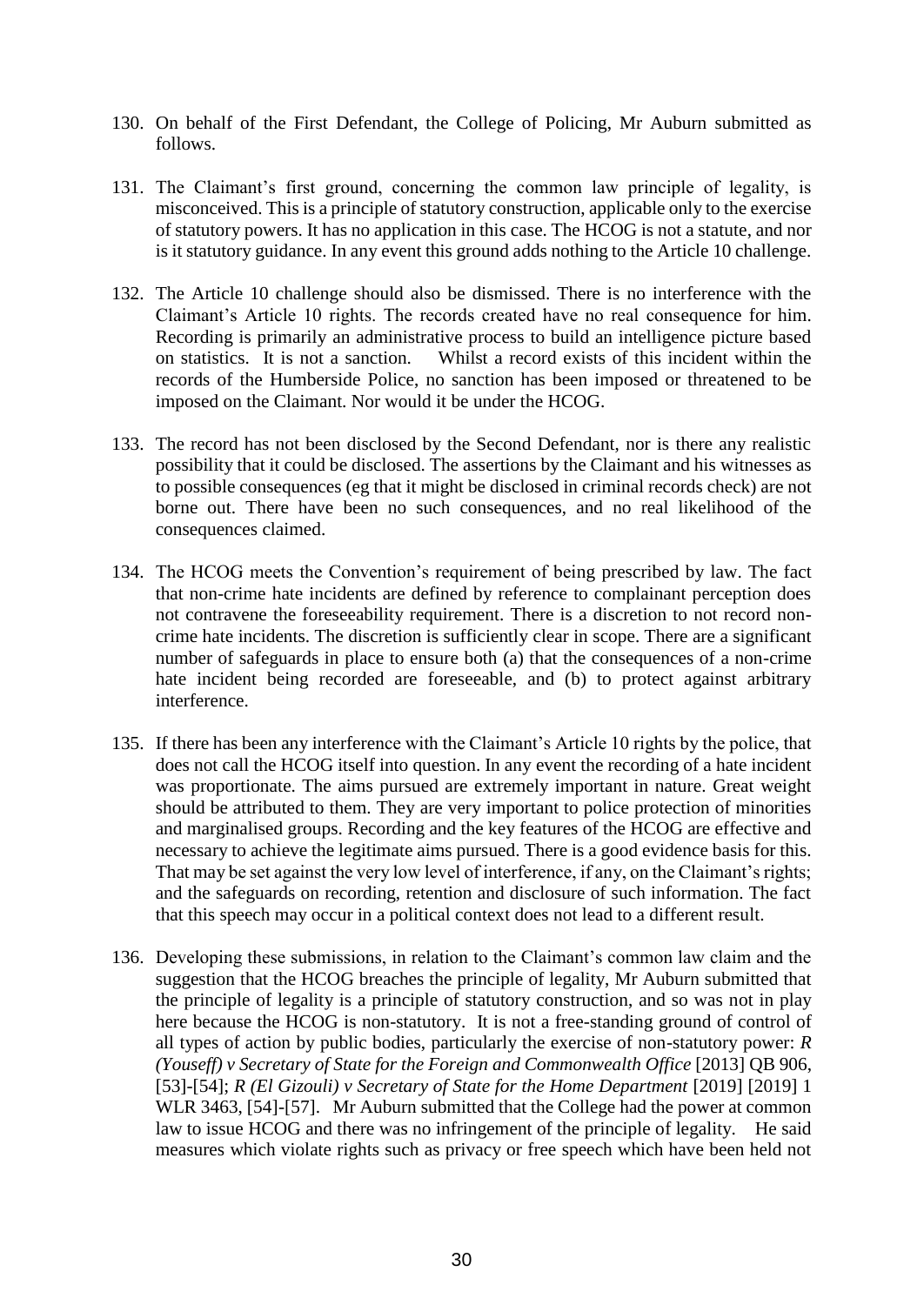to require legislation, and cited *R (Bridges) v Chief Constable of South Wales Police*  [2019] EWHC 2341 (Admin) in support (facial recognition technology).

- 137. As to Article 10, Mr Auburn submitted that there had been no interference with the Claimant's Article 10 rights. If, in the alternative, that was such an interference, then the very low level of interference is a critical factor in the proportionality analysis which has to be undertaken in relation to Article 10(2) such that I should not find that there has been a disproportionate interference.
- 138. Mr Auburn said that there had been no interference with the Claimant's Article 10(1) rights because the recording of the hate crime incident had no consequence for him and did not inhibit his freedom to continue tweeting. Recording is primarily an administrative process to build an intelligence picture based on statistics. He said that applying the test in *Handyside v United Kingdom*, supra, [49], in this case there has been no 'formality, condition, restriction or penalty' imposed on the speech of the Claimant, his wife, or any of the witnesses. Also, he said there had been no real risk of any further consequences for the Claimant's rights arising from the recording of the incident, and in particular no disclosure and no risk of disclosure, even on an ECRC. Also, Mr Auburn submitted that there had been no chilling effect. The Claimant has continued tweeting in the same manner as he had done before, and nothing has happened.
- 139. Mr Auburn went on to submit that any restriction or interference imposed by the HCOG was prescribed by law because it had the necessary qualities of accessibility and foreseeability. He said, in particular, that the perception-based definition of non-crime hate incidents does not contravene the foreseeability requirement.
- 140. Lastly, Mr Auburn said that any interference with the Claimant's Article 10(1) rights was proportionate. He submitted that I had to have regard to all of the work over many years by a number of different bodies which had led to HCOG. He said that I had to afford a margin of judgment to the First Defendant in assessing the proportionality of HCOG. He pointed in support to: (a) the very high level of importance of the aims pursued by HCOG, and the great weight that is attributable to them; (b) the very low level of interference, if any, on the Claimant's rights; (c) the safeguards on recording, retention and disclosure.
- 141. Overall, Mr Auburn submitted that the HCOG is lawful and capable of being applied compatibly with Article 10. He said the police's actions did not infringe Article 10, and in any event do not call the policy into question. The application for judicial review should be dismissed.

# *The Second Defendant's submissions*

- 142. On behalf of the Second Defendant Mr Ustych focussed on those aspects of the claim relating to his client's actions, as opposed to the challenge to the HCOG itself.
- 143. He said that the Claimant had set out four grounds of challenge in respect of the police's actions in [37] of his Grounds, but in his Skeleton Argument, had distilled these to essentially two assertions, that (a) the HCOG and Humberside's recording of a 'hate incident' infringed the common law principle of legality; and (b) the Claimant's Article 10(1) rights were engaged and infringed (including on the basis that the operation of HCOG is not sufficiently foreseeable).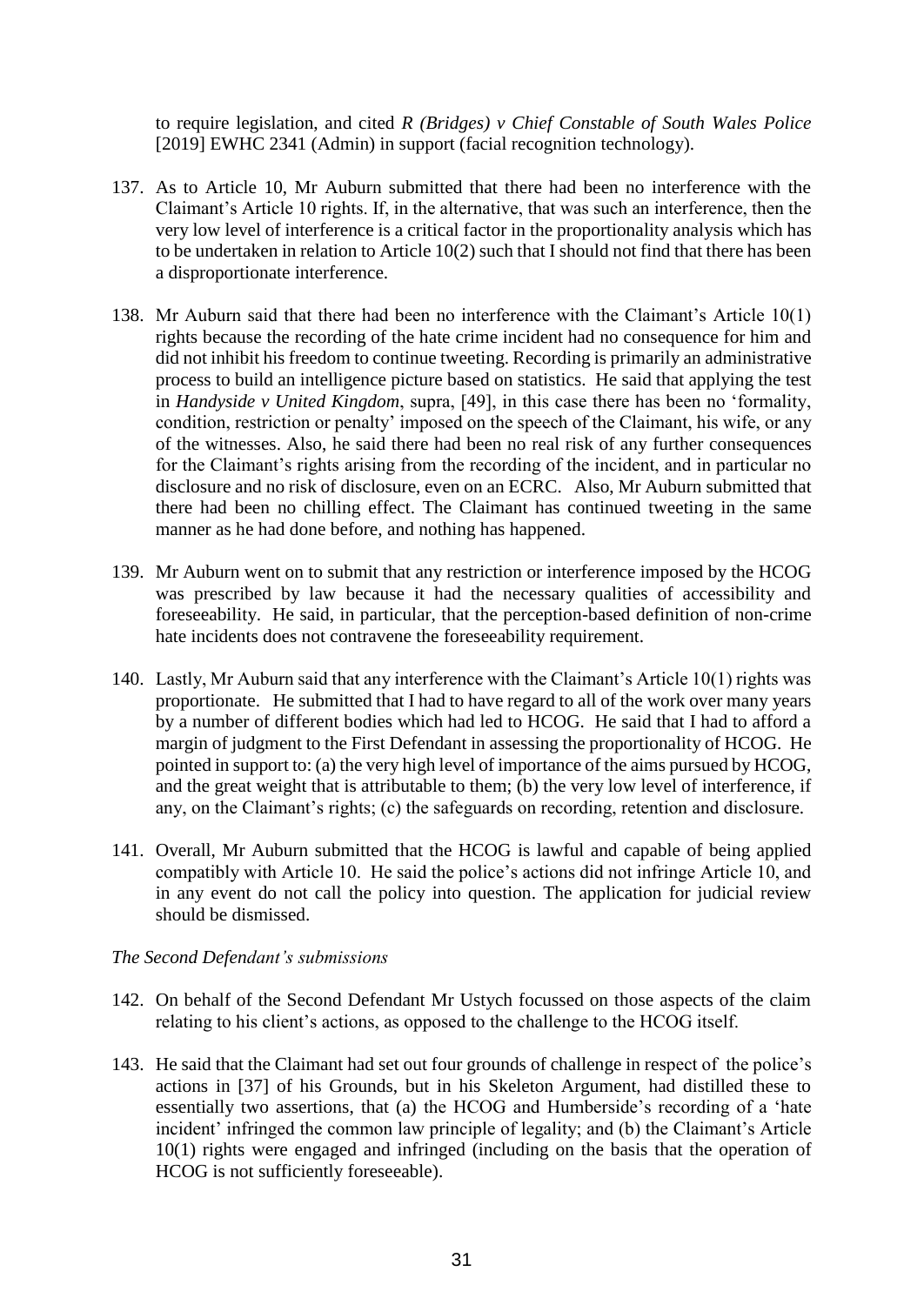- 144. Mr Ustych said that the first ground is misconceived as against Humberside Police, because the common law principle of legality is applicable to the exercise of statutory powers only. In recording the 'hate incident', Humberside Police do not rely on statutory police powers. He said that in *Catt*, supra, [7] it was expressly acknowledged that the police have the power to obtain and store information for policing purposes. As to the second, he said that that should be dismissed because there was no sanction or restriction on the Claimant. He said the Claimant had not established the existence of a 'chilling effect' as the result of the recording, which is primarily an administrative matter. However, even if Article 10 was found to be engaged, he said the level of interference with it could only be trivial and (given the extremely important aims of recording noncrime incidents) plainly proportionate.
- 145. Mr Ustych said that the only decision of the police which is subject to challenge in this claim is the recording of a 'hate incident' in respect of the Claimant's tweets. He said this is how the matter had been put in the letter before claim and the claim form and he said I should proceed as against the police on the basis that only the recording decision is being challenged in this claim. He accepted, however, that the Claimant's Skeleton Argument at [5] put the police's specific actions in issue (Second Defendant's Skeleton Argument, [29]). His oral submissions addressed this issue and he did not strongly press the point that it was only the recording under HCOG that was in issue.
- 146. In relation to Article 10, even if Article 10 was found to be engaged, the level of interference was trivial and (given the extremely important aims of recording non-crime incidents) plainly proportionate.
- 147. He said that the witness evidence submitted on behalf of the Claimant paints a picture of a significant impact on the Claimant's life from the 'hate incident' recording and a vast array of fears arising from it. However, he submitted that a careful analysis demonstrates these effects/concerns to be unrealistic, exaggerated and/or caused by the Claimant's own actions rather than the fact of the recording. Furthermore, many of the effects complained of are said to be linked not to the fact of the recording but to the contact with PC Gul, which, as set out above, is a discrete and separate decision to that being challenged. He said that I should assess the expressed fears/concerns on an objective basis and with an eye on the reality of the situation: cf in *TLT and others v The Secretary of State for the Home Department* [2016] EWHC 2217 (QB), [35], where, in the context of data protection and privacy claims, the claimants expressed various concerns about the repercussions of the breach which (in some cases) the Court deemed not to be rational/realistic.
- 148. Mr Ustych said that in the absence of any sanction, legal restriction or other material consequence of the 'hate incident' recording, the Claimant had sought to establish engagement of Article 10 via a chilling effect. However he pointed to the Claimants continued tweeting and submitted there was no evidence of a chilling effect. He said there had been no interference under Article 10(1).
- 149. He accepted there is no dispute that expression which is provocatively worded and potentially capable of causing offence nonetheless attracts the protection of Article 10(1). He argued that in fact the Claimant's tweets were not truly political; he said on their face, they have little to do with legislative debate (reasoned or otherwise), but instead amount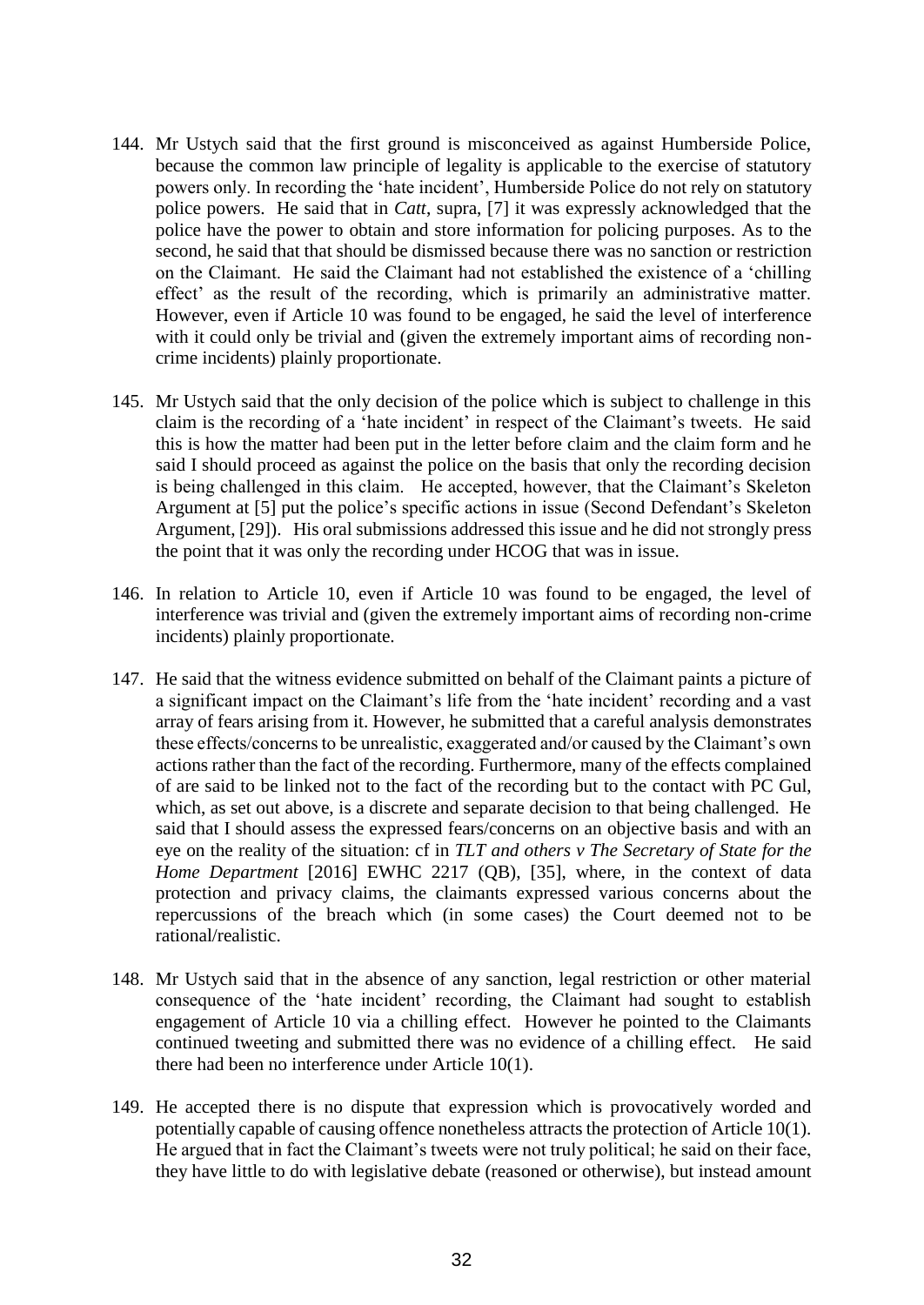to a 'vehement attack'' on the legitimacy of transgenderism as a concept. He said they challenged the basic feature of the Gender Recognition Act 2004 that a person in receipt of a Gender Recognition Certificate is a person of the specified sex. He said they therefore do not qualify for particular protection. He said less protection is afforded by the Convention to expression which is abusive or attacking toward a group sharing a characteristic protected by Article 14 ECHR/Equality Act 2010.

- 150. Even if an interference with the Claimant's Article 10 rights is found, the extent of that interference would be trivial. However, even if the competing interests were more finely balanced, the application of margin of judgment would decisively favour a finding that the 'hate incident' recording was lawful.
- 151. Overall, Mr Ustych said that even if Article 10 is found to be engaged, the balancing exercise decisively favours the finding that Humberside's decision to record a 'hate incident' and its other actions did not breach the Claimant's right to express himself freely.

# **Discussion**

### *The legality of HCOG at common law*

- 152. I deal first with Mr Wise's contention that HCOG violates the common law principle of legality. He says that is because there is no statutory authorisation for the interference with the fundamental right to freedom of expression to which he says the Guidance gives rise. I reject that contention for the following reasons.
- 153. Amongst other things, HCOG provides a method of obtaining and recording data about hate crime and non-crime hate incidents with a view to the police providing an effective response. Paragraph 1.1 of HCOG states:

"The police are responsible for collecting data on hate crimes and many hate incidents. Accurate data for hate crime is difficult to maintain as any hate crime fits into another crime category as well. This 'secondary' recording has led to inconsistency and contributed to the under-recording of hate crime, making the challenge of reducing under-reporting from victims more difficult. All criminal justice system (CJS) agencies share the common definition of monitored hate crime. A widespread understanding of this definition and compliance with crime recording rules helps to provide an accurate picture of the extent of hate crime and to deliver an intelligence-led response."

154. Steven Williams, the Second Defendant's Crime/Incident Registrar, says at [16] of his witness statement that:

> "The recording of a hate incident is primarily for administrative and intelligence purposes. The information is used to provide statistical data to the Home Office and other relevant agencies to ensure consistency and accuracy in terms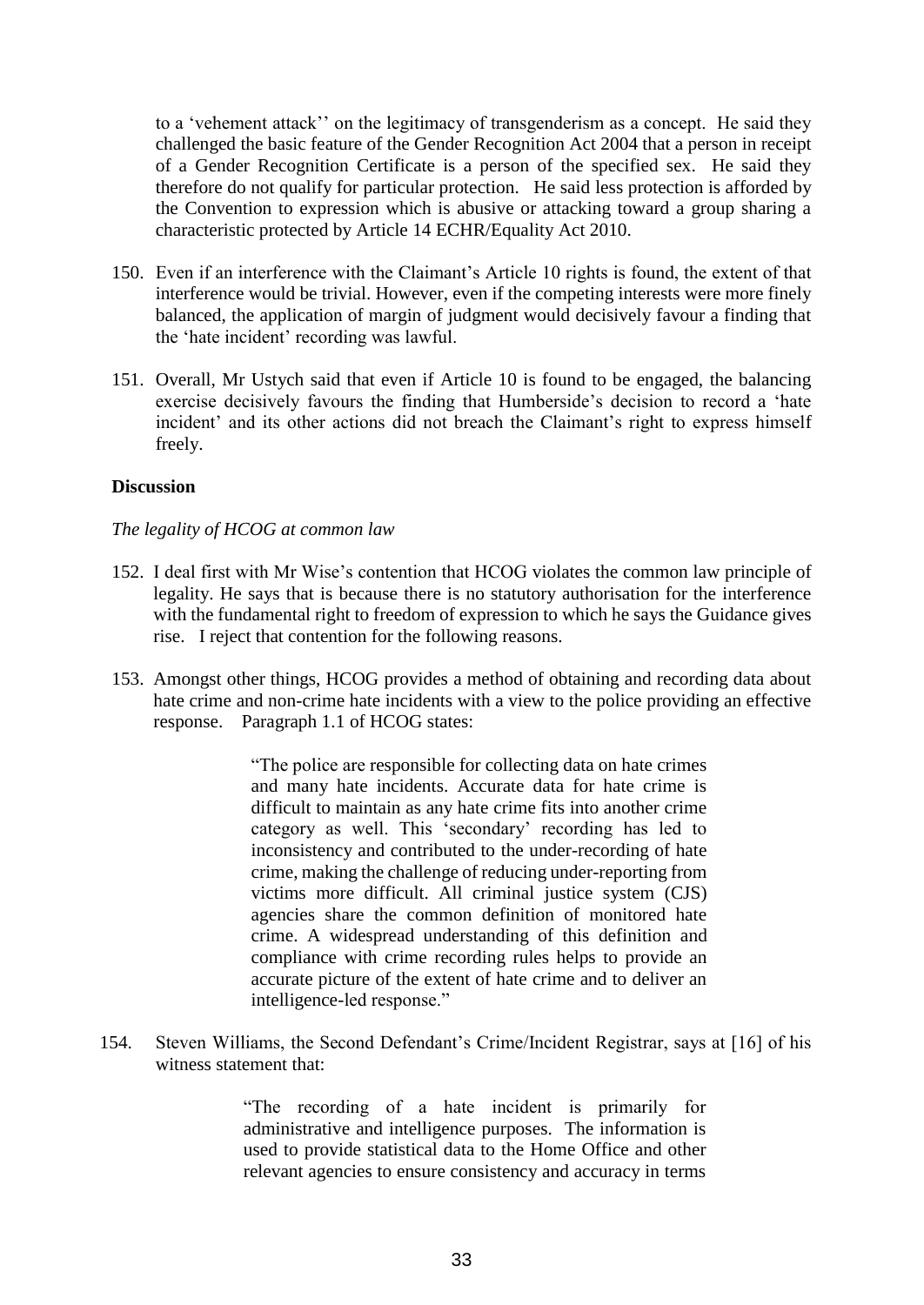of data relating to reporting of such incidents. The information is also relevant for intelligence purposes should matters escalate and information be required in any future investigation. The recording is not a sanction against the individual subject of the complaint and does not restrict the individuals from expressing themselves further."

- 155. Data regarding non-crime hate incidents is collected and held locally by police forces rather than on the Police National Computer (PNC); witness statement of David Tucker, [19].
- 156. I conclude that HCOG is lawful under domestic law because the police have the power at common law to record and retain a wide variety of data and information. The cases make clear that no statutory authorisation is necessary in relation to non-intrusive methods of data collection, even where the gathering and retention of that data interferes with Convention rights.
- 157. A police constable is a creature of the common law. Police constables owe the public a common law duty to prevent and detect crime. That duty reflects a corresponding common law power to take steps in order to prevent and detect crime. As Lord Parker CJ said in *Rice v Connolly* [1966] 2 QB 414, p419:

"[I]t is part of the obligations and duties of a police constable to take all steps which appear to him necessary for keeping the peace, for preventing crime or for protecting property from criminal damage. There is no exhaustive definition of the powers and obligations of the police, but they are at least those, and they would further include the duty to detect crime and to bring an offender to justice."

- 158. This general power of the police includes the use, retention and disclosure of information, for example, imagery of individuals for the purposes of preventing and detecting crime. In *R (Wood) v Commissioner of Police of the Metropolis* [2010] 1 WLR 123, the police took and retained photographs of the claimant in the street for the purpose of gathering evidence about possible disorder and criminal conduct. Laws LJ and Lord Collins held that this was lawful (see [50]-[55] and [98]-[100] respectively). That was even in the absence of statutory authorisation and the fact that taking photographs was capable of engaging Article 8 of the Convention.
- 159. In *R (Catt) v Association of Chief Police Officers* [2015] AC 1065, the Supreme Court considered the lawfulness of collecting and retaining personal information, including a photograph of an individual who had demonstrated against the operation of an arms manufacturer on a 'domestic extremism' database. In relation to the police's power to obtain and hold such information, Lord Sumption JSC held at [7]:

"At common law the police have the power to obtain and store information for policing purposes, ie, broadly speaking for the maintenance of public order and the prevention and detection of crime. These powers do not authorise intrusive methods of obtaining information, such as entry onto private property or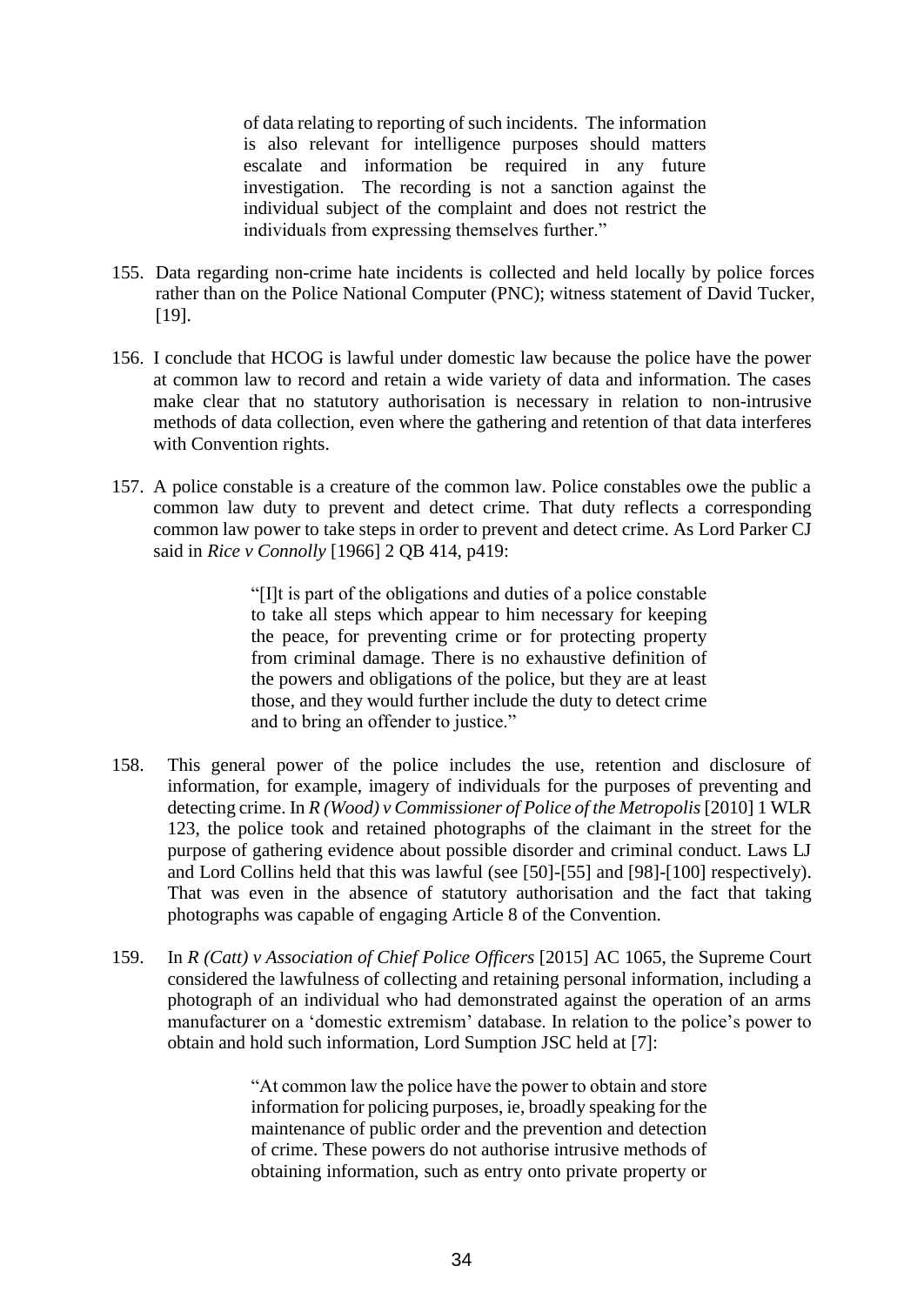acts (other than arrest under common law powers) which would constitute an assault. But they were amply sufficient to authorise the obtaining and storage of the kind of public information in question on these appeals."

- 160. In *R (Bridges) v Chief Constable of South Wales Police* [2019] EWHC 2341 (Admin) the Divisional Court considered the legality of the use of Automated Facial Recognition technology (AFR) by police forces. The Claimant's first contention was that there had to be specific statutory basis for the use of AFR, ie, to permit the use of the CCTV cameras, and the use of the software that processes the digital information that the cameras collect. The Chief Constable and the Secretary of State relied on the police's common law powers identified in the cases I have cited as sufficient authority for use of this equipment, and the Court upheld this submission (at [78]).
- 161. There is a detailed and comprehensive legal framework regulating the retention of that data. This includes the Data Protection Act 2018; the Code of Practice for Management of Police Information; and the Authorised Professional Practice issued by the First Defendant on the Management of Police Information.
- 162. These cases and this material provide ample authority for the lawfulness of HCOG under domestic law, notwithstanding the absence of any statutory authorisation. Collecting details of hate crimes and non-crime hate incidents forms one aspect of the police's common law duty to keep the peace and to prevent crime, and is lawful on that basis. Later in this judgment I will explain how the recording of non-criminal hate incidents aids in the prevention of crime.
- 163. I turn to the principle of legality. In *R (Simms) v Secretary of State for the Home Department* [2000] 2 AC 115, 131, Lord Hoffmann expressed the principle as follows:

"Parliamentary sovereignty means that Parliament can, if it chooses, legislate contrary to fundamental principles of human rights. The Human Rights Act 1998 will not detract from this power. The constraints upon its exercise by Parliament are ultimately political, not legal. But the principle of legality means that Parliament must squarely confront what it is doing and accept the political cost. Fundamental rights cannot be overridden by general or ambiguous words. This is because there is too great a risk that the full implications of their unqualified meaning may have passed unnoticed in the democratic process. In the absence of express language or necessary implication to the contrary, the courts therefore presume that even the most general words were intended to be subject to the basic rights of the individual. In this way the courts of the United Kingdom, though acknowledging the sovereignty of Parliament, apply principles of constitutionality little different from those which exist in countries where the power of the legislature is expressly limited by a constitutional document."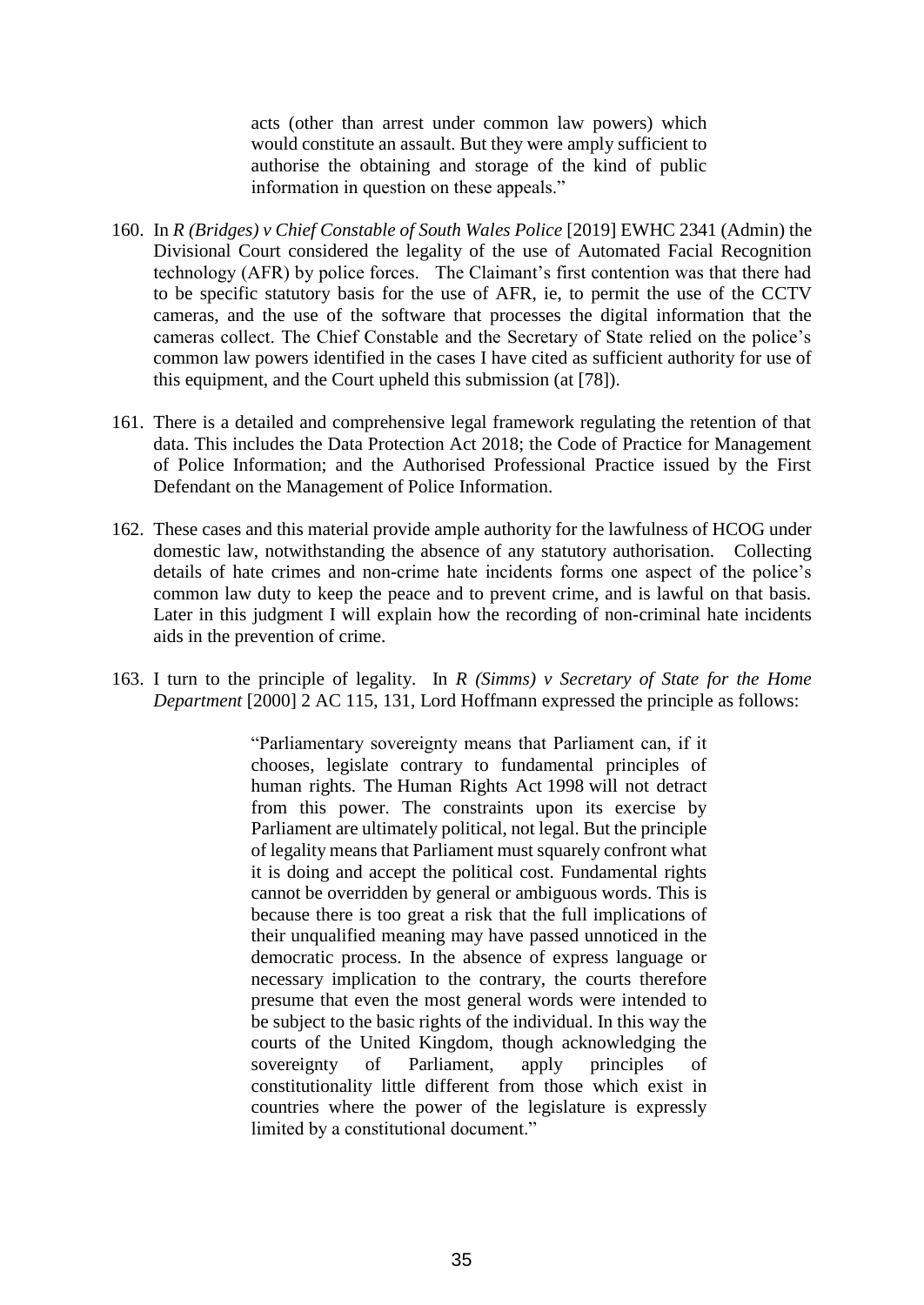- 164. The Defendants were right to submit that the principle of legality is one of statutory construction and, as such, that it has no application in relation to common law powers such as the College of Policing was exercising when it issued its HCOG in 2014.
- 165. In *R (Youseff) v Secretary of State for the Foreign and Commonwealth Office* [2013] QB 906 the Court rejected an attempt to apply the principle of legality beyond statutory powers/statutory construction. Toulson LJ said [53]-[55]:

"53. In making a decision whether to support or oppose the designation of an individual by the sanctions committee, the Foreign Secretary is not exercising a power derived from an Act of Parliament. He is acting on behalf of the Government in its capacity as a member of an international body, the Security Council.

54. Consequently, we are not in an area where the 'principle of legality' explained in such cases as *R v Secretary of State for the Home Department, Ex p Pierson* [1998] AC 539, 573– 575 (per Lord Browne-Wilkinson) and 587–590 (per Lord Steyn) and *R v Secretary of State for the Home Department, Ex p Simms* [2000] 2 AC 115, 131, per Lord Hoffmann, is apposite. That principle applies in cases where a court is asked to construe legislation in a way which may be contrary to human rights embedded in the common law."

55. … there is sometimes a tendency on the part of lawyers (as there has been in this case) to seek to use the 'principle of legality' as a developmental tool providing an additional ground of challenge in a case purely involving questions of common law, ie, not a case where the defendant is seeking to justify his action by reference to a statutory power. That is to misunderstand it. The 'principle of legality' is a principle of statutory interpretation, derived from the common law."

166. In *AJA v Commissioner of Police of the Metropolis* [2014] 1 WLR 285, [23]-[27], the Court of Appeal reviewed the case-law relating to this principle, and concluded at [28]:

> "The principle of legality is an important tool of statutory interpretation. But it is no more than that."

167. In *R (Al-Saadoon) v Secretary of State for Defence* [2017] QB 1015, [198] Lloyd-Jones LJ said:

> "… the principle of legality is a principle of statutory interpretation. In the absence of express language or necessary implication to the contrary, general words in legislation must be construed compatibly with fundamental human rights because Parliament cannot be taken to have intended by using general words to override such rights."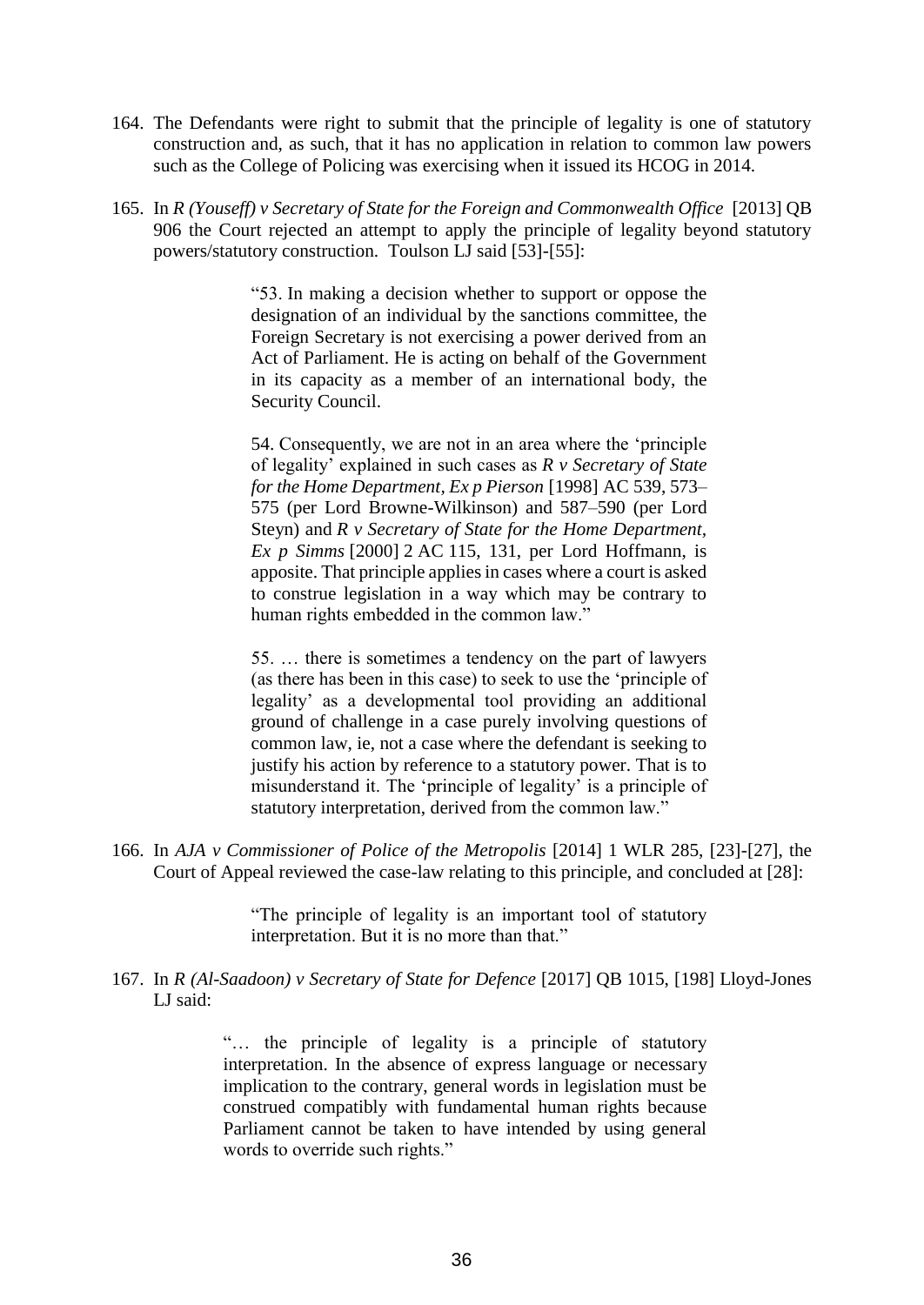168. Most recently, in *R (El Gizouli) v Secretary of State for the Home Department* [2019] 1 WLR 3463 Lord Burnett CJ and Garnham J rejected an attempt to apply the principle of legality beyond a principle of statutory construction, ie, beyond statutory powers to, in that case, prerogative powers. The Court said at [54]:

> "The principle of legality is deployed as a technique of statutory construction … operates to require express wording if such rights are to be overridden by statutory provisions".

169. After setting out passages from cases which limit the principle to one of statutory construction the Court said at [57]:

> "We respectfully agree with that analysis. Here, the Home Secretary exercised a prerogative, not a statutory, power and, in our judgment, the principle of legality has no application."

- 170. None of the cases relied on by the Claimant assist this aspect of his case. For example, *R (UNISON) v Lord Chancellor* [2017] 3 WLR 409 (the Employment Tribunal fees case) is relied on for an asserted proposition that any hindrance to a fundamental right can only be made by clear legislation. In fact the case does not say that. The Court primarily dealt with the issue as one of statutory interpretation ([65]). The issue was whether the Employment Tribunals and the Employment Appeal Tribunal Fees Order 2013 (SI 2013/1893), was *ultra vires* s 42(1) of the Tribunals, Courts and Enforcement Act 2007.
- 171. As for the Claimant's argument that the approach taken in HCOG to the mandatory recording of 'non-crime hate incidents' in the absence of any evidence of hate is disproportionate and hence unreasonable as a matter of common law, in that it goes further than is reasonably necessary to achieve the aims pursued, I accept the Defendants' submission that this is reality is an argument about proportionality which is to be analysed as part of the Claimant's challenge to HCOG under Article 10.
- 172. I therefore reject the Claimant's challenge to HCOG at common law.

# *The legality of HCOG under Article 10*

- 173. It was common ground that a four part analysis is required where it is alleged that a measure or action violates Article 10: see eg, *Wingrove v United Kingdom,* supra, [43]- [62]. The four stages are (a) firstly, has there been an interference with the right to freedom of expression that is enshrined in Article 10(1)(b) second, is the interference in question 'prescribed by law'; (c) third, does it pursue one or more of the aims set out in Article 10(2); and (d) fourth, is the interference 'necessary in democratic society' ? The last question brings in the issue of proportionality. As Baroness Hale said in *Catt*, supra, [49], this question involves considering whether the means used, and the interference it involves, are a proportionate way of achieving those legitimate aims.
- 174. In my judgment the Claimant's challenge to HCOG as being contrary to Article 10 fails for a number of reasons.
- *(i) Interference*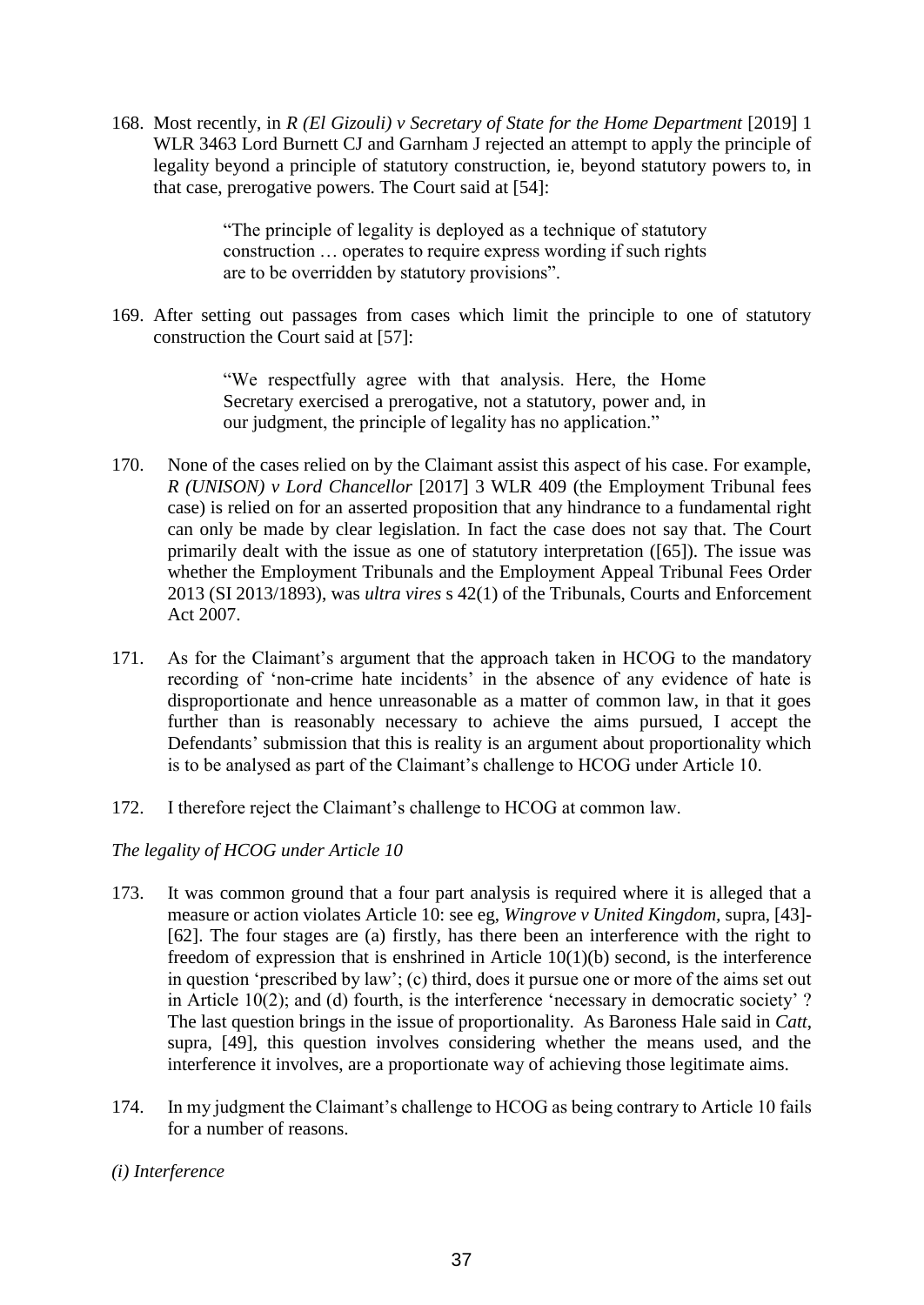- 175. Firstly, I reject the Claimant's submission that the mere recording of non-crime hate speech pursuant to HCOG interferes with the Claimant's right to freedom of expression within the meaning of Article  $10(1)$ . I accept that the Strasbourg court's general approach to protecting freedom of expression under the Convention is to provide very wide protection for all expressive activities. The Court has done this in part by forging a very broad understanding of what constitutes an interference with freedom of expression. The approach of the Court has essentially been to find any State activity which has the effect, directly or indirectly, of limiting, impeding or burdening an expressive activity as an interference. Thus, the Court has found an interference not only where a law establishes civil or criminal limits on what may be said, but also in cases involving disciplinary sanctions (*Engel and others v the Netherlands* (1979-80) 1 EHRR 647); the banning of books as obscene (*Handyside v the United Kingdom*, supra); the refusal to authorise videos for commercial release (*Wingrove v. the United Kingdom* (1997) 24 EHRR 1); the imposition of injunctions on publication (*Sunday Times (No 1) v the United Kingdom*, (1970) 2 HER 245); the dismissal of an employee (*Vogt v. Germany*, supra); a Head of State making a statement that he would not appoint an individual (*Wille v. Liechtenstein*, [1999] ECHR 207); the expulsion of someone from a territory (*Piermont v. France*, (1995) EHRR 301); a refusal to licence a broadcaster (*Informationsverein Lentia and others v. Austria* (1994) 17 EHRR 93); a refusal to protect journalists' confidential sources (*Goodwin v. the United Kingdom*  (1996) 23 EHRR 123); the conduct of a search which might lead to the identification of such sources (*Roemen and Schmit v Luxembourg*, 25 February 2003); a refusal to grant nationality (*Petropavlovskis v Latvia*, no. 44230/06 2008); a refusal to allow a protest vessel into territorial waters (*Women on Waves and others v. Portugal*, Application No. 31276/05, Judgment of 3 February 2009); and failing to enable a journalist to gain access to Davos during the World Economic Forum (*Gsell v. Switzerland,* judgment of 8 October 2009).
- 176. That broad approach notwithstanding, in my judgment in this case the mere recording by the police of the Claimant's tweets as non-crime hate speech pursuant to HCOG did not amount to a formality, condition, restriction or penalty (*Handyside* restrictions) imposed in response to his speech so as to amount to an interference within the meaning of Article 10(1). I recognise the argument that the mere act of recording speech may have a chilling effect on the speaker's right to freedom of expression. But in my judgment the mere recording without more is too remote from any consequences so that it can amount to a *Handyside* restriction.
- 177. I accept the First Defendant's submission that while the overall information obtained from recording is important to policing, the mere recording – and I emphasise mere of an incident of itself has no real consequence for the individual such as the Claimant. The evidence of Paul Giannasi in his witness statement at [61] et seq and of Mr Williams at [16] of his statement is that recording is primarily an administrative process to build an intelligence picture based on statistics. The intelligence picture could include finding that an incident may be part of a jigsaw suggesting criminal activity. Mr Giannasi explains at [79] that HCOG does not mandate the police to take any form of action in response to a report of a non-criminal hate incident. As a result, where the police do decide to take any action following the recording of an incident, this is carried out on the basis of an operational decision by the police exercising their common law and statutory powers. Where that decision is taken, HCOG itself does not require a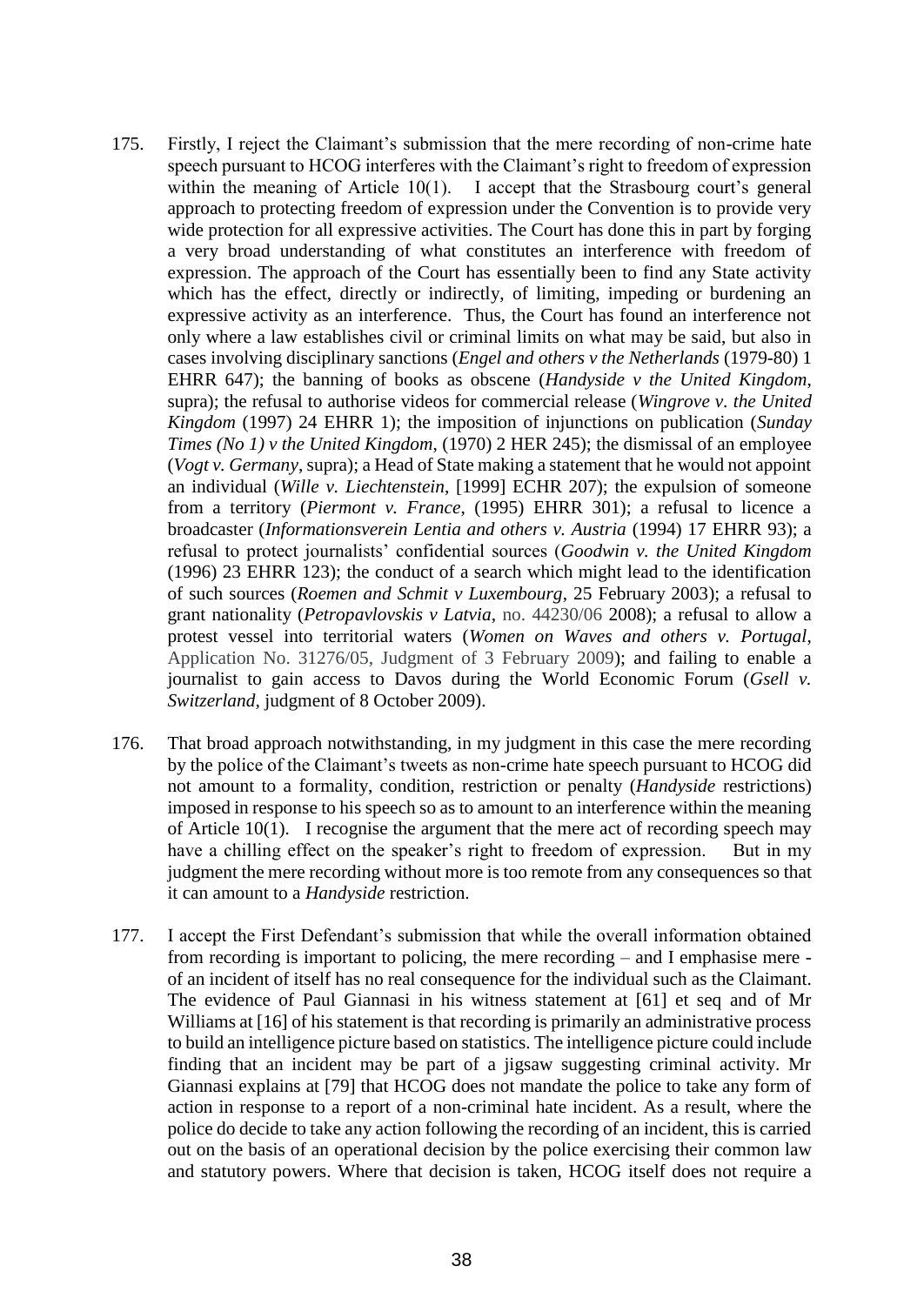particular response, and expressly states that disproportionate action should not be taken. From this evidence I conclude there is no real risk of any further consequences for the Claimant's rights arising from the mere recording of his tweets pursuant to HCOG.

178. I do not accept the Claimant's submission that the recording of a an incident pursuant to HCOG is, or is analogous to the 'administrative warning*'* which was given in *Balsytė-Lideikienė v Lithuania,* Application no. 72596, 4 November 2008, to the publisher of material promoting ethnic hatred which the Court held was an interference with the publisher's Article 10 rights. At [70] the Court said that it

> "… finds it clear, and this has not been disputed, that there has been an interference with the applicant's freedom of expression on account of the administrative penalty and the confiscation of the publication, which were applied under Articles 30 and 214 of the Code on Administrative Law Offences."

179. Earlier, at [38], the Court explained that:

"An administrative warning is a penalty under Article 30 and it can be used to replace a harsher penalty the Code prescribes for a particular offence; the administrative warning is also intended to serve as a preventive measure, in the same way as a suspended sentence in criminal law"

- 180. Hence, it is clear that the penalty imposed by the court in that case was a punishment which was accompanied by the confiscation of the publication in question. That was unquestionably an interference pursuant with Article 10(1). I accept the First Defendant's submission that it is not relatable to the kind of record-keeping prescribed by HCOG.
- 181. Mr Wise submitted that the recording of a non-crime incident against the Claimant's name was an Article 10(1) interference because of the risk that it might in the future be disclosed on an ECRC issued by the DBS were the Claimant to apply for a position which justified such a disclosure. The disclosure regime was described in *R(T) v Chief Constable of Greater Manchester* [2015] AC 49, [10]-[12]. The statutory provisions are contained in Part V of the Police Act 1997. An ordinary criminal record certificate contains only material held on the PNC. An ECRC contains both that information and by way of enhancement, information about the person held on local police records which the police believe may be relevant and ought to be included on it. Generally speaking, ECRCs are required where individuals are applying for positions which are especially sensitive, such as positions working with children or vulnerable adults. The broad protection of the Rehabilitation of Offenders Act 1974 does not apply to such individuals.
- 182. David Tucker explains at [18] of his witness statement that non-crime hate incidents are not recorded on the PNC but are only held by forces locally. In principle, they are therefore disclosable information. However, Mr Tucker's opinion in [57] of his witness statement is that he could not envisage any circumstances in which it would be found that the non-crime information recorded against the Claimant would be disclosed. That, I do not accept. One example which springs to mind where disclosure would almost certainly take place is if the Claimant applied for a job which would bring him into contact with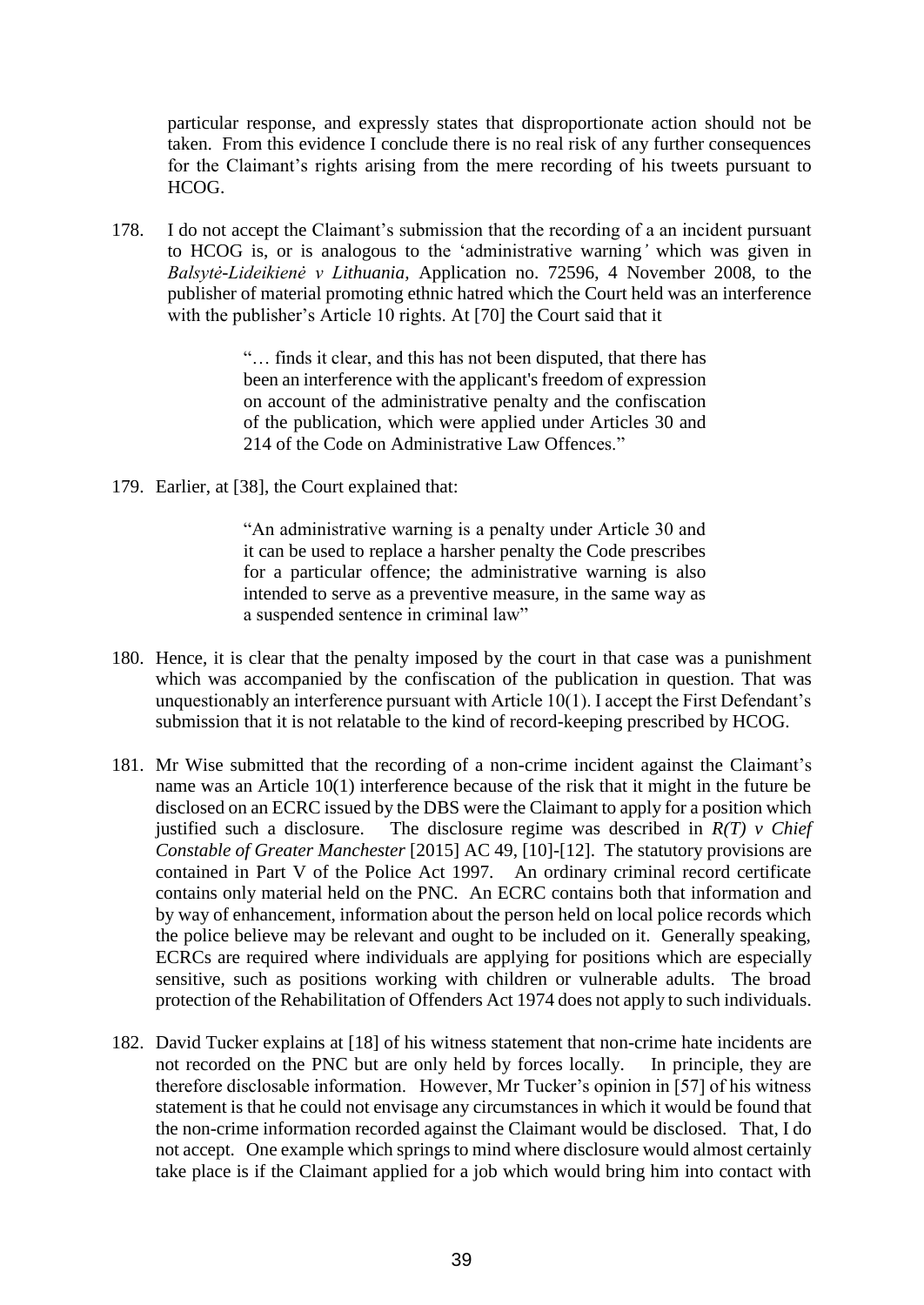vulnerable transgender individuals. I put this example to the Defendants' counsel in argument and, with respect, neither had a convincing explanation why the information about the Claimant would not be disclosed in those circumstances.

- 183. But if such a thing were to happen it would not be as a result of HCOG, which as I have said does not require any particular operational response to the recording of a non-crime hate incident. It would take place as the result of a decision taken under the Police Act 1997 and if and only if particular facts arose which made disclosure necessary. Whatever the theoretical possibilities, no-one suggested that in this case there is presently a foreseeable prospect of disclosure being made. Hence, to the extent it is argued that the prospect of such a disclosure has (or had) a chilling effect, I do not accept that occurs as a consequence of the policy itself. I acknowledge there is an argument that disclosure in such circumstances could only take place because of recording pursuant to HCOG. But in my judgment the recording would be secondary to the primary disclosure decision, and only part of the background factual context.
- 184. Moreover, the Defendants were right to submit that the legal framework relating to the disclosure of non-conviction data on an individual's ECRC is tightly drawn. The courts have on several occasions broadly upheld the human rights compatibility of this regime: *R (L) v Commissioner of Police of the Metropolis*; [2010] 1 AC 410 and *R (AR) v Chief Constable of Greater Manchester* [2018] UKSC 47; [2018] 1 WLR 4079; *In re Gallagher* [2019] 2 WLR 509.
- 185. They also pointed to the fact that the disclosure of information in an ECRC is subject to safeguards to prevent against arbitrary unfairness including the statutory framework under ss 112-127 of the Police Act 1997; the Statutory Disclosure Guidance issued by the Home Secretary under s 113B(4A) of the Police Act 1997; and the Quality Assurance Framework issued by the DBS. The Claimant would have the right to make representations about whether disclosure should take place were it ever to be contemplated. There is also a statutory right of appeal to the Independent Monitor under s 117A of the 1997 Act. The Independent Monitor can require the DBS to issue a new certificate omitting information considered to be not relevant for the purpose sought: s 117A(5).
- *(ii) Prescribed by law*
- 186. My conclusion on interference is sufficient to dispose of the Claimant's broad-based Article 10 challenge to HCOG. But in case I am wrong, I turn to the second stage of the required analysis, namely whether – assuming HCOG does interfere with free speech that interference is 'prescribed by law'. I find that it is, for the following reasons.
- 187. The requirements in Articles 5(1), 8(2), 9(2), 10(2) and 11(2) that any restriction with the right must be 'prescribed by law' or 'in accordance with the law' have the same meaning across the articles: *In re Gallagher*, supra, [14]. In that case at [16]-[20], Lord Sumption summarised the relevant Strasbourg case law:

"16 It is well established that 'law' in the Human Rights Convention has an extended meaning. In two judgments delivered on the same day, *Huvig v France* (1990) 12 EHRR 528, para 26 and *Kruslin v France* 12 EHRR 547, para 27, the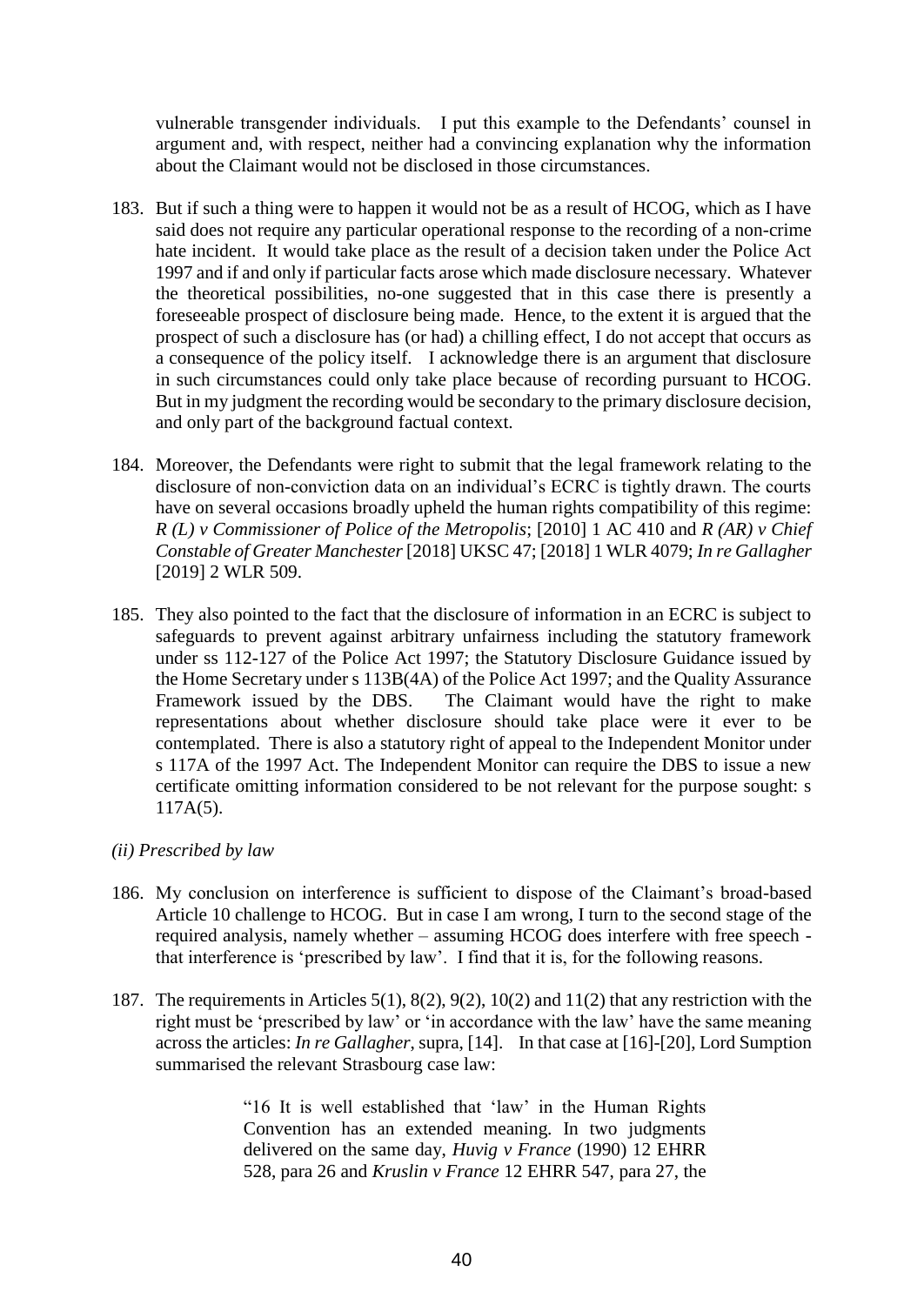European Court of Human Rights set out what has become the classic definition of law in this context *Huvig*, para 26:

'The expression 'in accordance with the law', within the meaning of article 8.2, requires firstly that the impugned measure should have some basis in domestic law; it also refers to the quality of the law in question, requiring that it should be accessible to the person concerned, who must moreover be able to foresee its consequences for him, and compatible with the rule of law.'

*Huvig v France* and *Kruslin v France* established a dual test of accessibility and foreseeability for any measure which is required to have the quality of law. That test has continued to be cited by the Strasbourg court as the authoritative statement of the meaning of "law" in very many subsequent cases: see, for example, most recently, *Catt v United Kingdom* CE:ECHR: 2019:0124JUD004351415.

17 The accessibility test speaks for itself. For a measure to have the quality of law, it must be possible to discover, if necessary with the aid of professional advice, what its provisions are. In other words, it must be published and comprehensible. The requirement of foreseeability, so far as it adds to the requirement of accessibility, is essentially concerned with the principle summed up in the adage of the American founding father John Adams, "a government of laws and not of men". A measure is not "in accordance with the law" if it purports to authorise an exercise of power unconstrained by law. The measure must not therefore confer a discretion so broad that its scope is in practice dependent on the will of those who apply it, rather than on the law itself. Nor should it be couched in terms so vague or so general as to produce substantially the same effect in practice. The breadth of a measure and the absence of safeguards for the rights of individuals are relevant to its quality as law where the measure confers discretions, in terms or in practice, which make its effects insufficiently foreseeable. Thus a power whose exercise is dependent on the judgment of an official as to when, in what circumstances or against whom to apply it, must be sufficiently constrained by some legal rule governing the principles on which that decision is to be made. But a legal rule imposing a duty to take some action in every case to which the rule applies does not necessarily give rise to the same problem. It may give rise to a different problem when it comes to necessity and proportionality, but that is another issue. If the question is how much discretion is too much, the only legal tool available for resolving it is a proportionality test which, unlike the test of legality, is a question of degree.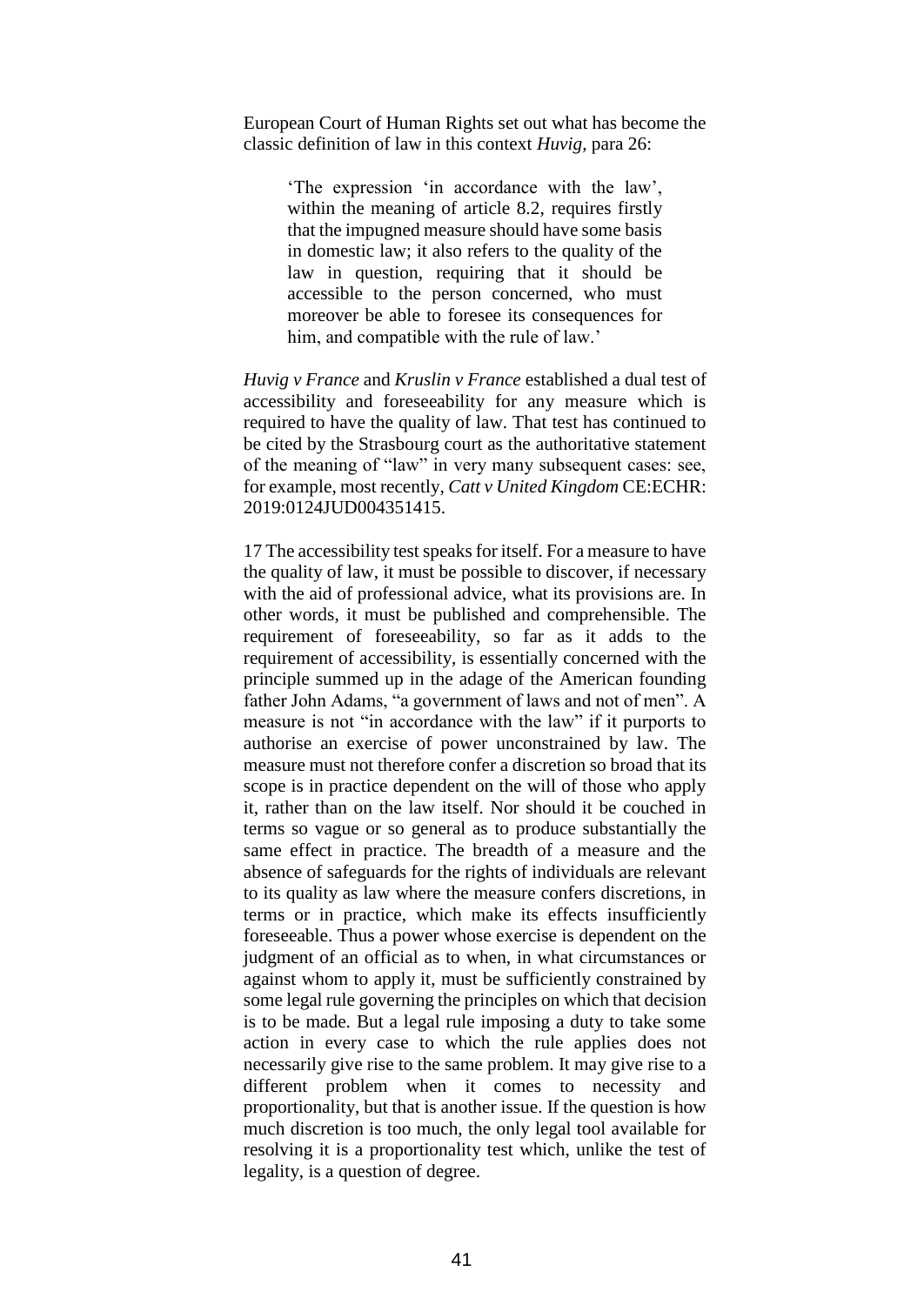18 This much is clear not only from the *Huvig* and *Kruslin* judgments themselves, but from the three leading decisions on the principle of legality on which the Strasbourg court's statement of principle in those cases was founded, namely *Sunday Times v United Kingdom* (1980) 2 EHRR 245, *Silver v United Kingdom* (1983) 5 EHRR 347 and *Malone v United Kingdom* (1985) 7 EHRR 14.

19 *Sunday Times v United Kingdom* was the first occasion on which the Strasbourg court addressed the test of legality. It was not a privacy case, but a case about freedom of expression in the context of the English law of contempt of court. The requirement of foreseeability was summarised by the court as follows at para 49:

'A norm cannot be regarded as a 'law' unless it is formulated with sufficient precision to enable the citizen to regulate his conduct: he must be able if need be with appropriate advice—to foresee, to a degree that is reasonable in the circumstances, the consequences which a given action may entail.'

20 In *Silver v United Kingdom*, para 85, the Strasbourg court adopted this definition and applied it to a complaint of interference with prisoners' correspondence, contrary to article 8. The court observed at para 88 that the need for precision in Sunday Times v United Kingdom meant that "a law which confers a discretion must indicate the scope of that discretion". It was in that context that the court addressed the question of safeguards, at para 90:

'The applicants further contended that the law itself must provide safeguards against abuse. The Government recognised that the correspondence control system must itself be subject to control and the court finds it evident that some form of safeguards must exist. One of the principles underlying the Convention is the rule of law, which implies that an interference by the authorities with an individual's rights should be subject to effective control. This is especially so where, as in the present case, the law bestows on the executive wide discretionary powers, the application whereof is a matter of practice which is susceptible to modification but not to any Parliamentary scrutiny."

188. Earlier, at [14] Lord Sumption emphasised that that the condition of legality is not a question of degree. A measure either has the quality of law or it does not. It is a binary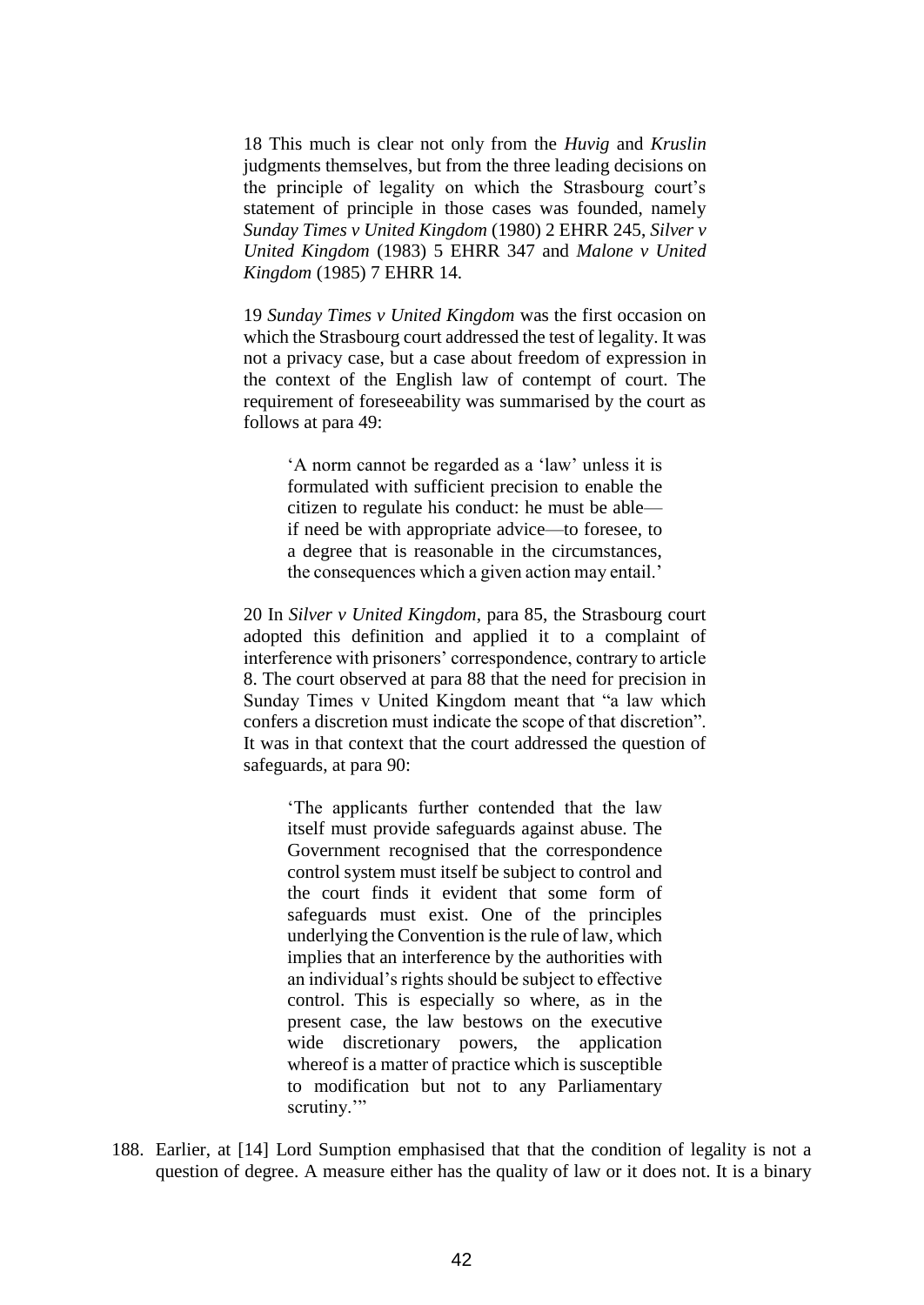test. This is because it relates to the characteristics of the legislation itself, and not just to its application in any particular case: see *[Kruslin v France, supra,](https://www.iclr.co.uk/document/2016000883/casereport_de683c79-20b5-4998-b731-7d29fe92d47d/html?query=&filter=&fullSearchFields=pubref%3A%22%5B2019%5D+2+WLR+509%22&page=1&sort=relevance&pageSize=10&caseName=&court=&catchwords=&judge=&text=&fromDate=&toDate=&courts=&publicationReference=%5b2019%5d%202%20WLR%20509#CR11)* [31]-[32].

189. The principles were recently set out in *Bridges,* supra*,* [80]:

…

"(1) The measure in question … should comply with the twin requirements of 'accessibility' and 'foreseeability' …

(2) … The measure must also be 'foreseeable' meaning that it must be possible for a person to foresee its consequences for them and it should not 'confer a discretion so broad that its scope is in practice dependent on the will of those who apply it, rather than on the law itself' (Lord Sumption, *Re Gallagher*,  $[17]$ .

(3) Related to (2), the law must 'afford adequate legal protection against arbitrariness and accordingly indicate with sufficient clarity the scope of discretion conferred on the competent authorities and the manner of its exercise'

(5) The rules governing the scope and application of measures need not be statutory, provided that they operate within a framework of law and that there are effective means of enforcing them (*Catt* at [11]).

(6) The requirement for reasonable predictability does not mean that the law has to codify answers to every possible issue (per Lord Sumption in *Catt* at [11])".

190. In *R (Purdy) v Director of Public Prosecutions (Society for the Protection of Unborn Children intervening)* [2010] 1 AC 345, [41] Lord Hope said that the Convention's concept of what is 'prescribed by law':

> "… implies qualitative requirements, including those of accessibility and foreseeability. Accessibility means that an individual must know from the wording of the relevant provision and, if need be, with the assistance of the court's interpretation of it what acts and omissions will make him criminally liable: see also *Gülmez v Turkey* (Application No 16330/02) (unreported) given 20 May 2008, para 49. The requirement of foreseeability will be satisfied where the person concerned is able to foresee, if need be with appropriate legal advice, the consequences which a given action may entail. A law which confers a discretion is not in itself inconsistent with this requirement, provided the scope of the discretion and the manner of its exercise are indicated with sufficient clarity to give the individual protection against interference which is arbitrary: *Goodwin v United Kingdom* (1996) 22 EHRR 123, para 31; *Sorvisto v Finland*, para 112."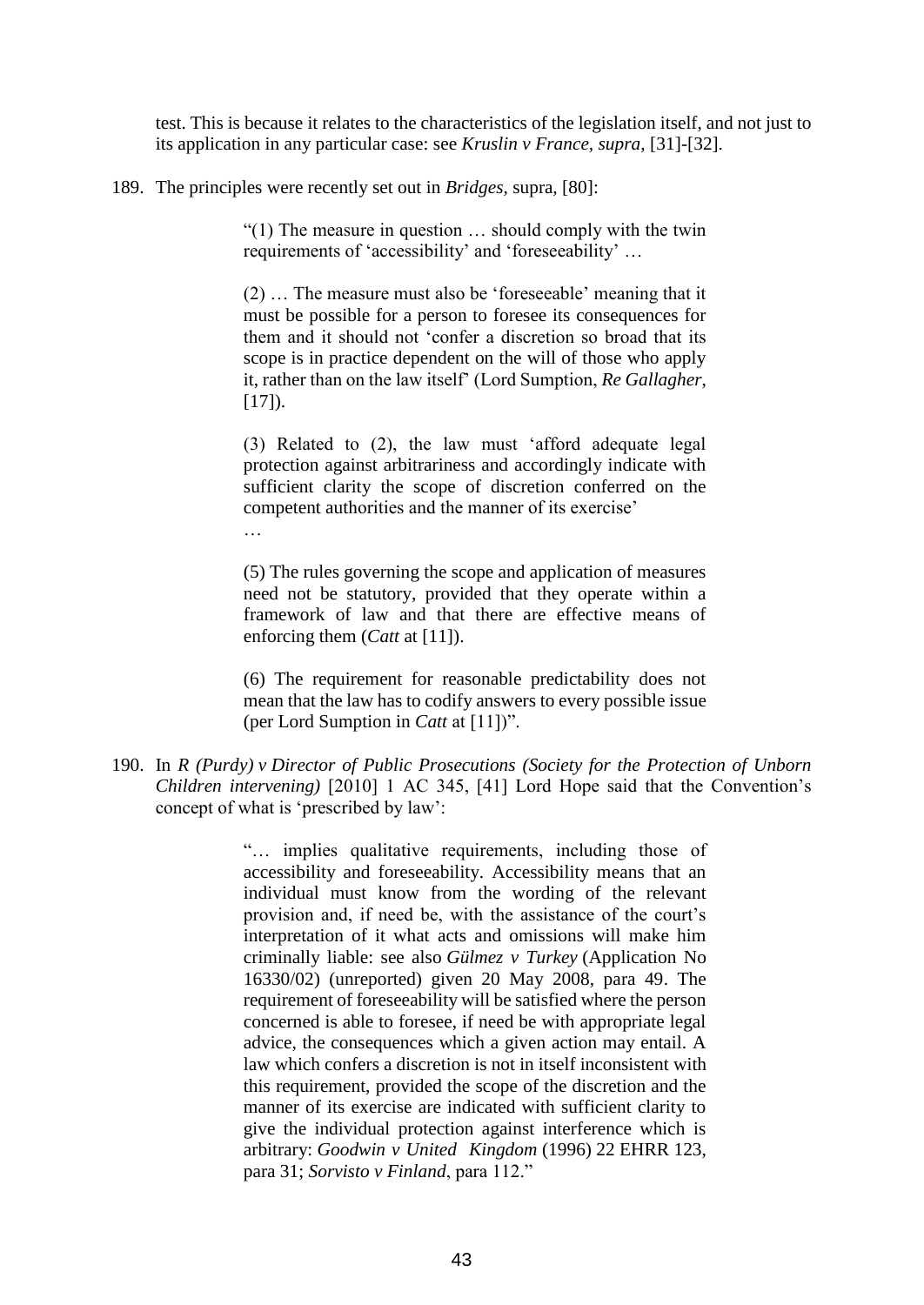- 191. Earlier, I held that HCOG has a basis in domestic law because it falls within the police's general common law power to collect, use, retain and disclose information, for the purposes of preventing and detecting crime.
- 192. HCOG also plainly satisfies the accessibility test. It is available to all with access to the internet on the College's website. It is therefore 'published and comprehensible': see *In re Gallagher*, supra, [17].
- 193. Mr Wise focussed his challenge under this head on the requirement of 'foreseeability', namely the second of the two requirements formulated in the Strasbourg case law namely that the relevant law' must be formulated with sufficient precision to enable the citizen to regulate his conduct and foresee, to a degree that is reasonable in the circumstances, the consequences which a given action may entail. He made two main points: (a) the perception-based definition of non-crime hate incidents is such that people cannot foresee the consequences of making a given statement; and (b) it is uncertain whether there is a discretion not to record non-crime hate incidents, and, if there is a discretion, its scope is unclear.
- 194. I accept the broad thrust of the College's submissions in response. In particular, I agree that: (a) the perception-based definition of non-crime hate incidents does not contravene the foreseeability requirement; and (b) there is a discretion to not record reports of noncrime hate incidents that is sufficiently clear in scope.
- 195. Hate incidents and non-crime hate incidents are the subject of detailed definitions by reference to the five protected strands, namely disability; race; religion; sexual orientation; and transgender. I have already set out the definitions earlier in this judgment. To recap, [6.1] states:

"A non-crime hate incident is defined as:

any non-crime incident which is perceived by the victim, or any other person, to be motivated (wholly or partially) by a hostility of prejudice,

If the hostility or prejudice is directed at one of the five monitored strands … it should be recorded as a hate incident."

- 196. Whether a non-crime hate incident is recorded is, in my judgment, sufficiently foreseeable to satisfy the Strasbourg test. If someone behaves in a way which carries the possibility that another person may subjectively conclude that it exhibits non-criminal hostility or prejudice in relation to one of the five protected strands then it will be recorded. That is because HCOG requires in [6.1] and [6.3] such incidents to be recorded. This definition ensures all complaints are treated the same, and citizens know how a complaint will be processed.
- 197. I accept that the subjective and perception-based approach in HCOG means that the range of circumstances in which a 'non-crime hate incident' may be recorded against an individual is extremely wide in scope. However, a reasonable reader of HCOG would be able to foresee, with a reasonable degree of certainty (and with advice if necessary),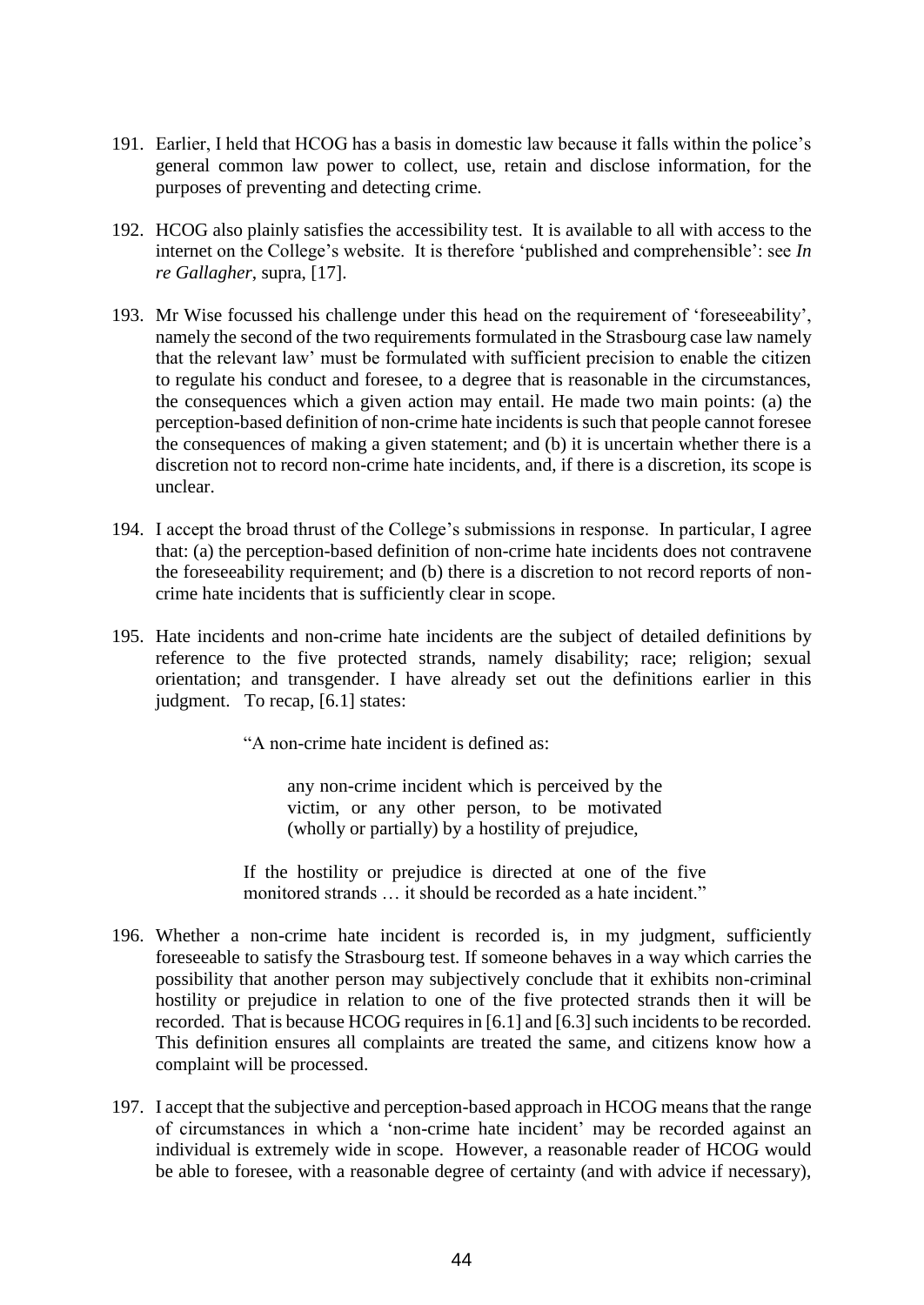the consequences of making a given statement, precisely because any statement that is reported as being motivated by hostility towards one of the monitored strands is to be recorded as a non-crime hate incident. Those who exercise their freedom of speech in a way that may come to the attention of the authorities via a complaint will generally have a pretty good idea of their motivation, and whether it is foreseeably going to be interpreted by others as motivated by hostility or prejudice. In my judgment it is sufficiently certainly the case that perception based reporting does not render HCOG uncertain.

- 198. The Claimant argues in his Skeleton Argument at  $[65(g)]$  that 'an individual who is considering whether to make a statement … about transgender issues simply will not know whether that statement will generate the kind of complaint that will result in the recording of a 'non-crime hate incident'. However, as the First Defendant argues, the same could apply equally to any complaint of any incident or crime against any person. There is no reason to distinguish, for these purposes, between records of all incidents and records of hate incidents: all are triggered by reference to the subjective perception of the person reporting the incident.
- 199. During the hearing I queried with counsel the meaning of [6.3], and in particular the statement that a non-crime incident must be recorded '… irrespective of whether there is any evidence to identify the hate element'. I wondered how something could be regarded by someone (be it the victim or another person) as a hate incident if there was no evidence of hate. Having thought further, my conclusions are as follows. Mr Giannasi explains at [74] on his statement:

"As with hate crime, there is no onus on the complainant to be able to 'prove' the hostility for a non-crime incident to be recorded. As noted above, the Macpherson Report specifically recommended that racist non-crime incidents should be recorded, and that the definition of a racist incident should be perception-based. Accordingly the HCOG has applied the same approach to the process of response to all hate crimes and non-crime hate incidents. It applies this for the purposes of assessing whether such hostilities are present, and for assessing levels of risk of escalation."

200. From this, what I take [6.3] to mean is that it is sufficient to qualify as a non-crime hate incident if the complainant perceives hate to be present (as that term is defined in [1.2] namely as prejudice or hostility on the basis of a protected strand) and that they are not required to be called upon to prove that that is in fact the case, or to provide evidence that that is so. That interpretation is reinforced by [1.2.3] which states:

> "For recording purposes, the perception of the victim, or any other person … is the defining factor in determining whether an incident is a hate incident, or in recognising the hostility element of a hate crime. The victim does not have to justify or provide evidence of their belief, and police officers or staff should not directly challenge this perception. Evidence of the hostility is not required for an incident or crime to be recorded as a hate crime or hate incident."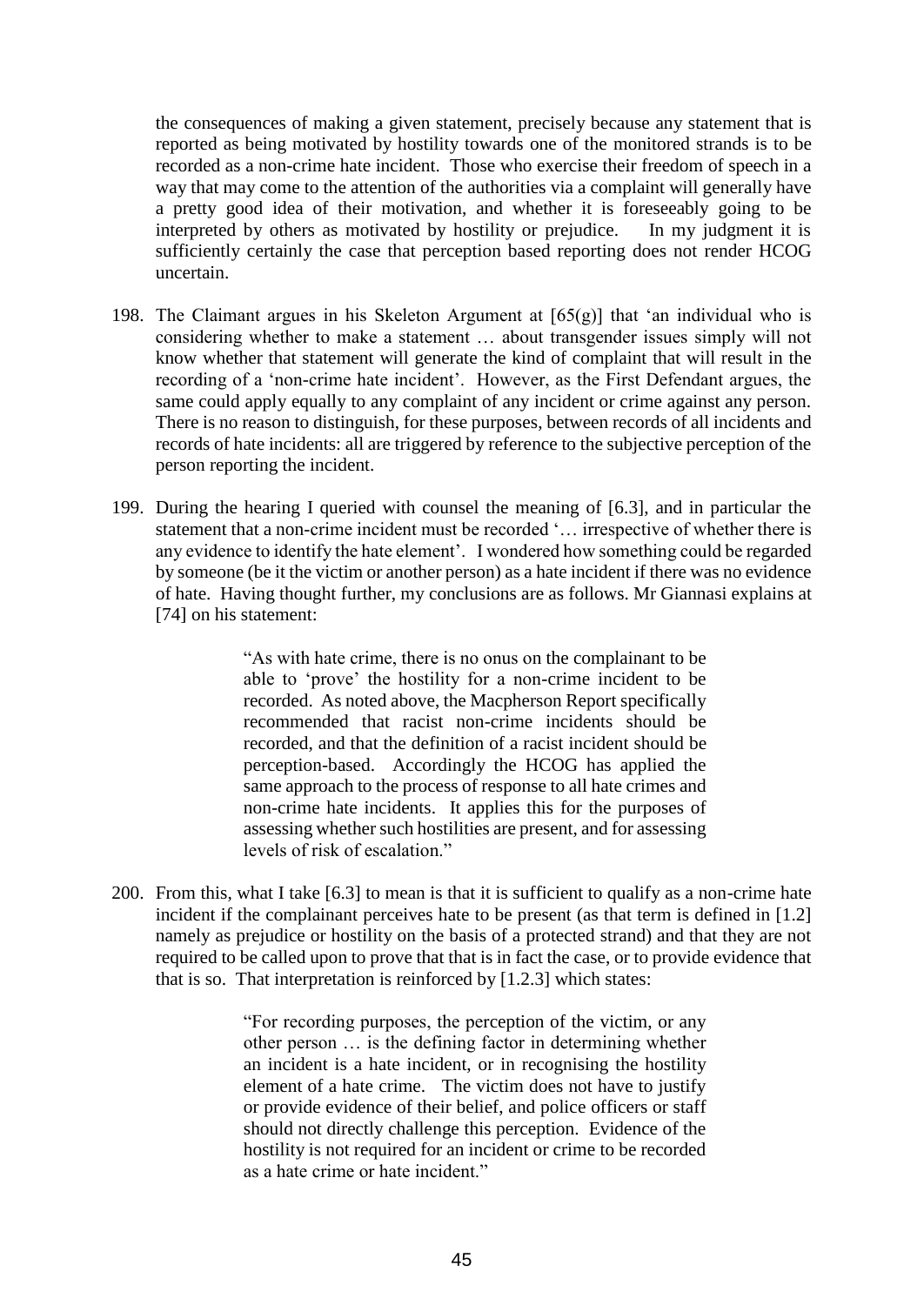201. Example A given straight after this paragraph I think illustrates what [1.2.3] and [6.3] mean:

> "Jon reports circumstances which amount to an offence under section 4 of the Public Order Act 1986. He was sworn at and threatened that he would be punched in the face by an attacker who moved toward him in an aggressive manner. Nothing was said about his sexual orientation but he perceives that he was targeted as he is openly gay and there was no other reason why he was chosen. He reports this to the police who should correctly record this as a hate crime based on sexual orientation."

- 202. The policy means that Jon should not be called upon to provide evidence that his attacker was *in fact* hostile to him because he is gay, or to prove that fact. His perception that he was attacked because is a gay man is sufficient and what matters for the purposes of recording the incident.
- 203. But it seems to me that this approach does not exclude that there must, on the facts narrated by a complainant, be some rational basis for concluding that there is a hate element. Suppose, for example, that a fat and bald straight non-trans man is walking home from work down his quiet residential street when abuse is shouted at him from a passing car to the effect that he is fat and bald. If that person went to the police and said the abuse were based on hostility because of transgender it cannot be the case that HCOG would require it to be recorded as such as a non-crime hate incident when there is nothing in the facts which remotely begins to suggest that was any connection with that protected strand. Vitally important though the purposes which HCOG serves undoubtedly are, it does not require the police to leave common sense wholly out of account when deciding whether to record what is or is not a non-crime hate incident.
- 204. This conclusion is consistent with the Second Defendant's evidence. Steven Williams says at [11] of his witness statement:

"… [t]here may be instances, where it is not considered appropriate to record a 'hate incident' on the facts of a particular case. Staff will use a common sense and a proportionate approach to recording all circumstances. It is not the case that a report of a hate incident will always be recorded as such".

205. This interpretation is also consistent with Mr Giannasi's statement at [76]-[78]:

"76. Although the HCOG provides that genuine non-crime hate incidents must be recorded as such, it does not follow that recording is mandatory in all circumstances irrespective of the context. In particular, para 1.2.4 of the HCOG (p6) provides that: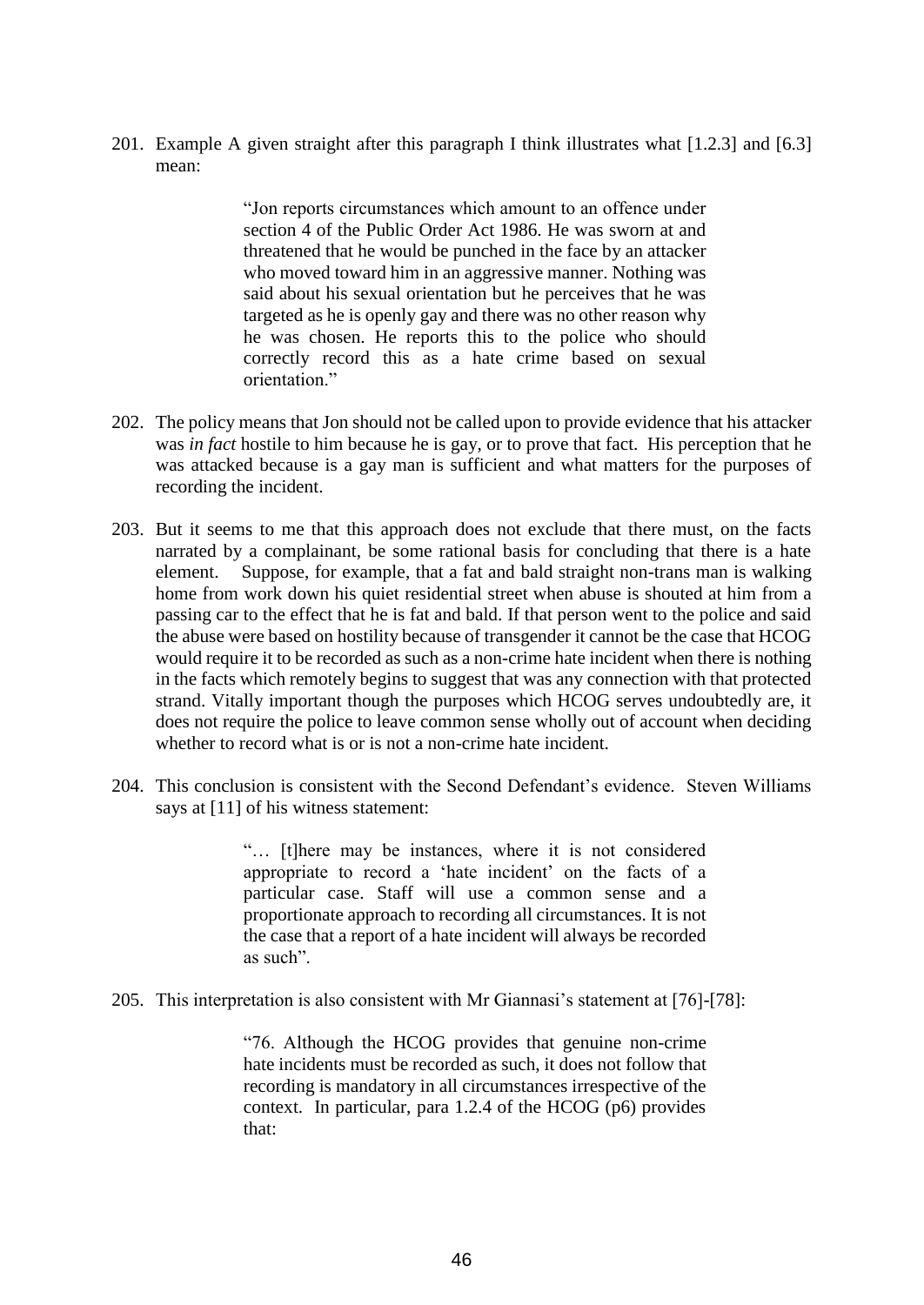'It would not be appropriate to record a crime or incident as a hate crime or hate incident if it was based on the perception of a person or group who had no knowledge of the victim, crime or the area, and who may be responding to media or internet stories or who are reporting for a political or similar motive.'

77. We recognise that some complaints may be fuelled by political or even malicious motives, so this advice is provided to help reduce the potential for abuse of police recording and response. The HCOG leaves this to the discretion of individual forces, as it is not possible to predict all of the circumstances police may be called upon to address.

78. The full circumstances of the report and the parties involved need to be considered, and this will inform the appropriate response. Such response could include for example recording the allegation but taking no further action, other than to inform the complainant and to monitor for other indications of tensions. Even where a police officer take no action, he or she may be called upon to explain or justify the decision not to act. Therefore, it is important that the police maintain a record of the complaint and the rationale for the response. Being able to measure such complaints also allows the police to assess whether community tensions are increasing in severity or nature."

- 206. For these reasons, I conclude that the use of complainant perception in defining noncrime hate incidents does not contravene the requirement of foreseeability. Overall, the perception based approach in HCOG does not, in my judgment, confer a discretion so broad that it depends on the will of those who apply it, on the whim of those who may report incidents, nor are its terms so broadly defined as to produce the same effect in practice: *In re Gallagher*, supra, [17].
- 207. I also reject Mr Wise's argument that HCOG fails the test of foreseeability because it is uncertain whether there is a discretion not to record non-crime hate incidents, and, if there is a discretion, its scope is unclear. He says HCOG is uncertain because, on the one hand. it contains a mandatory requirement in [6.3] to record all non-crime hate incidents that are not the responsibility of another agency, but at the same time proceeds on the basis that the police have a discretion as to whether to record such incidents, to be exercised by reference to whether doing so would be an 'overreact[ion]' [6.4] and/or the considerations in [1.2.4].
- 208. I do not accept these submissions. There is nothing inconsistent in the way the policy is drafted. The mandatory duty to record in [6.3] has to be read as subject to the overarching duty which all public authorities have to abide by the Convention. That overarching duty is contained in [6.4], which is where the reference to the need not to overreact is to be found.
- 209. Further, I consider that [1.2.4] and [1.5] sufficiently clearly delineate (without being exhaustive) the circumstances in which a complaint will not be recorded. The Strasbourg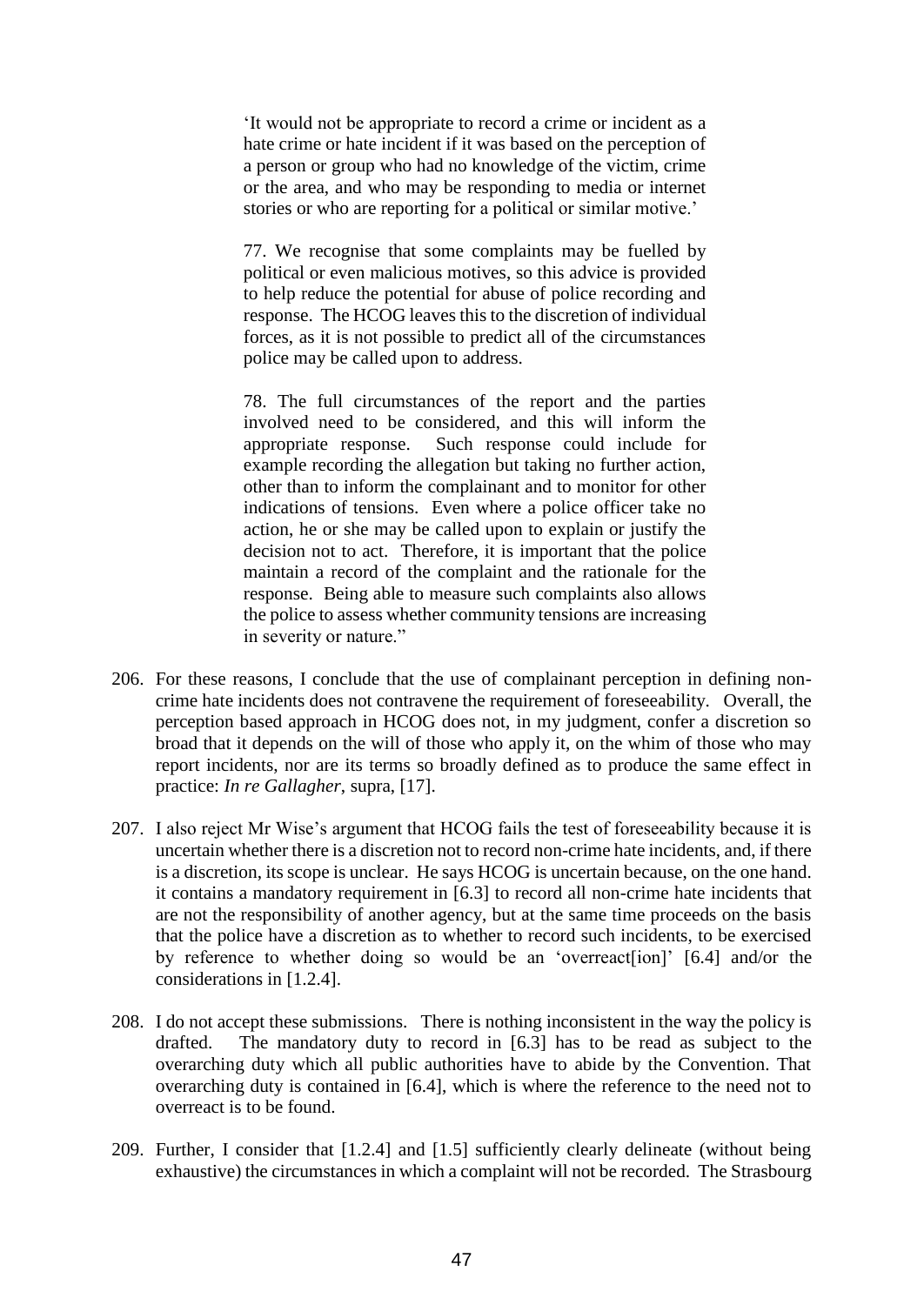Court has recognised that many legal provisions have to be drafted in general or vague terms, and applied in a way that involves questions of practice: *Sunday Times v United Kingdom*, supra, [49]. The Strasbourg court has found that where the interference in question may be applied in a large number of cases, it will often not be possible to formulate a discretion for every eventuality: *Silver v United Kingdom,* supra, [88]. I accept the submission that given the number of incidents which may constitute hate incidents is often so large that it is impossible in practice to draft guidance relating to whether or not each one is a hate incident and whether or not it should be recorded.

- 210. For these reasons, I conclude that HCOG, to the extent that it involves interfering with the right of freedom of expression, does so in a manner that is prescribed by law for the purposes of Article 10(2).
- *(iii) Legitimate aim*
- 211. For reasons I will explain more fully when I come to consider the question of proportionality, I am satisfied that HCOG pursues the legitimate aim of preventing disorder and crime and protecting the rights and freedoms of others. These are both specified aims in Article 10(2).
- *(iv) Necessary in a democratic society/proportionality*
- 212. I turn to the fourth analytical stage, namely whether HCOG is necessary in a democratic society, that is to say, a proportionate interference with the right to freedom of expression having regard to the aims pursued. A certain margin of judgment has to be afforded to the decision maker in this area: *R (Haq) v Walsall District Council* [2019] PTSR 1192, [73].
- 213. In relation to the term 'necessary' Lord Bingham emphasised in *Shayler, supra,* [23]:

""Necessary" has been strongly interpreted: it is not synonymous with 'indispensable', neither has it the flexibility of such expressions as 'admissible', 'ordinary', 'useful', 'reasonable' or 'desirable': *Handyside v United Kingdom* (1976) 1 EHRR 737, 754, para 48. One must consider whether the interference complained of corresponded to a pressing social need, whether it was proportionate to the legitimate aim pursued and whether the reasons given by the national authority to justify it are relevant and sufficient under article 10(2): *The Sunday Times v United Kingdom* (1979) 2 EHRR 245 , 277–278, para 62."

- 214. The Court has recently reiterated that the exceptions found in Article 10(2) must be 'construed strictly, and the need for any restrictions must be established convincingly' see eg *Mariya Alenkhina and others v Russia* (No. 38004/12, judgment of 3 December 2018), [198].
- 215. The most often cited formulation of the proportionality test is that of Lord Reed JSC in *Bank Mellat v HM Treasury (No 2)* [2014] AC 700, [74], where he said that an assessment of proportionality involved four questions: (a) whether the objective of the measure is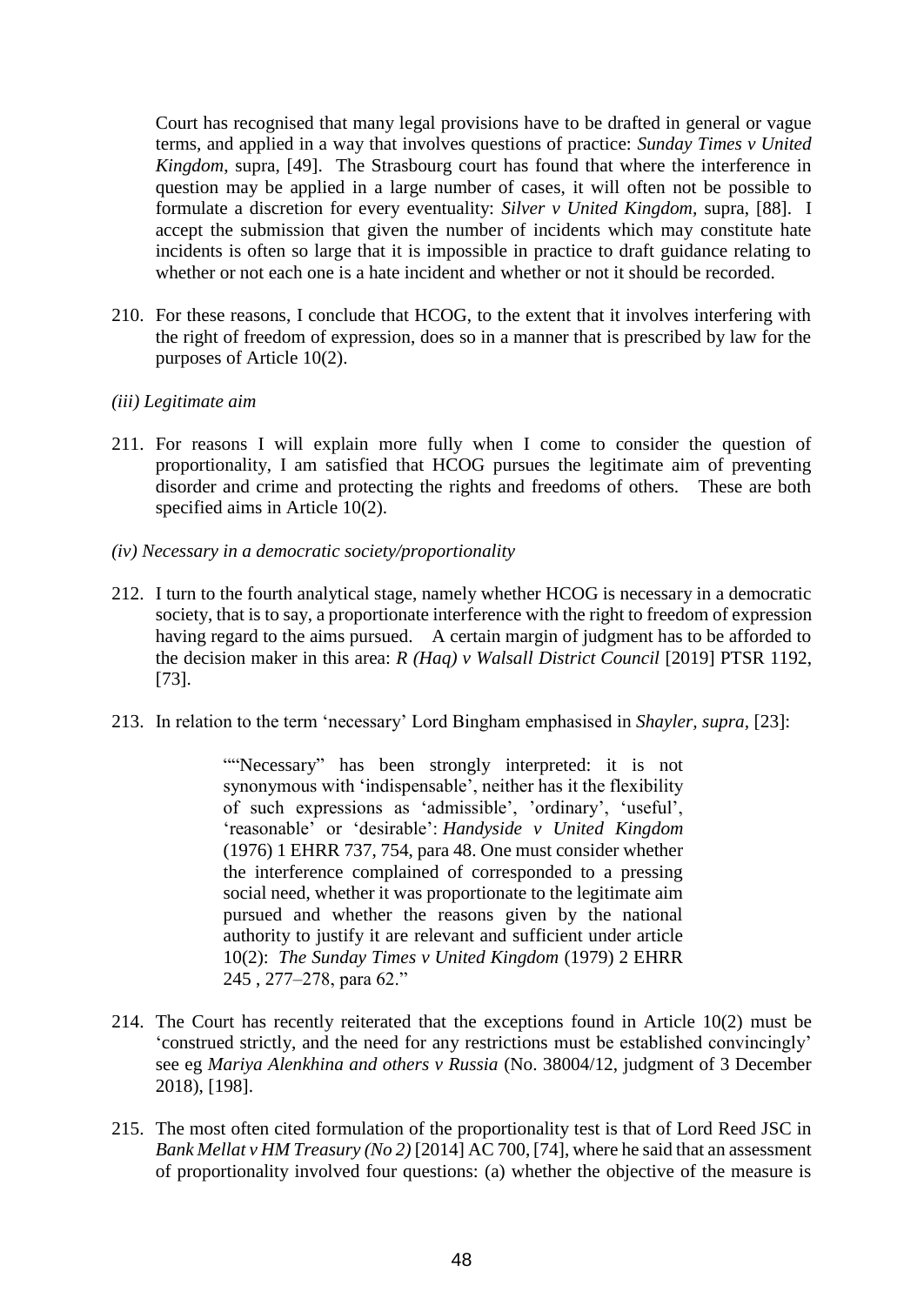sufficiently important to justify the limitation of a protected right; (b) whether the measure is rationally connected to the objective; (c) whether a less intrusive measure could have been used without unacceptably compromising the achievement of the objective, and (d) whether, balancing the severity of the measure's effects on the rights of the persons to whom it applies against the importance of the objective, to the extent that the measure will contribute to its achievement, the former outweighs the latter. In essence, the question at step four is whether the impact of the rights infringement is disproportionate to the likely benefit of the impugned measure.

216. The Claimant makes a systemic attack on HCOG as being unlawful because it is disproportionate. However, the Defendants correctly submitted that a systemic challenge must show more than that the policy is *capable* of producing an unlawful result. The test is that the policy must give rise to an *unacceptable risk* of unlawfulness. In *R (Suppiah) v Secretary of State for the Home Department* [2011] EWHC 2 (Admin), Wyn Williams J said at [137]:

> "I am content to accept that as a matter of law a policy which cannot be operated lawfully cannot itself be lawful; further, it seems to me that there is clear and binding authority for the proposition that a policy which is in principle capable of being implemented lawfully but which nonetheless gives rise to an unacceptable risk of unlawful decision-making is itself an unlawful policy."

217. This is not, without more, established by individual instances of an unlawful result. In *R (Woolcock) v Secretary of State for Communities and Local Government [2018] EWHC* 17 (Admin), [68(iii)], the Divisional Court said:

> "(iii) An administrative scheme will be open to a systemic challenge if there is something inherent in the scheme that gives rise to an unacceptable risk of procedural unfairness."

218. The issue was considered most recently in *BF (Eritrea) v Secretary of State for the Home Department* [2019] EWCA Civ 872, [60]-[63]. Having considered a number of cases, Underhill LJ concluded:

> "I do not think that it is necessary or useful to analyse the various cases referred to. In my view the correct approach in the circumstances of the present case is, straightforwardly, that the policy/guidance contained in paragraph 55.3.9.1 of the EIG and the relevant parts of *Assessing Age* will be unlawful, if but only if, the way that they are framed creates a real risk of a more than minimal number of children being detained. I should emphasise, however, that the policy should not be held to be unlawful only because there are liable, as in any system which necessarily depends on the exercise of subjective judgment, to be particular "aberrant" decisions – that is, individual mistakes or misjudgments made in the pursuit of a proper policy. The issue is whether the terms of the policy themselves create a risk which could be avoided if they were better formulated."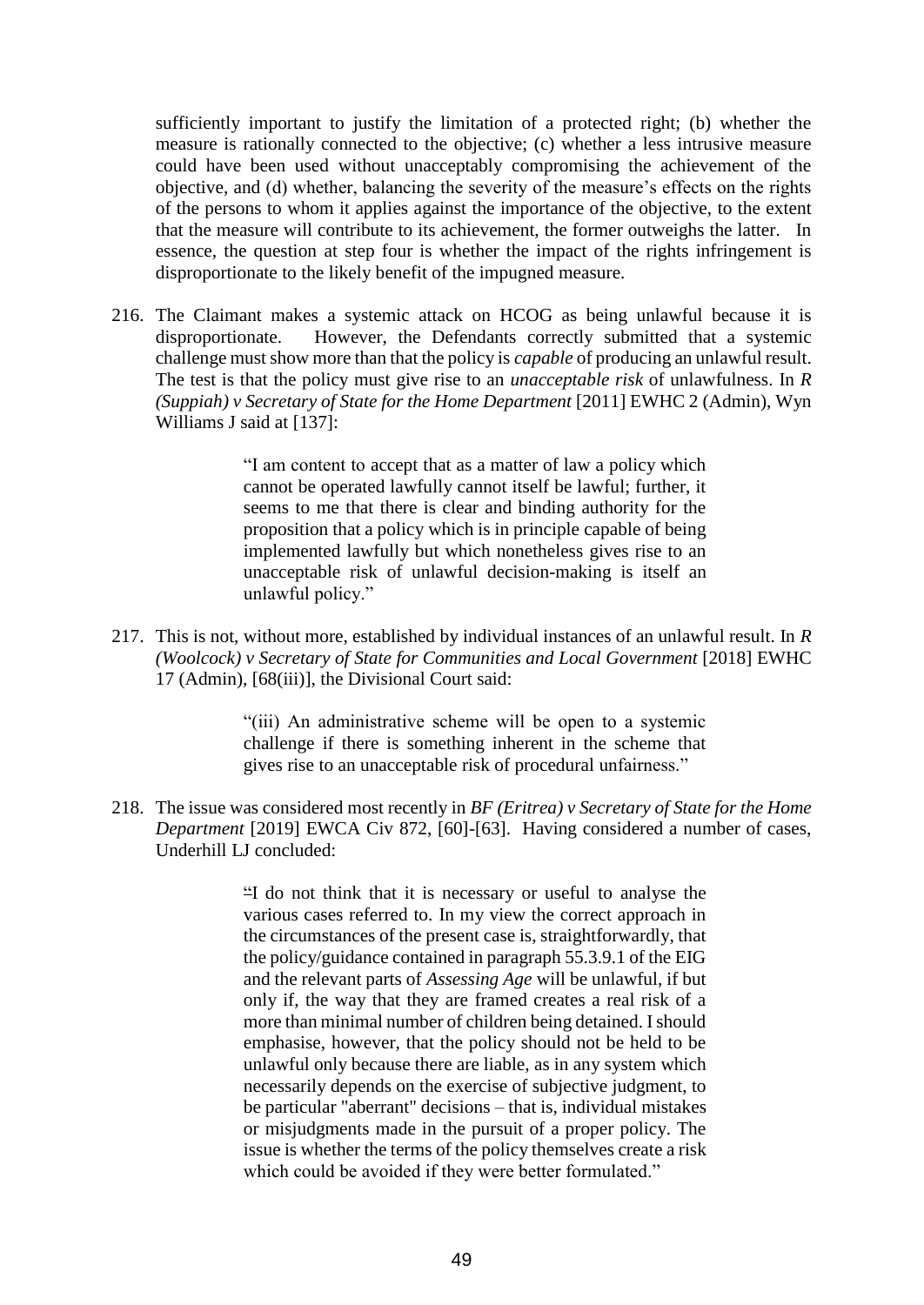- 219. Applied in the current context, this means that in order to succeed on his broad challenge, the Claimant must show that HCOG creates a real risk of more than a minimal number of cases where Article 10(1) will be unlawfully infringed.
- 220. I begin with the first of Lord Reed's questions, namely the importance and weight of the aims said to be pursued by HCOG. As I have said, there are two relevant aims set out in Article 10(2): (a) the prevention of disorder or crime; and (b) the protection of the … rights of others. I accept that these are important legitimate aims, which cumulatively provide weighty factors justifying any potential interferences in an individual's human rights in particular cases. Even if HCOG does involve an interference with freedom of expression (which, as I have found, it does not) it only does so at a low level. I shall return to this point shortly.
- 221. First, the evidence shows that the specific aims of HCOG are of preventing, or taking steps to counter, hate crime and hate incidents, and building confidence in policing in minority and marginalised communities. Paul Giannasi explains at [10] of his witness statement that HCOG should be viewed in the context of 20 to 30 years of policy development concerning police responses to hate crime and non-crime hate incidents. He says the current HCOG is informed by these prior policies and reports, which have their roots in the Macpherson Report into the murder of Stephen Lawrence. He points to s 95 of the Criminal Justice Act 1991, which introduced a focus on the recording of data relating to hate incidents. At [18] he says that the Macpherson Report (one of whose terms of reference was to 'identify lessons to be learned for the investigation and prosecution of racially motivated crimes) gave rise to key features of HCOG, including the definition of a racist incident; encouragement of the reporting of non-criminal incidents; perception based recording; and that criminal and non-criminal racist incidents should be recorded and investigated with equal commitment.
- 222. HCOG helps achieve these overall aims because, first, I accept that monitoring hate incidents helps inform police action to protect minorities and marginalised groups. That in turn assists in building confidence in policing in some communities, particularly ethnic or racial minorities and vulnerable individuals. The need to improve confidence in the police's attitude to hate incidents was a crucial part of the Macpherson Report. Paragraph 45.12 stated:

"… police and other agencies did not or would not realise the impact of less serious, non-crime incidents upon the minority ethnic communities … The actions or inactions of officers in relation to racist incidents were clearly a more potent factor in damaging public confidence in the Police Service."

223. The Introduction to HCOG makes this point:

"The police occupy an important position in protecting victims of hate crime, and have a valuable role to play in doing so. Above all, victims and communities need to have trust and confidence that the police will respond appropriately and effectively to their needs.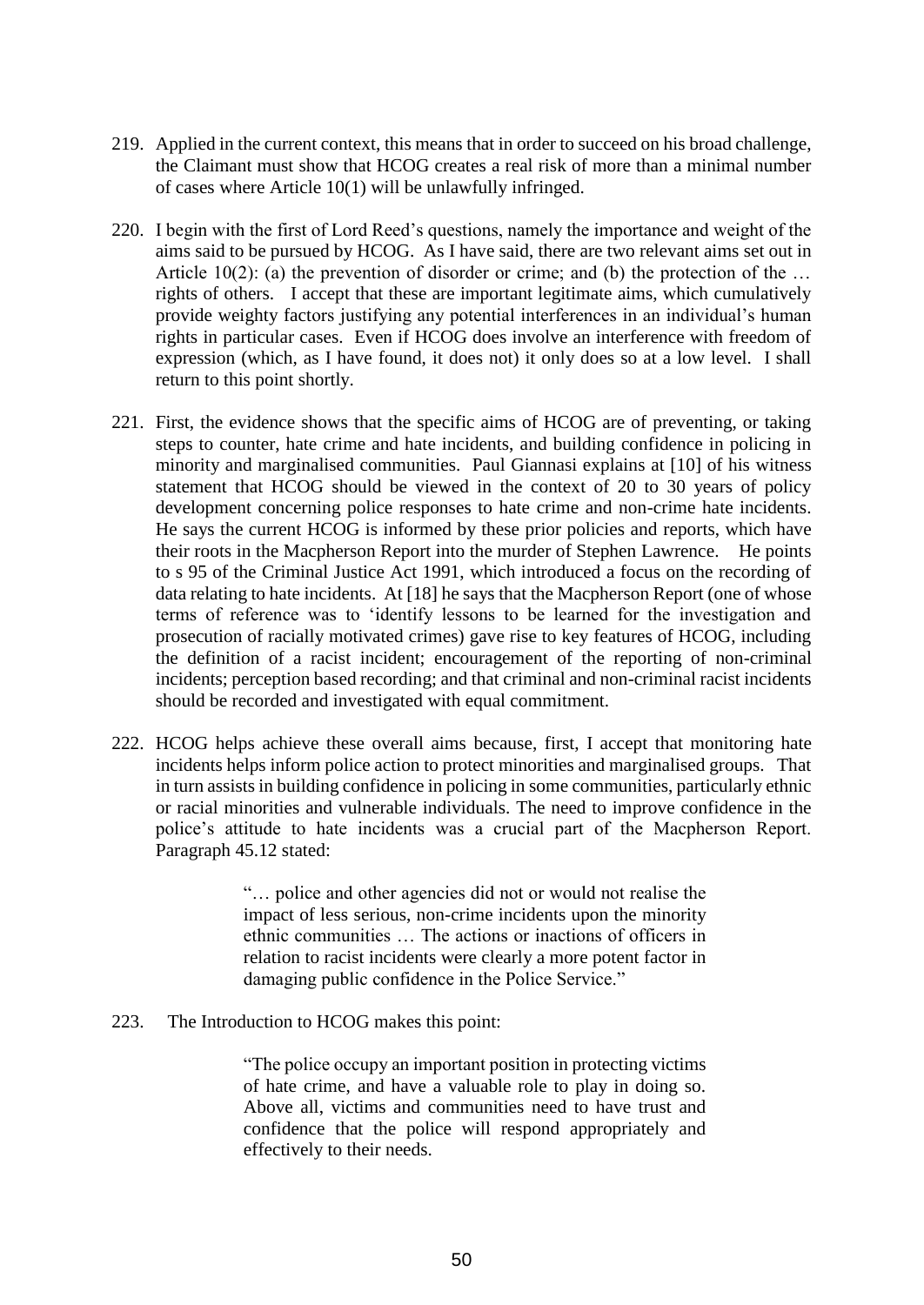This document contains many examples of innovative police work being developed and delivered across the country, and provides practical advice and instruction on how service delivery to hate crime victims might be further improved. The policing of hate crime has improved in many respects since the Stephen Lawrence Inquiry, and that is testament to the dedication of many police officers of all ranks across the country, but there can be no room for complacency. There is still much to do.

- 224. HCOG also assists in the prevention of the escalation of hate-based hostility from lowlevel non-criminal activity to criminal activity. Mr Giannasi, who has extensive experience in the field of hate crime and hate incidents, explains at [72] of his witness statement the dynamic of escalating levels of behaviour which he regards as widely acknowledged in the criminal justice sector. In so doing, HCOG assists in the wider investigation and prevention of crime. The evidence of Mr Giannasi at [37]-[39] is that often low levels incidents are pieces in a local jigsaw of information and intelligence that enables policing to be aware of community tensions and take action to prevent minor issues or a series of minor issues escalating into something more serious.
- 225. Lastly, I accept that protected groups are particularly vulnerable and in need of protection. HCOG assists the police to fulfil their public sector equality duty under s 149 of the Equality Act 2010. Gender reassignment is one of the protected groups in s 149(7).
- 226. Overall, I am satisfied that the aims and objectives of HCOG justify the limitation it imposes on freedom of speech. That is because its aims are extremely important for the reasons I have given. As against that, the level of interference to freedom of expression by HCOG is low. The Strasbourg and domestic courts have consistently held that 'an important factor to be taken into account when assessing the proportionality of an interference with freedom of expression is the nature and severity of the penalties imposed': eg, *Tammer v Estonia* (2003) 37 EHRR 43*.* Further, the Convention itself gives only limited protection to hate speech (properly so called). There are two approaches. Article 17 of the Convention excludes entirely from the protection of Article 10 hate speech which negates the fundamental values of the Convention: see eg *Ivanov v Russia,*  judgment of 20 February 2007 (ethnic hate); *Roj TV a/s v Denmark*, judgment of 17 April 2018 (incitement to violence and support for terrorist activity). To such speech Article 10 simply does not apply. Where Article 10 is not excluded by Article 17, then any restriction upon genuinely hateful speech has generally been easier to justify as necessary in a democratic society than other forms of speech: see eg *Murphy v Ireland,* judgment of 10 July 2003, [66]-[67]; Lester and Pannick, *Human Rights Law and Practice* (3rd Edn), [4.10.14].
- 227. I turn to the second of Lord Reed's four questions, namely whether HCOG, and in particular the recording of non-hate incidents, is rationally connected to the objectives it serves. Plainly, it is. For all of the reasons set out in the evidence of Mr Gianassi and Mr Tucker it is important that the police have adequate records of potential hate incidents to inform their work. I accept that the recording of non-criminal incidents is a basic and necessary aspect of policing. The evidence is that the recording of non-criminal incidents is provided for by the Home Office's National Standard for Incident Recording (NSIR). Among other things the NSIR calls for police to mark incident with qualifiers, and one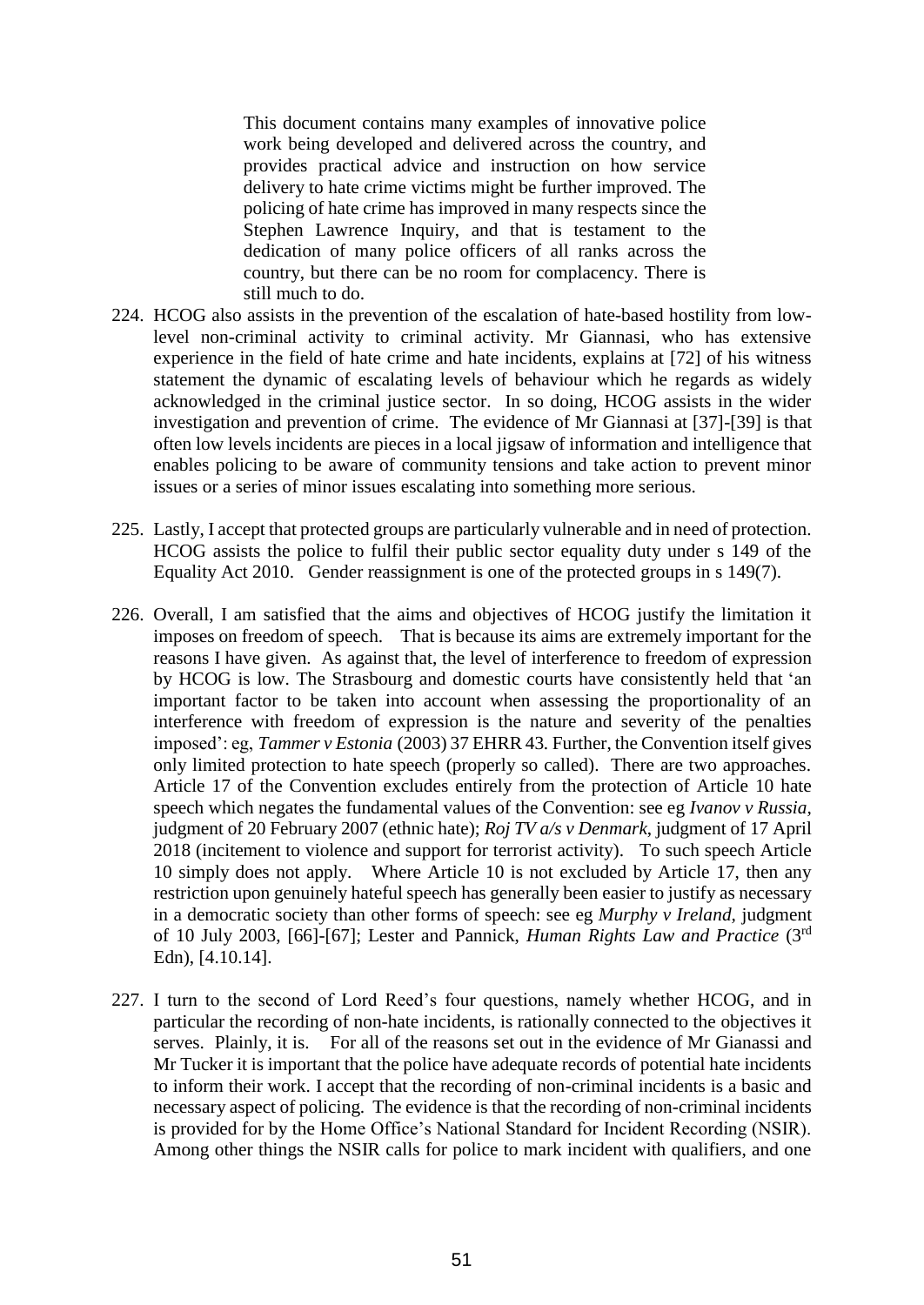such qualified is 'hate and prejudice'. In 2018 Her Majesty's Inspectorate said that recording non-crime hate incidents was a valuable source of information.

228. The third question is whether a less intrusive measure could have been used without unacceptably compromising the achievement of the objective. In my judgment it could not. As I have said, the recording of non-crime hate incidents barely encroaches on freedom of expression, if it does so at all. I also take into account that key elements of HCOG have been derived from sources which should command great respect and weight. It can be concluded that they are what is thought necessary to achieve HCOG's aims. These include the Macpherson Report; ACPO Hate Crime Manuals; and Fulford J's (as he then was) Race For Justice Taskforce Report of 2006. That was a report on the handling of racist and religious crime by the police, the CPS and the courts. In response, in 2007 the Attorney General created a Cross-Government Hate Crime Programme and tasked it with agreeing a shared definition of hate crime and non-crime hate incidents. There was also an Independent Advisory Group which, as Mr Gianassi explains at [48] unanimously supported the inclusion of a response to non-crime hate incidents to effectively measure tensions and to prevent the escalation to more serious hostility. At [30] of his statement Mr Giannasi wrote:

> "… recording, measuring and proportionate response is vital to mitigate hate speech and non-crime hate incidents, and this is an important part the State's effective protection and promotion of human rights. Failure to address non-crime hate incidents is likely to lead to their increase, and ultimately increase the risk of serious violence and societal damage."

- 229. I turn, then, to the fourth of Lord Reed's questions which is whether, balancing the severity of HCOG's effects on the rights of the persons to whom it applies against the importance of the objectives it serves, to the extent that the measure will contribute to its achievement, the former outweighs the latter. The question is whether the impact of the rights infringement is disproportionate to the likely benefits brought by recording noncrime hate incidents under HCOG.
- 230. The answer to this question is that that impact is not disproportionate to the benefits which HCOG brings to the achievement of the objectives it serves. That answer largely flows from my earlier conclusions. The mere recording of non-crime hate incidents arising out of speech barely impacts on the right to freedom of expression. Set against that, there is considerable evidence about both the necessity of HCOG's measures in relation to non-crime hate incidents and also the benefits which they bring. I have cited much of this evidence already. In addition, Mike Ainsworth of Stop Hate UK and the chair of the Government's Independent Advisory Group on Hate Crime wrote in his statement at [16] in relation to hate incidents:

"16. Recording of hate incidents by the police is critical for a number of reasons:

Hate incidents often provide the evidence of motivation for subsequent hate crimes. Specifically where individuals are victims of harassment or stalking where individual acts may be sub-criminal.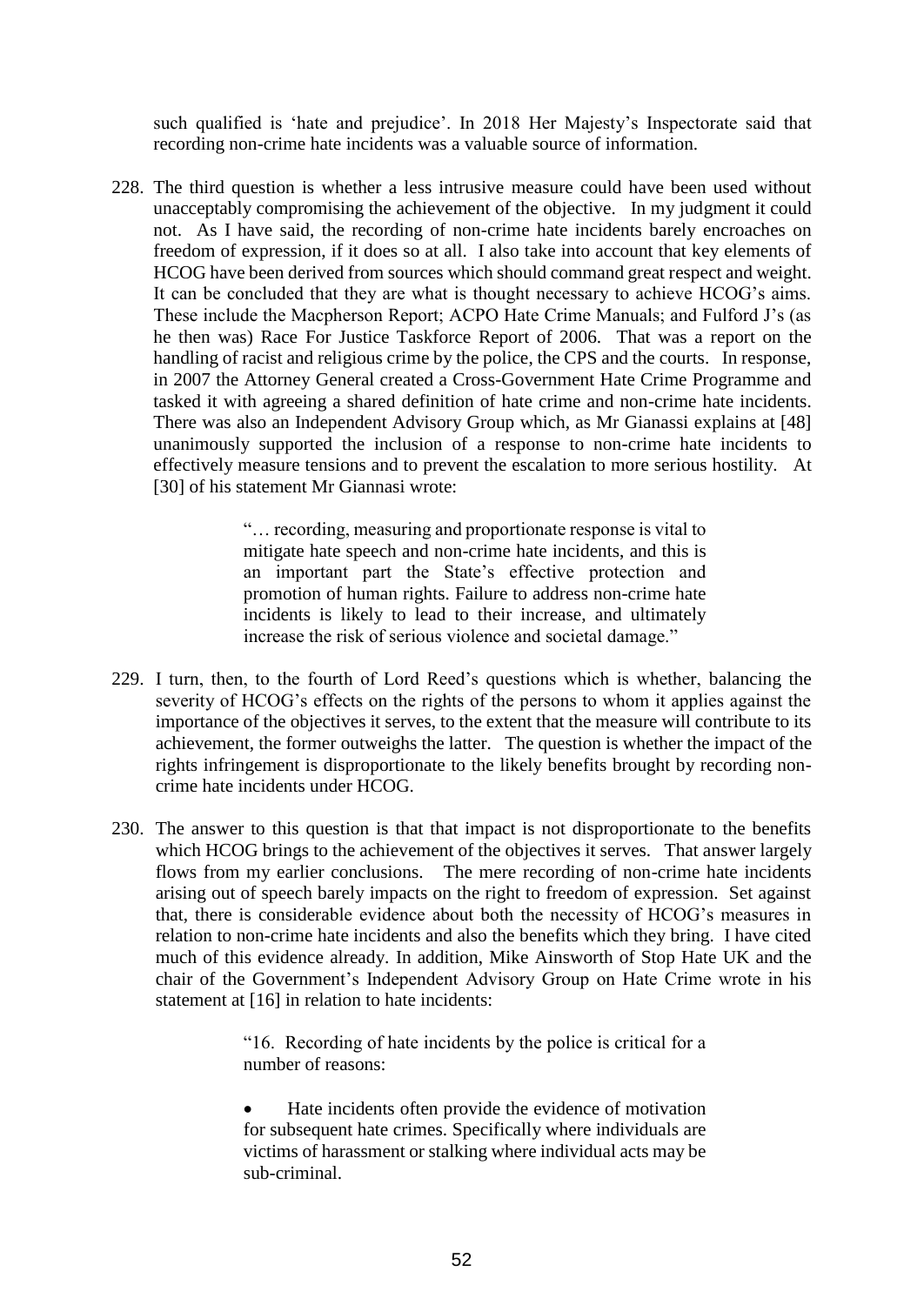• Hate incidents can increase levels of fear in communities. Understanding what drives and affects community cohesion is essential for effective policing Recording of hate incidents can prevent escalation into criminal behavior. For example we know through our work in schools that young children are now committing criminal acts online without understanding that their behavior online can lead to criminal convictions."

- 231. In addition, Nick Antjoule is a specialist in hate crime at a leading LGBT+ charity. He has experience of working in a police force as a specialist LGBT Liaison Officer, and in hate crime in a local authority. In his statement he has also provided detailed reasons explaining why perception-based recording is necessary and why monitoring of noncrime hate incidents is needed to prevent hate crime ([12-18]). Nathan Hall wrote the Introduction to HCOG and is an academic specialising in hate crimes and the legacy of the Stephen Lawrence Inquiry. He also holds posts on the Independent Advisory Group and the NPCC's Hate Crime Working Group. In his statement at [11]-[31] he explains in detail the need for perception-based recording; the dynamic of hate speech escalating into a hate crime**;** and detailed reasons why it is necessary to record non-crime hate incidents.
- 232. Accordingly, there is a wealth of evidence supporting the necessity of the key elements of HCOG.
- 233. In considering this question, it is also necessary to consider the safeguards that are in place in relation to how information recorded and retained under HCOG.
- 234. First, as I have explained, there is an element of discretion whether to record in HCOG. It has to be applied in a common-sense manner by police forces. Also, HCOG expressly provides that it must be applied in a proportionate and Convention compliant manner (at [6.1] and [6.4]). When Mr Giannasi trains police on hate crime he emphasises the importance of Articles 8 and 10 of the Convention.
- 235. In respect of retention, the police are subject to the Data Protection Act 1998 and other policies including the NSIR; the Home Office Counting Rules for Recorded Crime; the College of Policing's Authorised Professional Practice: Information Management – Retention, review and disposal.
- 236. Finally, there is the question of disclosure a non-crime hate incident in respect of an individual. There is a framework of laws and policies in place the legality of which has been upheld. Disclosure is only permissible in principle, therefore, where the need to protect the public is at its greatest, ie, where the individual may be in contact with vulnerable individuals and, because of the test of relevance, where those vulnerable individuals may belong to the group against whom it is complained the applicant was hostile. It is right that employers, who themselves must uphold their own equality duties in relation to their staff and service-users, may be informed about the potential prejudicial and discriminatory views of prospective employees. There are important safeguards in place to protect job applicants, who have the right to request that information held about them be removed from the police's record. Individuals have a right of appeal against decisions as to what is to be disclosed.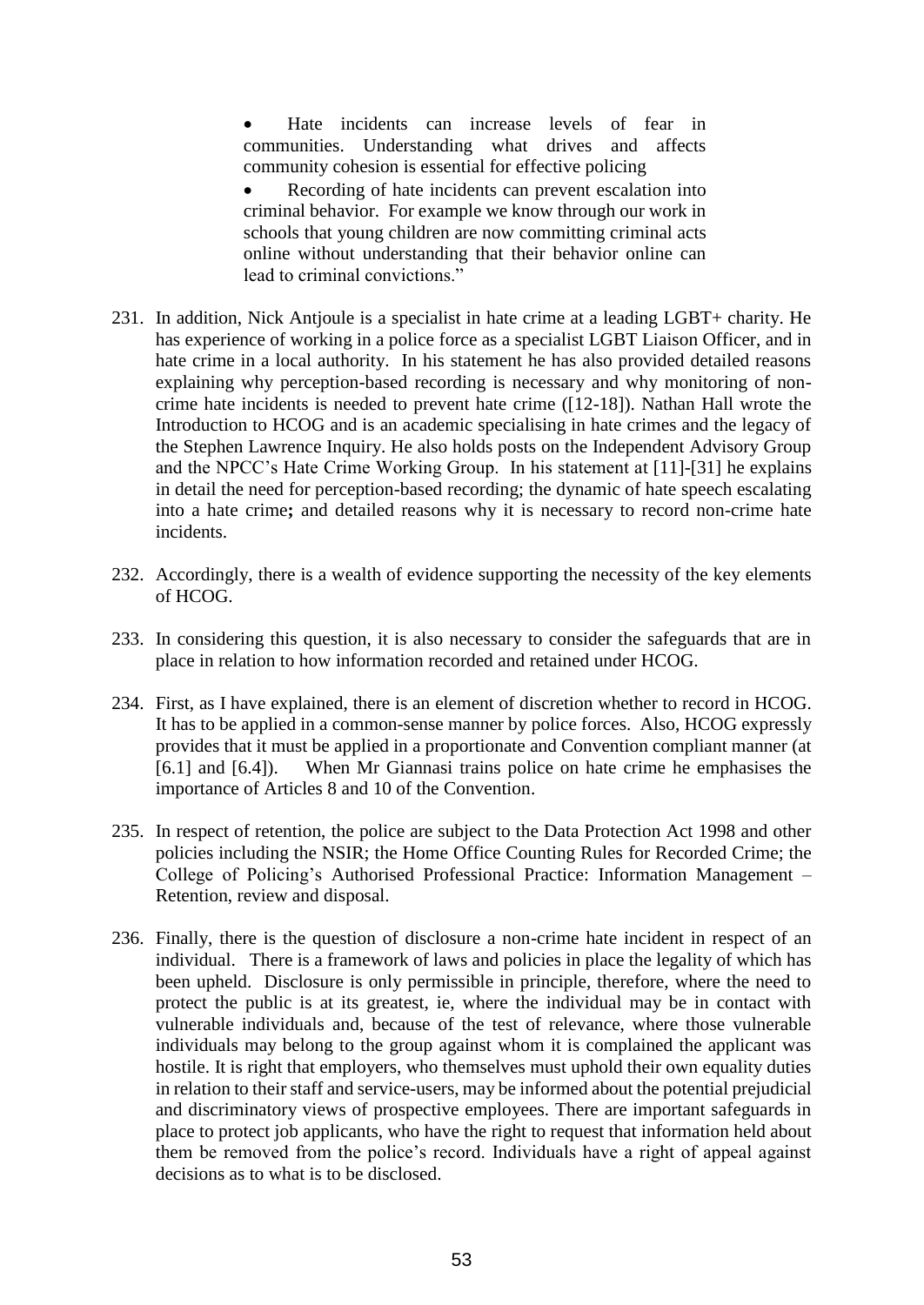# *(v) Conclusion*

237. I therefore reject the Claimant's broad-based challenge to the legality of HCOG under Article 10. In summary, I conclude that (a) the mere recording of a non-crime hate incident based on an individual's speech is not an interference with his or her rights under Article 10(1); (b) but if it is, it is prescribed by law and done for two of the legitimate aims in Article 10(2); and (c) that HCOG does not give rise to an unacceptable risk of a violation of Article 10(1) on the grounds of disproportionality.

# *The legality of the police's treatment of the Claimant*

- 238. I turn to the Claimant's narrower challenge. He contends that the combination of the recording of his tweets as a non-crime hate incident under HCOG; PC Gul going to his workplace to speak to him about them; their subsequent conversation in which, at a minimum, PC Gul warned him of the risk of a criminal prosecution if he continued to tweet; and the Claimant's subsequent dealings with the police in which he was again warned about criminal prosecution, interfered with his rights under Article 10(1) in a manner which was unlawful.
- 239. On behalf of the Second Defendant Mr Ustych took what might be called a pleading point, in as much as he contended that as against his client the only complaint by the Claimant was the recording of his tweets rather than the police's subsequent action. I do not accept this. It is clear from the pleadings and the Skeleton Arguments that everyone was alive to the way in which the case was being put by the Claimant. There is the broad challenge to HCOG which I have rejected, and there is also the focussed challenge on the facts as to how it was applied in the Claimant's case. Mr Ustych met the case on that basis during argument and that is how I propose to deal with it.

# *The Claimant's tweets: the context*

240. It is vital to begin with the context of the debate in which the Claimant was writing. As Lord Steyn said in *R (Daly) v Secretary of State for the Home Department* [2001] 2 AC 532, 548, 'in law, context is everything.' In *Vajnai v Hungary* (No. 33629/06, judgment of 8 July 2008), [53] the Court observed:

> "… it is only by a careful examination of the context in which the offending words appear that one can draw a meaningful distinction between shocking and offensive language which is protected by Article 10 and that which forfeits its right to tolerance in a democratic society."

241. It is very important to recognise that the Claimant was not tweeting in a vacuum. He was contributing to an ongoing debate that is complex and multi-faceted. In order to understand the contours of that debate I have been assisted by the first witness statement of Professor Kathleen Stock, Professor of Philosophy at Sussex University. She researches and teaches the philosophy of fiction and feminist philosophy. Her intellectual pedigree is impeccable. She writes: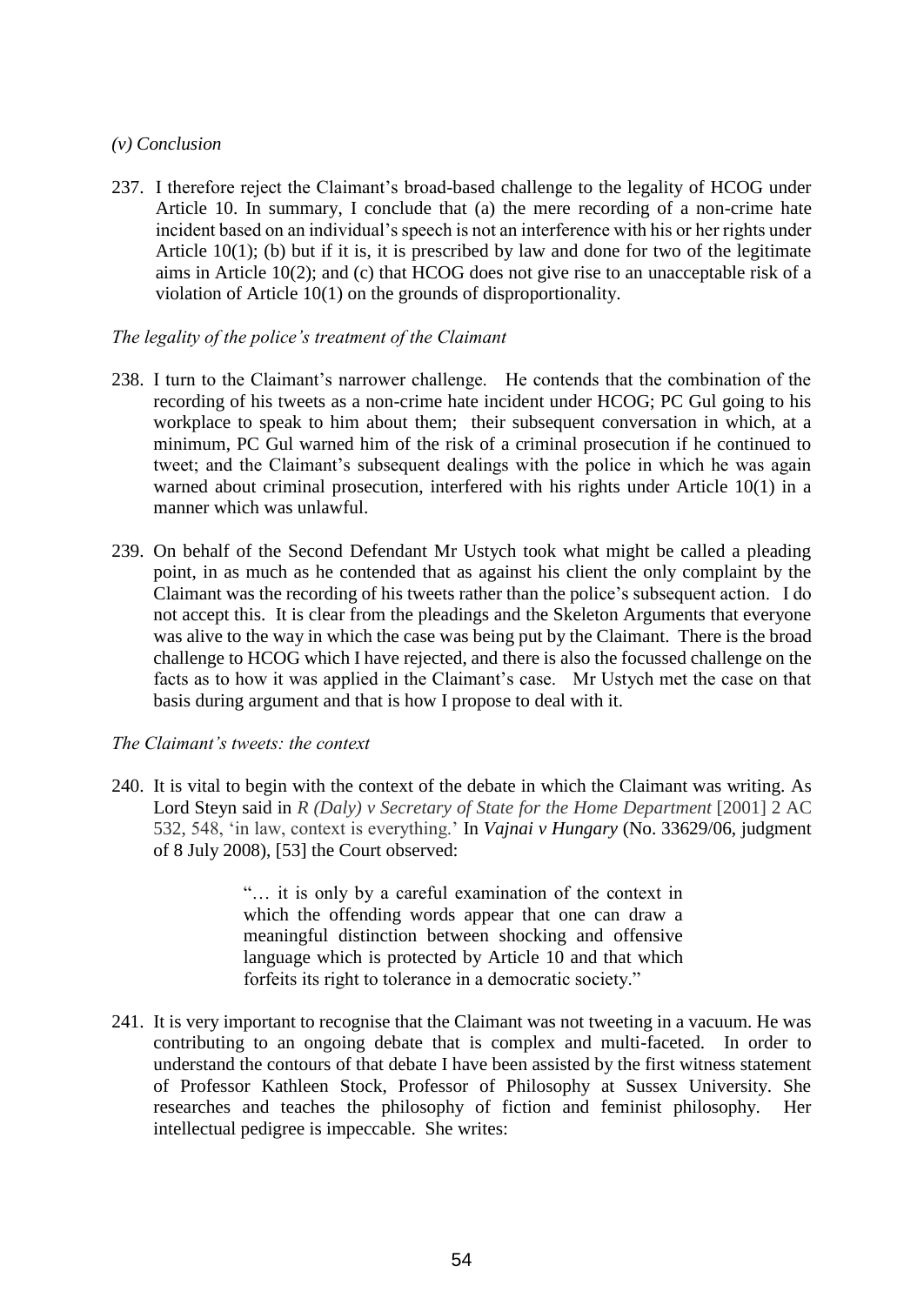"4, In my work, among other things I argue that there's nothing wrong, either theoretically, linguistically, empirically, or politically, with the once-familiar idea that a woman is, definitionally, an adult human female. I also argue that the subjective notion of 'gender identity' is ill-conceived intrinsically, and *a fortiori* as a potential object of law or policy. In light of these and other views, I am intellectually 'gender-critical'; that is, critical of the influential societal role of sex-based stereotypes, generally, including the role of stereotypes in informing the dogmatic and, in my view, false assertion that – quite literally – 'trans women are women'. I am clear throughout my work that trans people are deserving of all human rights and dignity."

- 242. Professor Stock co-runs an informal network of around 100 gender-critical academics working in UK and overseas universities. Members of the network come from a wide variety of different disciplines including sociology, philosophy, law, psychology and medicine. She says that many members of the network 'research on the many rich theoretical and practical questions raised by current major social changes in the UK around sex and gender'.
- 243. Professor Stock then describes the 'hostile climate' facing gender-critical academics working in UK universities. She says that any research which threatens to produce conclusions or outcomes that influential trans-advocacy organisations would judge to be politically inexpedient, faces significant obstacles. These, broadly, are impediments to the generation of research and to its publication. She also explains how gender critical academics face constant student protests which hinder their work.
- 244. At [17] she says:

"As also indicative, since I began writing and speaking on gender-critical matters: the Sussex University Student Union Executive has put out a statement about me on their website, accusing me of 'transphobia' and 'hatred'; I've had my office door defaced twice with stickers saying that 'TERFS' are 'not welcome here' …"

- 245. I understand that 'TERF' is an acronym for 'trans-exclusionary radical feminist'. It is used to describe feminists who express ideas that other feminists consider transphobic, such as the claim that trans women are not women, opposition to transgender rights and exclusion of trans women from women's spaces and organisations. It can be a pejorative term.
- 246. She concludes at [22]:

"… there are also unfair obstacles to getting gender-critical research articles into academic publications, and in achieving grant funding. These stem from a dogmatic belief, widespread amongst those academics most likely to be asked to referee a project about sex or gender (eg those already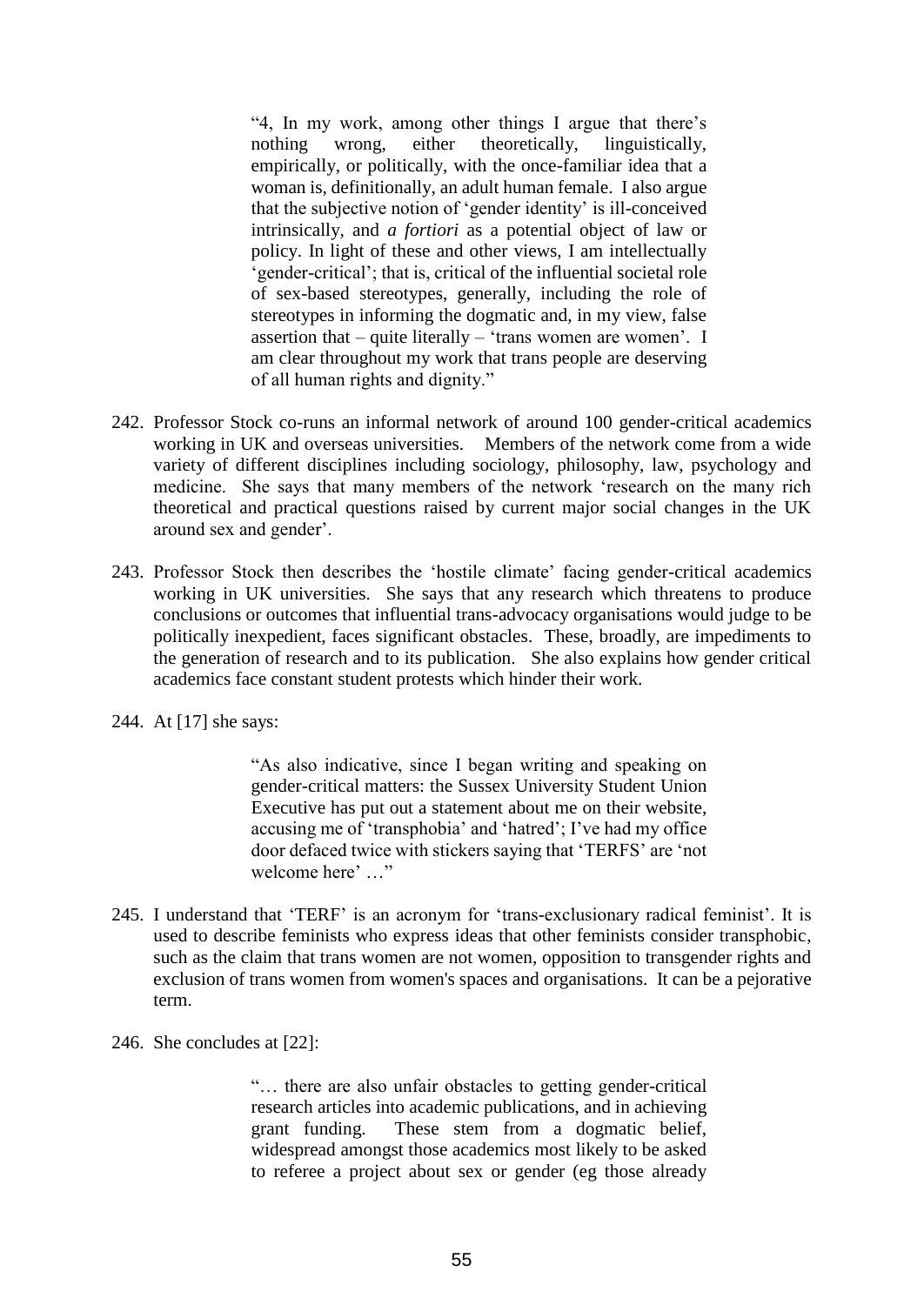established in Gender Studies; those in feminist philosophy) that trans women are literally women, that trans men are literally men, and that any dissent on this point must automatically be transphobic …"

247. Also in evidence is a statement from Jodie Ginsberg, the CEO of Index on Censorship. Index on Censorship is a non-profit organisation that campaigns for and defends free expression worldwide. It publishes work by censored writers and artists, promote debate, and monitor threats to free speech. She deals with a number of topics, including the Government Consultation on the GRA 2004. She explains at [10]-[11]:

> "10. The proposed reforms to the Gender Recognition Act involve removing the gender recognition procedures described above and replacing them with a simple selfidentification process (self-ID). Self-ID means the transitioner does not have to undergo medical or other assessment procedures.

> 11. Many in the UK are concerned that the proposed reforms for self-ID will erase 'sex' as protected characteristic in the Equality Act 2010 by conflating 'sex' and 'gender'. There are concerns that single sex spaces with important protective functions (women's prisons or women's refuse shelters for victims of domestic violence or rape) will be undermined. The UK government has said it does not plan to amend the existing protections in the Equality Act; however, this is not convincing to those who see self-ID in any form as fundamentally incompatible with legal protection for women and girls."

- 248. She goes on to address gender criticism and Twitter and explains that there is on-going concern that Twitter is stifling legitimate debate on this topic by its terms of service which apparently treat gender critical comment as hate speech. She then gives a number of examples where the police have taken action because of things people have posted on Twitter about transgender issues.
- 249. She concludes at [27]-[29]:

"27. Index is concerned by the apparent growing number of cases in which police are contacting individuals about online speech that is not illegal and sometimes asking for posts to be removed. This is creating confusion among the wider population about what is and is not legal speech, and - more significantly – further suppressing debate on an issue of public interest, given that the government invited comment on this issue as part of its review of the Gender Recognition Act.

28. The confusion of the public (and police) around what is, and what is not, illegal speech may be responsible for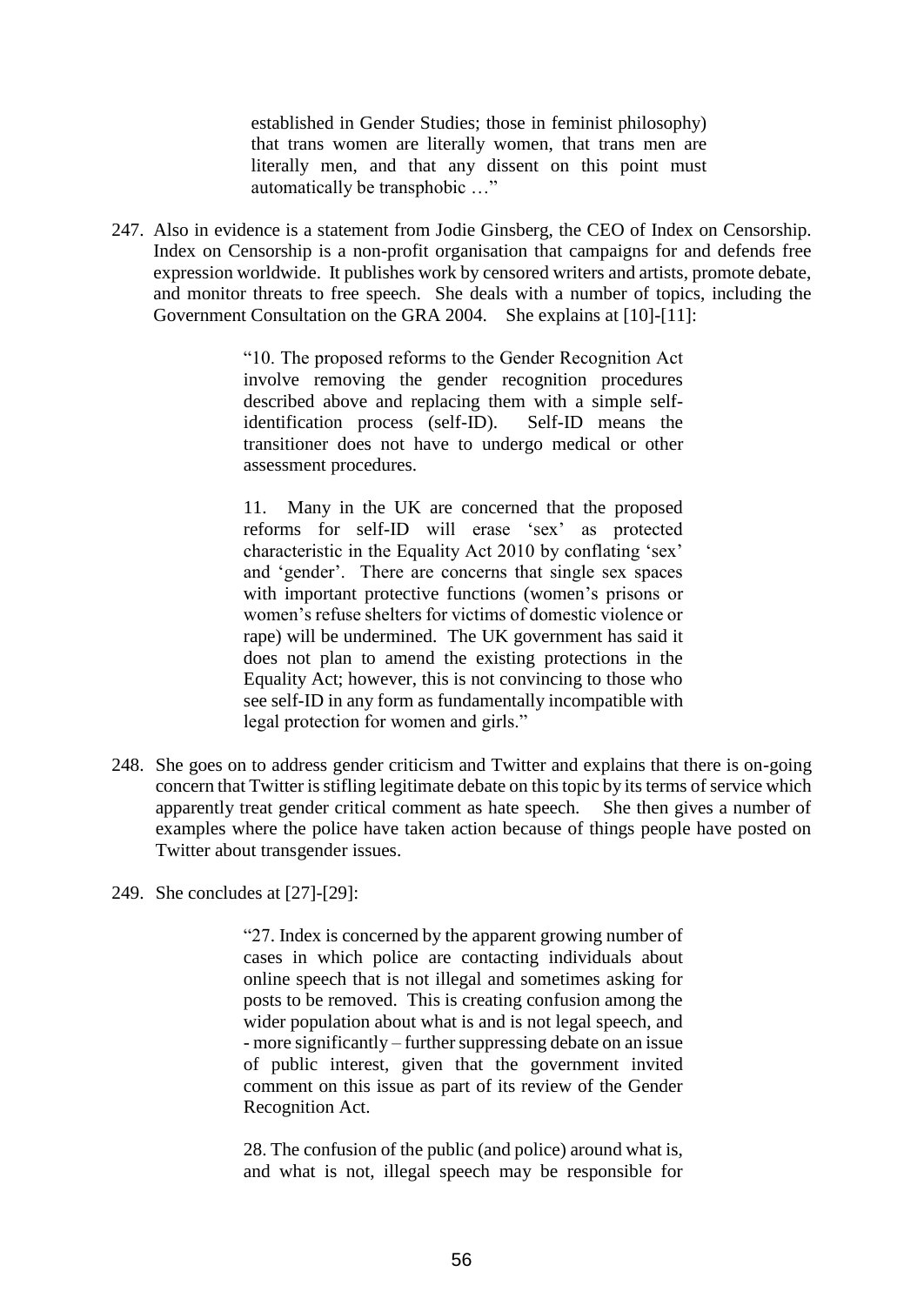artificially inflating statistics on transgender hate crime … Police actions against those espousing lawful, gender critical views – including the recording of such views where reported as 'hate incidents' – create a hostile environment in which gender critical voices are silenced. This is at a time when the country is debating the limits and meaning of 'gender' as a legal category.

29. It has been reported that the hostile environment in which this debate is being conducted is preventing even members of parliament from expressing their opinions openly. The journalist James Kirkup said in a 2018 report for The Spectator: "I know MPs, in more than one party, who privately say they will not talk about this issue in public for fear of the responses that are likely to follow. The debate is currently conducted in terms that are not conducive to – and sometimes actively hostile to – free expression. As a result, it is very unlikely to lead to good and socially sustainable policy."

- 250. I take the following points from this evidence. First, there is a vigorous ongoing debate about trans rights. Professor Stock's evidence shows that some involved in the debate are readily willing to label those with different viewpoints as 'transphobic' or as displaying 'hatred' when they are not. It is clear that there are those on one side of the debate who simply will not tolerate different views, even when they are expressed by legitimate scholars whose views are not grounded in hatred, bigotry, prejudice or hostility, but are based on legitimately different value judgments, reasoning and analysis, and form part of mainstream academic research.
- 251. The Claimant's tweets were, for the most part, either opaque, profane, or unsophisticated. That does not rob them of the protection of Article 10(1). I am quite clear that they were expressions of opinion on a topic of current controversy, namely gender recognition. Unsubtle though they were, the Claimant expressed views which are congruent with the views of a number of respected academics who hold gender-critical views and do so for profound socio-philosophical reasons. This conclusion is reinforced by Ms Ginsberg's evidence, which shows that many other people hold concerns similar to those held by the Claimant.
- 252. The Defendants submitted that this contextual evidence was not relevant to the issues in this case. I disagree. It is relevant because in the Article 10 context, special protection is afforded to political speech and debate on questions of public interest: see eg *Vajnai v Hungary* (No. 33629/06, judgment of 8 July 2008), [47], where the Court emphasised that that there is:

"… little scope under Article 10(2) of the Convention for restrictions on political speech or on the debate of questions of public interest".

253. I turn to the required four-part analysis to determine whether the police unlawfully interfered with the Claimant's Article 10 rights.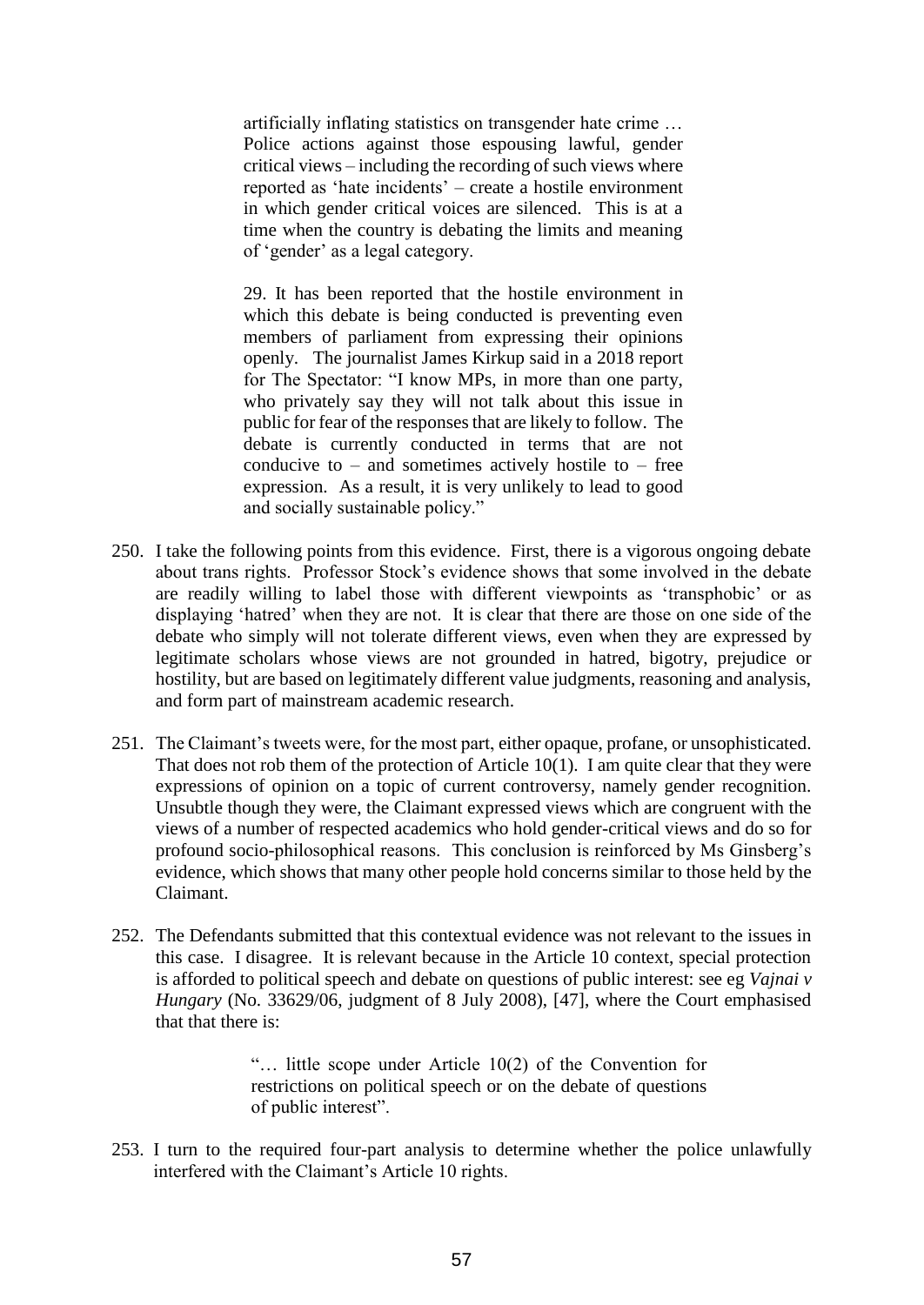### *(i) Interference*

254. The first question is whether the police interfered with the Claimant's right to freedom of expression. I set out the case law on interference earlier. The issue of whether there has been an interference with the right to freedom of expression in Article 10(1) is helpfully summarised in Clayton & Tomlinson, *The Law of Human Rights* (2<sup>nd</sup> Edn, Vol 1) at [15.267]:

> "In contrast to the position under some other Articles of the Convention, the question as to whether there has been an interference with an Article 10 right will usually be straightforward. Interferences with the right to freedom of expression can take a wide variety of forms and the [ECtHR] has, generally, considered that anything which impedes, sanctions, restricts or deters expression constitutes an interference..."

255. The Strasbourg case law shows that comparatively little official action is needed to constitute an interference for the purposes of Article 10(1). In *Steur v Netherlands*, Application 39657/98, judgment of 28 January 2003, a lawyer complained that Bar disciplinary proceedings had interfered with his Article 10(1) rights. At [29], [44] the Court said:

> "27. The Government argued that the applicant had not been the subject of any 'formalities, conditions, restrictions or penalties' …

> 29. The Court acknowledges that no sanction was imposed on the applicant – not even the lightest sanction, a mere admonition. Nonetheless, the applicant was censured, that is, he was formally found at fault in that he had breached the applicable professional standards. This could have a negative effect on the applicant, in the sense that he might feel restricted in his choice of factual and legal arguments when defending his clients in future cases. It is therefore reasonable to consider that the applicant was made subject to a 'formality' or a 'restriction' on his freedom of expression.

> 44. It is true that no sanction was imposed on the applicant but, even so, the threat of an *ex post facto* review of his criticism with respect to the manner in which evidence was taken from his client is difficult to reconcile with his duty as an advocate to defend the interests of his clients and could have a "chilling effect" on the practice of his profession …"

256. For the reasons I explained earlier, although what was said between PC Gul and the Claimant is disputed and I cannot resolve that dispute, the undisputed facts plainly show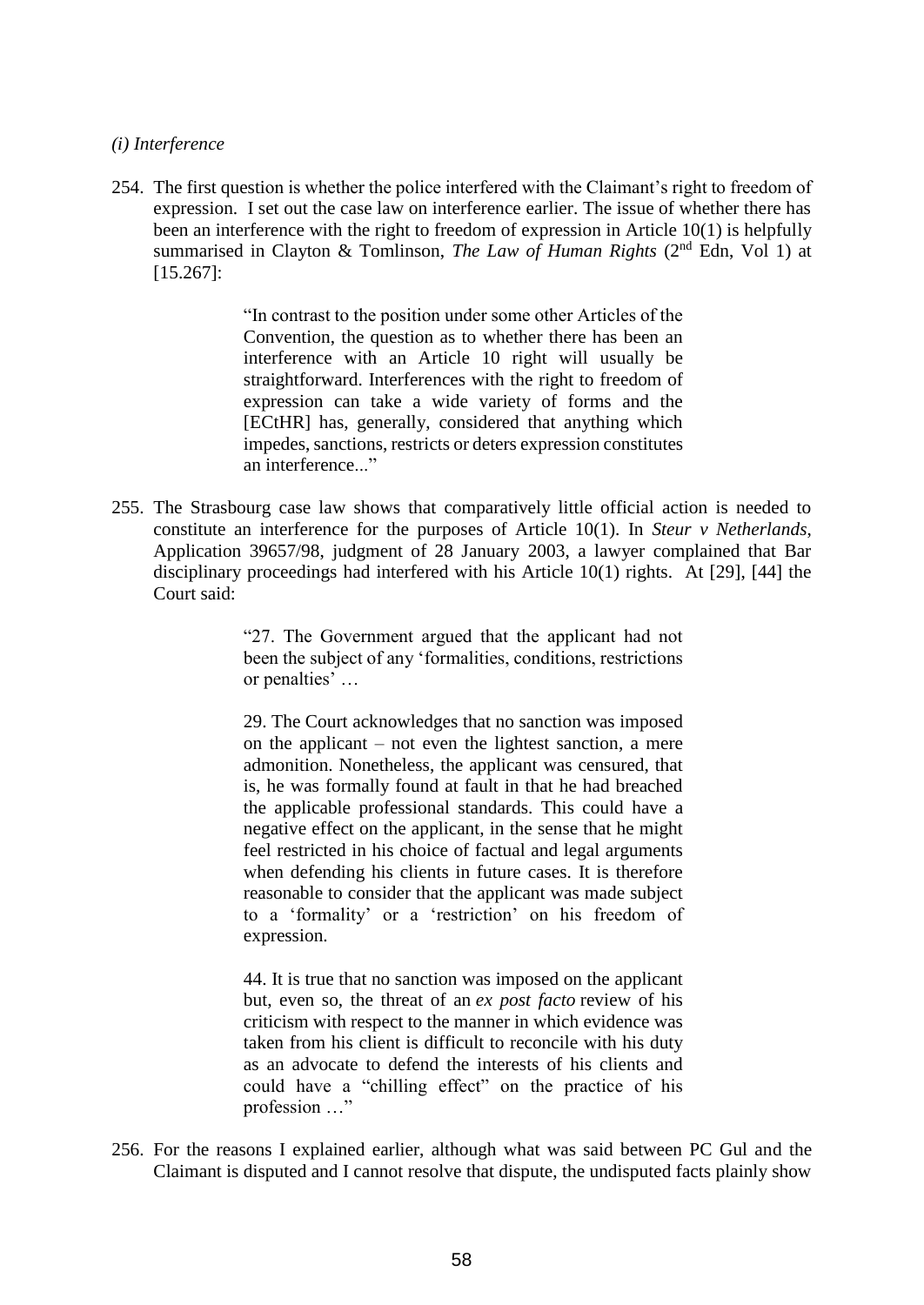that the police interfered with the Claimant's right to freedom of expression. PC Gul's actions in going to the Claimant's place of work and his misstatement of the facts, his warning to the Claimant, coupled with the subsequent warnings by the police to the Claimant that he would be at risk of criminal prosecution if he continued to tweet (the term 'escalation' was never defined or explained) all lead me to conclude that the police did interfere with his Article 10(1) rights even though he was not made subject to any formal sanction. There is also the point that the police created a Crime Report which referred to the Claimant as a 'suspect'.

257. I bear in mind the Defendants' submission that I should regard the Claimant's evidence about his reaction with caution. However, I accept what he said in [40] of his witness statement about what he felt following his conversation with PC Gul:

> "I felt a deep sense of both personal humiliation, shame for my family and embarrassment for my Company, its customers, suppliers and employees. I also felt anxious as to what this might mean for me, the family and the business. What did a hate incident say of me and what would happen if it escalated ? How could it escalate ? How would I cross the line into criminality ? Where was the safe place to engage in critical comment about deeply concerning legislative possibilities …"

- 258. It seems to me that this would be the reaction of anyone who had been exercising their free expression rights and then received a visit from the police as a consequence.
- 259. Mr Auburn and Mr Ustych both sought to play down the police's actions. They said that there had been no interference with the Claimant's free expression rights or, if there had, it was at a trivial level. In my judgment these submissions impermissibly minimise what occurred and do not properly reflect the value of free speech in a democracy. There was not a shred of evidence that the Claimant was at risk of committing a criminal offence. The effect of the police turning up at his place of work because of his political opinions must not be underestimated. To do so would be to undervalue a cardinal democratic freedom. In this country we have never had a Cheka, a Gestapo or a Stasi. We have never lived in an Orwellian society.
- 260. It is nothing to the point that the Claimant subsequently gave interviews to various media outlets, or that he soon continued to tweet on transgender issues, and that both of these generated further publicity. That, in my judgment, does not mean that what the police did was not an interference under Article 10(1). The paradigm case of an Article 10(1) interference is where someone suffers a criminal punishment as a consequence of exercise their right to freedom of speech. The fact that they may continue to speak following their punishment does not stop that punishment from being an interference.
- 261. Warning the Claimant that in unspecified circumstances he might find himself being prosecuted for exercising his right to freedom of expression on Twitter had the capacity to impede and deter him from expressing himself on transgender issues. In other words, the police's actions, taken as a whole, had a chilling effect on his right to freedom of expression. That is an interference for the purposes of Article 10(1).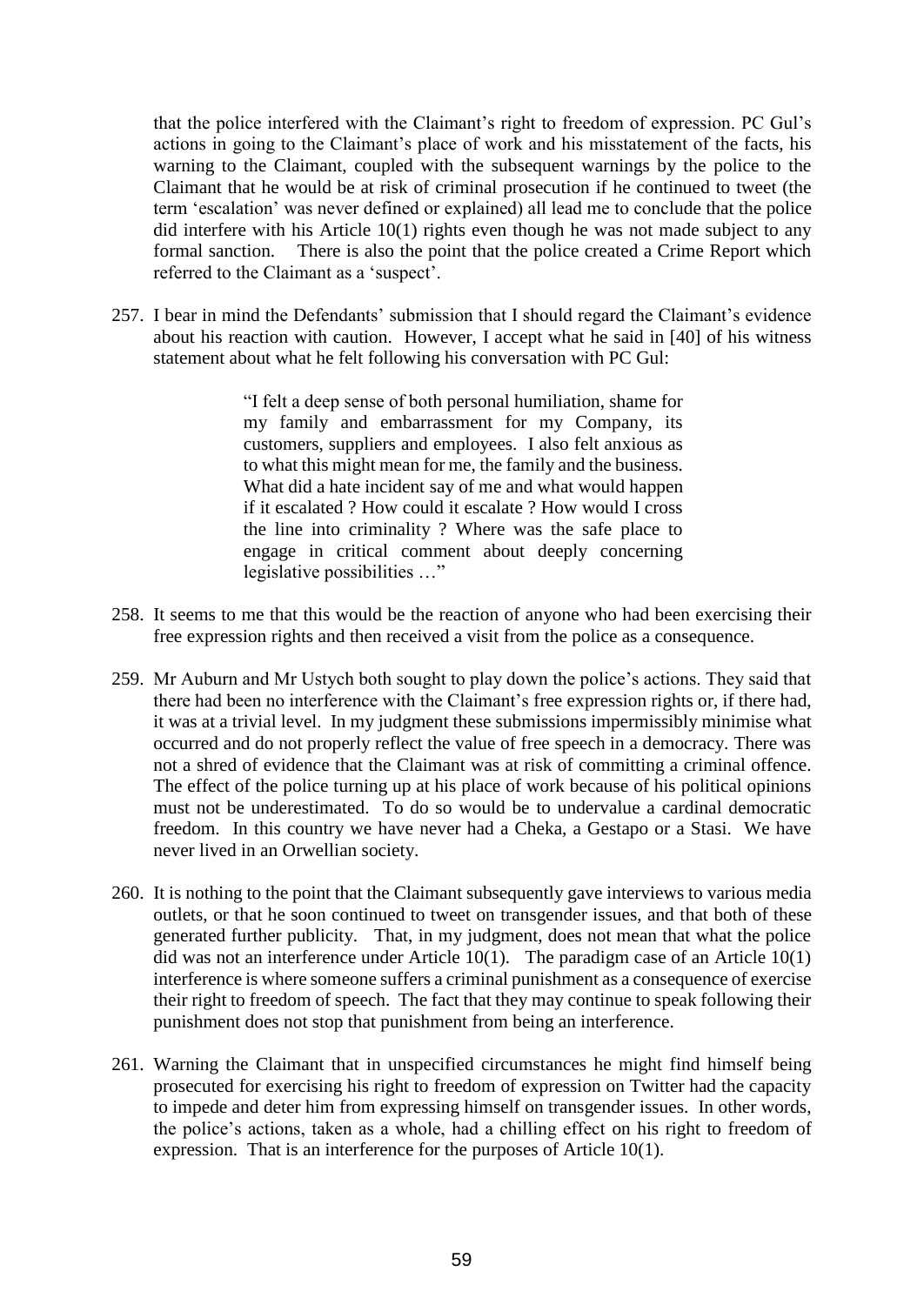### *(ii) Prescribed by law*

- 262. Were the police's actions 'in accordance with law' ? In principle they had the power to record the tweets under HCOG, although whether it was proper to do so I will consider later in connection with proportionality. ACC Young had the power to issue his statement and Acting Inspector Wilson had the power to write to the Claimant in response to his complaint.
- 263. PC Gul's evidence about what power he was exercising when he visited the Claimant's workplace and subsequently spoke to the Claimant is confused. He does not identify the power in his statement. His confusion is illustrated by [12] of his statement, where he said that 'the purpose of my visit was simply to speak with Mr Miller rather than the exercise of any police powers that were available to me.'
- 264. Despite his confusion, I am prepared to assume that PC Gul was acting within the scope of his common law power to prevent crime when he went to the Claimant's workplace and later spoke to him in order to warn him about 'escalation'. But I should make clear, as I have already said, that there was no evidence that the Claimant either had, or was going to, escalate his tweets so that they potentially would amount to a criminal offence so as to require police action. The contrary conclusion is irrational. From November 2018 until January 2019 the Claimant's tweets had followed a fairly random pattern, raising subjects relating to transgender which were probably only of interest to obsessives (such as who won a particular event at the 1976 Olympics). There is no evidence that they were, for example, becoming increasingly offensive and intemperate, or that the Claimant was beginning specifically to target transgender people, or that increasing numbers of people were being offended by them.
- 265. No-one can forget the despicable language recorded by the police during their investigation of the Stephen Lawrence murder. But the Claimant's tweets were a world away from that. As I have explained, he expressed the sort of views that are also held by many academics as part of a complex multi-faceted debate.
- 266. At this point I should refer to the second witness statement of Professor Stock. In it she discusses the differences between speech perceived as racist, and utterances that are frequently perceived by hearers as motivated by transphobia, or understood as hostility or prejudice against a person who is transgender, eg, 'Trans women aren't women'. She says at [5]:

"5. Where an utterance is perceived to be racist, it usually contains some identifiable pejorative element which explains that perception, so that it is not reasonably interpretable merely as straightforward, non-evaluative description. For instance, racist utterances might involve: a slur, such as the N-word, conventionally expressing contempt; mocking epithets designed to ridicule; or other statements expressing personal disapproval …

267. In contrast, she says expressions such as 'Trans women aren't women':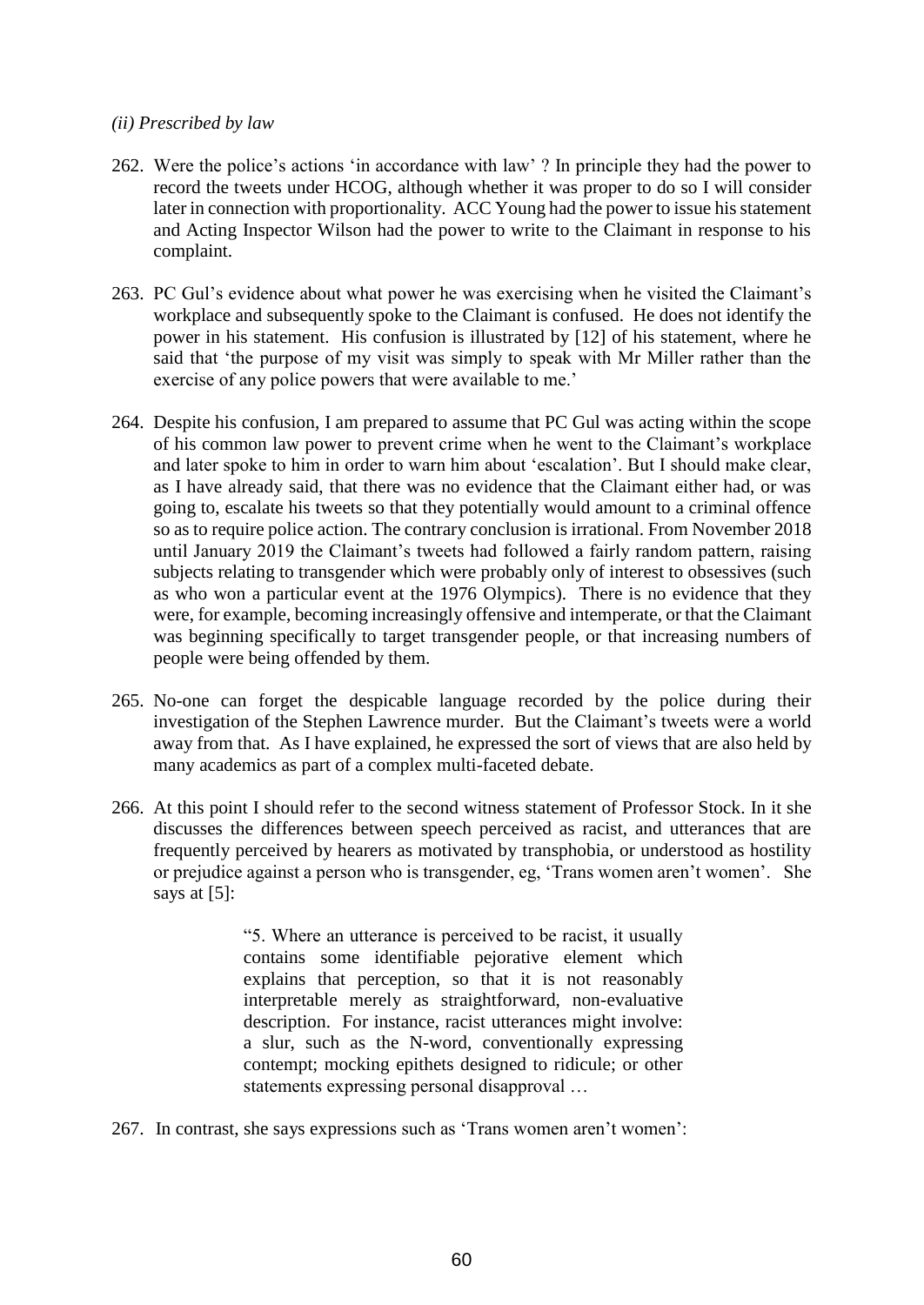"… contain no pejorative, expressive, mocking, or disapproving elements. In the mouths of many people, these utterances are intended to convey, and be heard as simple descriptions of observable facts; that is they are intended to be fact-stating and non-evaluative utterances, along the lines of 'water boils and 100 degrees' or 'pillar boxes in the UK are red.

6. For many English speakers, 'woman' is strictly synonymous with 'biologically female and 'man' with 'biologically male'. For these speakers, therefore, given the accompanying true belief that trans women are biologically male, to say that 'trans women are men' and 'trans women aren't women' is simply to neutrally state facts'"

- 268. During the hearing I asked Mr Ustych what criminal offences the police had in mind when they warned the Claimant about escalation and further tweeting. He suggested the offence under s 127 of the Communications Act 2003 which, to recap, makes it an offence to send 'a message or other matter that is grossly offensive or of an indecent, obscene or menacing character' via a public telecommunications system. He also suggested the offence under s 1 of the Malicious Communications Act 1988. In my judgment the suggestion that there was evidence that Claimant could escalate so as to commit either offence is not remotely tenable.
- 269. The s 127 offence was considered by the House of Lords in *Director of Public Prosecutions v Collins* [2006] 1 WLR 2223. The defendant telephoned his Member of Parliament and spoke or left messages using offensive racial terms. None of the people whom the defendant addressed or who picked up the recorded messages was a member of an ethnic minority. The defendant was tried for sending, by means of a public telecommunications system, messages that were grossly offensive contrary to s 127 of the Communications Act 2003. The justices held that, although the conversations and messages were offensive, a reasonable person would not have found them grossly offensive; accordingly, they acquitted the defendant. The Divisional Court dismissed the Crown's appeal by way of case stated. The House of Lords allowed the Crown's appeal. It held: (a) that the purpose of s  $127(1)(a)$  was to prohibit the use of a service provided and funded by the public for the benefit of the public, for the transmission of communications which contravened the basic standards of society; (b) that the proscribed act was the sending of the message of the proscribed character by the defined means, and the offence was complete when the message was sent; (c) it was for the court, applying the standards of an open and just multiracial society and taking account of the context and all relevant circumstances, to determine as a question of fact whether a message was grossly offensive; (d) that it was necessary to show that the defendant intended his words to be grossly offensive to those to whom the message related, or that he was aware that they might be taken to be so.
- 270. It held that that the defendant's messages were grossly offensive and would be found by a reasonable person to be so, and that although s  $127(1)(a)$  interfered with the right to freedom of expression under Article 10, it went no further than was necessary in a democratic society for achieving the legitimate objective of preventing the use of the public electronic communications network for attacking the reputations and rights of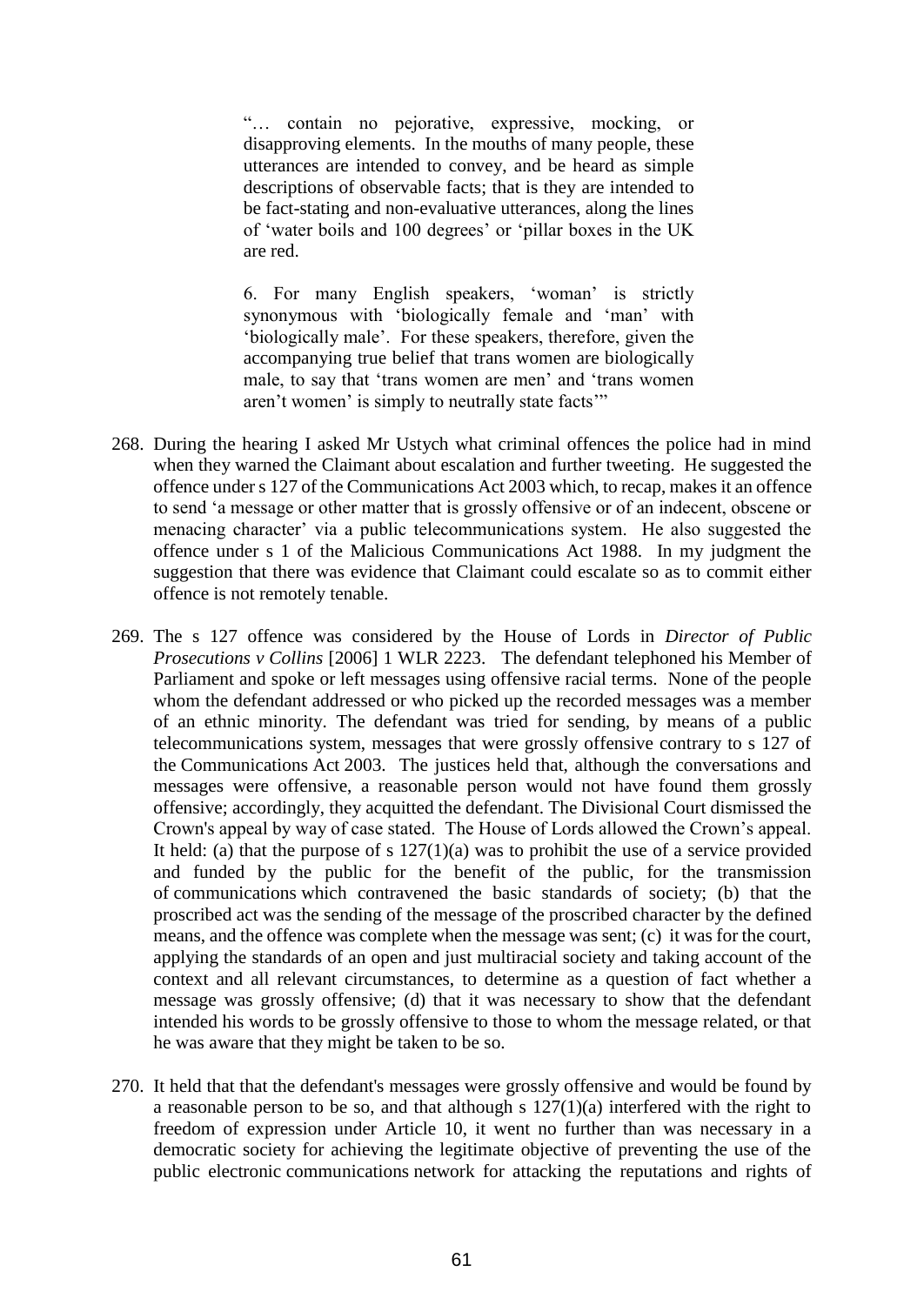others; and that, accordingly, since the messages had been sent by the defendant by means of a public electronic communications network, he should have been convicted of an offence under s 127(1)(a).

- 271. The Claimant's tweets did not come close to this offence. No reasonable person could have regarded them as grossly offensive, and certainly not having regard to the context in which they were sent, namely, as part of a debate on a matter of current controversy. Nor could they be reasonably regarded as indecent or menacing. The lyric which apparently most concerned PC Gul used the words 'breasts' and 'vagina'. The use of such words in twenty-first century United Kingdom is not indecent, or at least not in the satirical context in which they were deployed. Nor was the use of the words 'penis' in one of the other tweets. Nor was there any evidence that the Claimant intended to be grossly offensive: he regarded himself as simply using sarcasm and satire as part of the gender recognition debate in tweets to his Twitter followers. As I have held, apart from Mrs B, there is no firm evidence about who read the tweets, or what their reaction was. I infer from this that apart from her, no-one else was remotely concerned by them. However, the Claimant had no reason to know that Mrs B would read them and be offended.
- 272. Section 1 of the Malicious Communications Act 1988 provides:

"Any person who sends to another person - (a) a letter, electronic communication or article of any description which conveys - (i) a message which is indecent or grossly offensive … is guilty of an offence if his purpose, or one of his purposes, in sending it is that it should … cause distress or anxiety to the recipient or to any other person to whom he intends that it or its contents or nature should be communicated."

273. The Claimant's tweets did not amount to this offence for essentially the same reasons they did not constitute the s 127 offence: they were not grossly offensive or indecent and the Claimant did not intend to cause anyone anxiety or distress.

# *(iii) Legitimate aim*

- 274. I am prepared to assume for the purposes of argument that the police's actions taken as a whole were aimed at two of the purposes specified in Article 10(2), namely for the prevention of crime or the protection of the rights and freedoms of others. As I have explained, there was in fact no risk of any offence being committed by the Claimant, but I am prepared to accept that PC Gul's acted as he did because he thought there was such a risk, and that he believed he was protecting Mrs B's right not to be offended.
- *(iv) Necessary in a democratic society*
- 275. I turn to the question of 'necessary in a democratic society' and proportionality. I set out the four questions to be considered earlier in this judgment. Proportionality is always fact specific and the facts have to be closely scrutinised: *Bridges,* supra, [100], [108].
- 276. The first question is whether the objective of the police's actions in warning the Claimant was sufficiently important to justify restricting his freedom of speech. I remind myself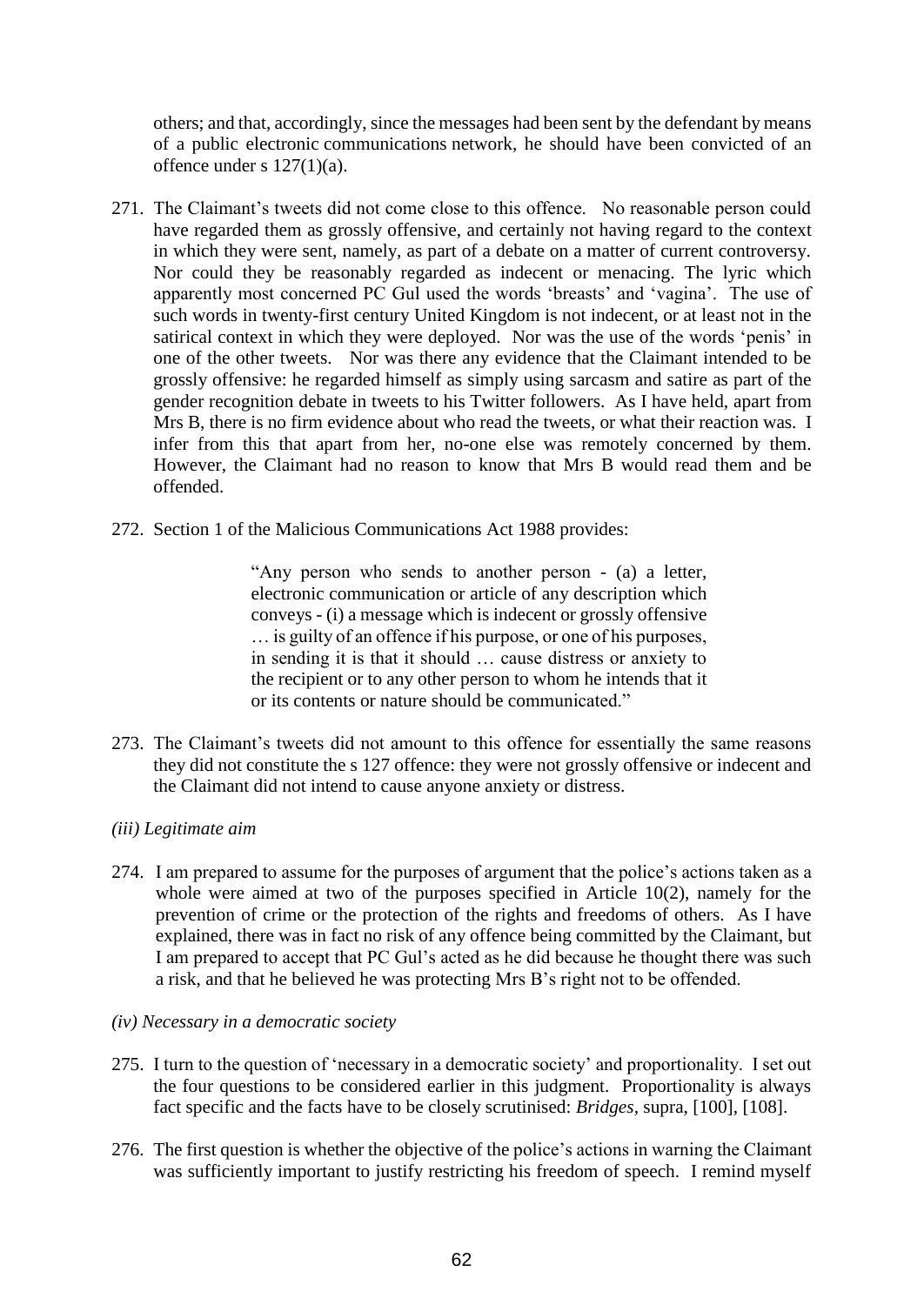that there is little scope under Article 10(2) of the Convention for restrictions on political speech or on the debate of questions of public interest: see eg *Vajnai v Hungary*, supra, [47]. In *R (Prolife Alliance) v British Broadcasting Corporation*, supra, [6], Lord Nicholls said:

> "6. Freedom of political speech is a freedom of the very highest importance in any country which lays claim to being a democracy. Restrictions on this freedom need to be examined rigorously by all concerned, not least the courts. The courts, as independent and impartial bodies, are charged with a vital supervisory role."

- 277. I also remind myself, as Lord Bingham said in *Shayler,* supra, that the test of necessity is a stringent one. Strong justification is therefore needed to justify a restriction on such speech. In my judgment, there was no such justification in this case.
- 278. The two legitimate aims in question were the prevention of crime and the protection of others. For the reasons I have given there was no rational basis on which PC Gul could have believed that there was any risk of the Claimant committing a criminal offence. There was accordingly no need for him to visit the Claimant's workplace and then warn him about the danger of being prosecuted if he escalated. Nor was there any need for ACC Young and Acting Inspector Wilson to say the same thing. As I have already said but emphasise again, there was no firm evidence that anyone had read his tweets and been upset, apart from Mrs B. There was no evidence anyone would read any future tweets and be upset by them. As I have pointed out, PC Gul was wrong to say that the tweets had upset 'many members' of the transgender community. There was no evidence of that and Mrs B does not say that in her witness statement.
- 279. The Claimant's tweets were not targeted at Mrs B, nor even the transgender community. They were primarily aimed at his 900-odd Twitter followers many of whom, as I said earlier, can be assumed to be of a like mind. Mrs B chose to read them. Until she got involved, there is no evidence anyone had paid any attention to the Claimant's tweets. No-one had been bothered by them. No-one had responded to them. No-one had complained about them. Some of them were so opaque I doubt many people would have understood them even if they had read them.
- 280. I hesitate to be overly critical of Mrs B, given she has not given evidence, but I consider it fair to say that her reaction to the Claimant's tweets was, at times, at the outer margins of rationality. For example, her suggestion that the Claimant would have been anti-Semitic eighty years ago had no proper basis and represents an extreme mindset on her behalf. Equally, her statement that if the Claimant wins this case, transgender people will have to 'kiss their rights goodbye' was simply wrong. The Equality Act 2010 will remain in force. The evidence of Professor Stock shows that the Claimant is far from alone in a debate which is complex and multi-faceted. Mrs B profoundly disagrees with his views, but such is the nature of free speech in a democracy. Professor Stock's evidence demonstrates how quickly some involved in the transgender debate are prepared to accuse others with whom they disagree of showing hatred, or as being transphobic when they are not, but simply hold a different view. Mrs B's evidence would tend to confirm Professor Stock's evidence.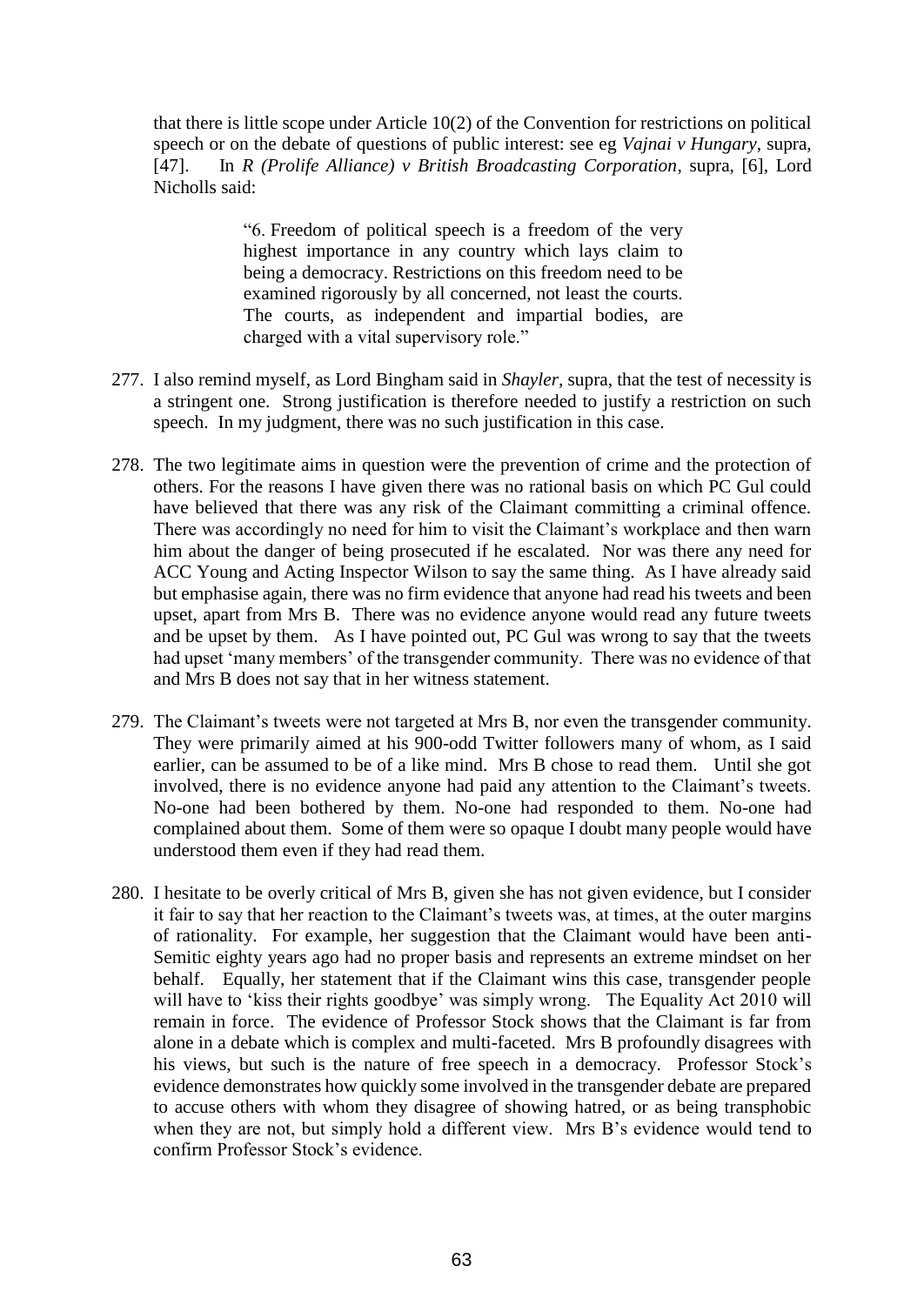- 281. Although I do not need to decide the point, I entertain considerable doubt whether the Claimant's tweets were properly recordable under HCOG at all. It seems to me to be arguable that the tweets (or at least some of them) did not disclose hostility or prejudice to the transgender community and so did not come within the definition of a non-crime hate incident. HCOG rightly notes at [1.2.2] that 'hate implies a high degree of animosity …'. Professor Stock has explained that expressions which are often described as transphobic are not in fact so, or at least necessarily so (unlike racist language, which is always hateful and offensive). I acknowledge the importance of perception-based reporting for all of the reasons I set out earlier and I am prepared to accept that Mrs B had the perception that the tweets demonstrated hostility or prejudice to the transgender community. But I would question whether that conclusion was a rational one in relation to at least some of them. It is striking that no-where in their evidence did Mrs B or PC Gul specifically identify which tweets amounted to hate speech, or why. It is just asserted that they did, without further discussion. In my view many of them definitely did not, eg, the tweet about Dame Jenni Murray. That, it seems to me, was a protest against those who were seeking to curtail freedom of speech, and was not about transgender issues at all. Calling Dr Harrop a 'gloating bastard' was not very nice, but it was not displaying hatred or prejudice to the transgender community. Asking why gender critical views were not more represented in the media was a perfectly reasonable enquiry, as was asking what the Trans Day of Remembrance was. The Claimant's evidence, which I accept, is that he is not prejudiced and that his tweets were sent as part of an ongoing debate. Whilst I am prepared to accept Mrs B's indignation, I question whether Mrs B fell into [1.2.4] as someone who was responding to an internet story or who was reporting for a political motive, making the recording of her complaint not appropriate. The Crime Report shows she herself was not above making derogatory comments online about people she disagrees with on transgender issues; in other words, Mrs B is an active participant in the trans debate online.
- 282. I readily accept, of course, that a single victim can be the subject of hate speech that is properly recordable under HCOG. But I do think that it is significant in this case that the Claimant was tweeting to a large number of people, and yet only Mrs B complained, and did so in terms that on any view were extreme and, as I have explained, not wholly accurate. That is a factor that has to be taken into account when the proportionality of the police's response is assessed.
- 283. Overall, given the importance of not restricting legitimate political debate, I conclude that Mrs B's upset did not justify the police's actions towards the Claimant including turning up at his workplace and then warning him about criminal prosecution, thereby interfering with his Article 10(1) rights.
- 284. The answer to the second question, whether the measure was rationally connected to the objective, flows from the first question. It was not. It was not rational or necessary to warn the Claimant for the reasons that I have given.
- 285. The third question is whether a less intrusive measure could have been used without unacceptably compromising the achievement of the objective. If some of the tweets were in fact a non-crime hate incident because of their effect on Mrs B then the police could simply have recorded them pursuant to HCOG and taken no further step. In his statement PC Gul accepts that one option that was open to him was to take no further action. They